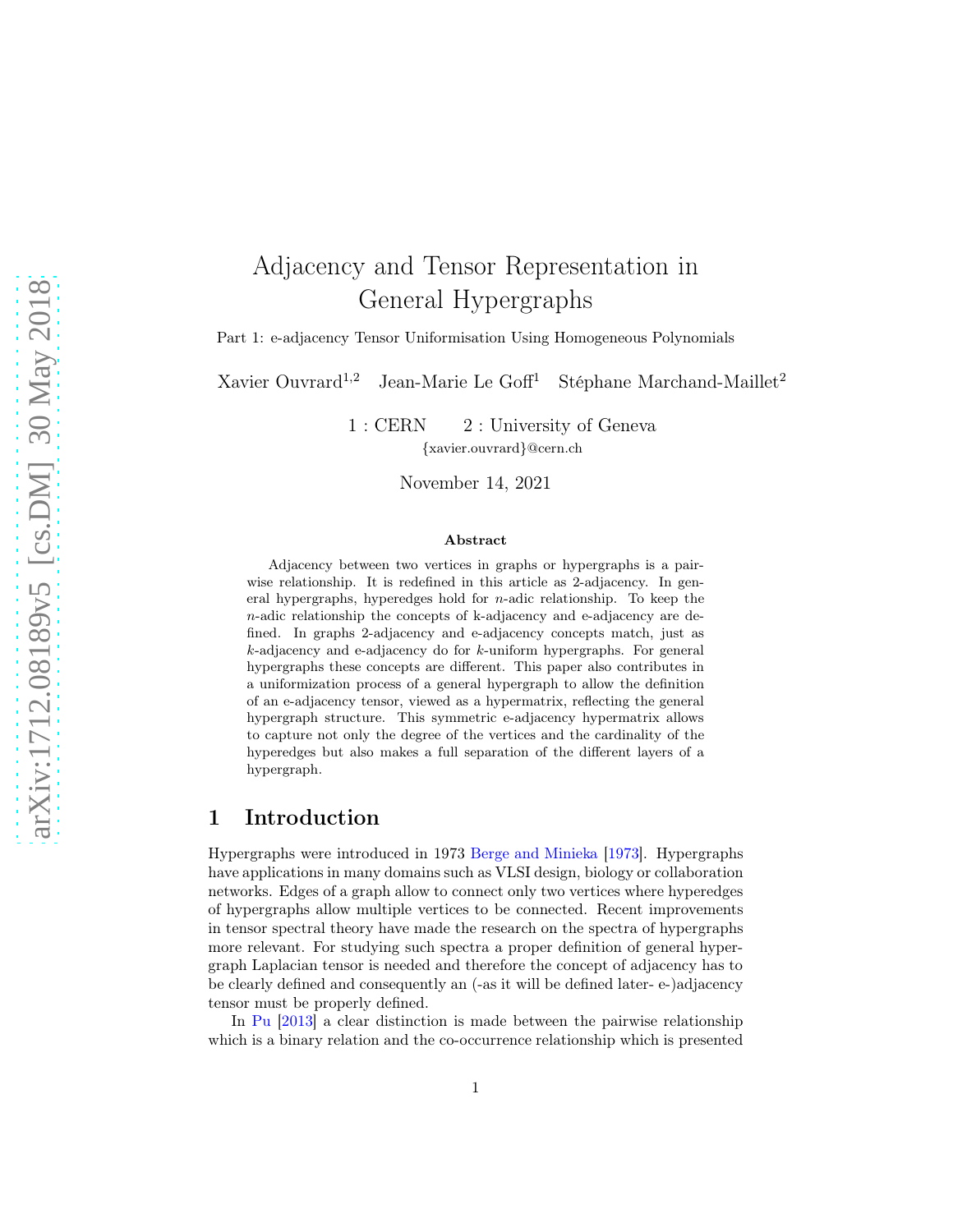#### 1 INTRODUCTION 2

as the extension of the pairwise relationship to a  $p$ -adic relationship. The notion of co-occurrence is often used in linguistic data as the simultaneous appearance of linguistic units in a reference. The co-occurence concept can be easily extended to vertices contained in a hyperedge: we designate it in hypergraphs by the term e-adjacency.

Nonetheless it is more than an extension. Graph edges allow to connect vertices by pair: graph adjacency concept is clearly a pairwise relationship. At the same time in an edge only two vertices are linked. Also given an edge only two vertices can be e-adjacent. Thus adjacency and e-adjacency are equivalent in graphs.

Extending to hypergraphs the adjacency notion two vertices are said adjacent if it exists a hyperedge that connect them. Hence the adjacency notion still captures a binary relationship and can be modeled by an adjacency matrix. But e-adjacency is no more a pairwise relationship as a hyperedge being given more than two vertices can occur since a hyperedge contains  $p \geq 1$  vertices. Therefore it is a p-adic relationship that has to be captured and to be modeled by tensor. Consequently adjacency matrix of a hypergraph and e-adjacency tensor are two separated notions. Nonetheless the e-adjacency tensor if often abusively named the adjacency tensor in the literature.

This article contributions are: 1. the definition of proper adjacency concept in general hypergraphs; 2. a process to achieve the transformation of a general hypergraph into a uniform hypergraph called uniformization process; 3. the definition of a new (e-)adjacency tensor which not solely preserves all the structural information of the hypergraph but also captures separately the information on the hyperedges held in the hypergraph.

After sketching the background and the related works on the adjacency and e-adjacency concepts for hypergraphs in Section [2,](#page-2-0) one proposal is made to build a new e-adjacency tensor which is built as unnormalized in Section [3.](#page-8-0) Section [4](#page-26-0) tackles the particular case of graphs seen as 2-uniform hypergraphs and the link with DNF. Future works and Conclusion are addressed in Section [6.](#page-32-1) A full example is given in Appendix A.

#### Notation

Exponents are indicated into parenthesis - for instance  $y^{(n)}$  - when they refer to the order of the corresponding tensor. Indices are written into parenthesis when they refer of a sequence of objects - for instance  $a_{(k)ij}$  is the elements at row *i* and column *j* of the matrix  $A_{(k)}$  -. The context should made it clear.

For the convenience of readability, it is written  $z_0$  for  $z^1, \ldots, z^n$ . Hence given a polynomial P,  $P(z_0)$  has to be understood as  $P(z^1, ..., z^n)$ .

Given additional variables  $y^1, ..., y^k$ , it is written  $z_k$  for  $z^1, ..., z^n, y^1, ..., y^k$ .  $\mathcal{S}_k$  is the set of permutations on the set  $\{i : i \in \mathbb{N} \wedge 1 \leq i \leq k\}.$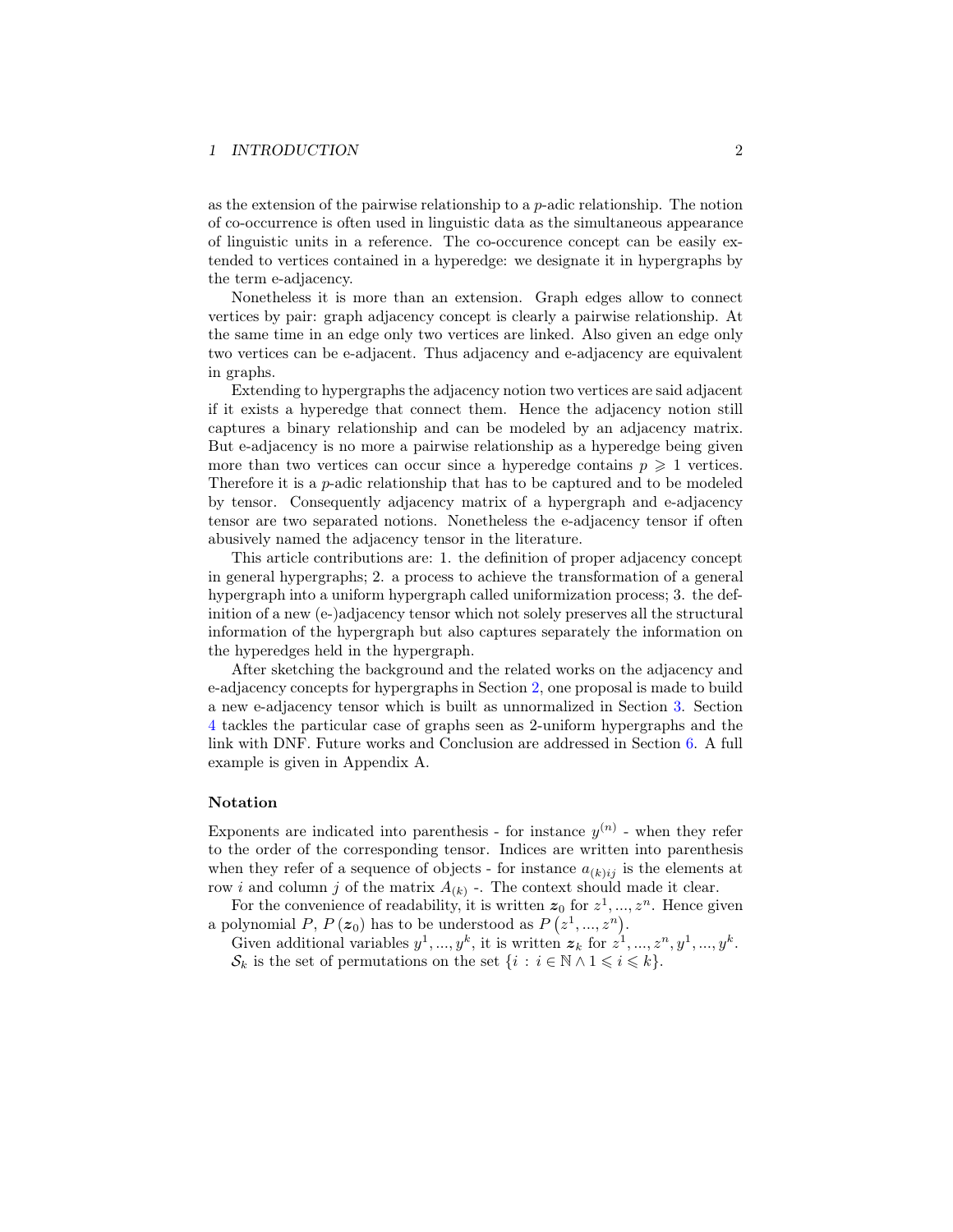## <span id="page-2-0"></span>2 Background and related works

Several definitions of hypergraphs exist and are reminded in [Ouvrard and Marchand-Maillet](#page-33-1) [\[2018\]](#page-33-1). Hypergraphs allow the preservation of the  $p$ -adic relationship in between vertices becoming the natural modeling of collaboration networks, co-author networks, chemical reactions, genome and all situations where the 2-adic relationship allowed by graphs is not sufficient and where the keeping of the grouping information is important. Among the existing definitions the one of [Bretto](#page-32-2) [\[2013\]](#page-32-2) is reminded:

**Definition 1.** An (undirected) hypergraph  $\mathcal{H} = (V, E)$  on a finite set of n vertices (or vertices)  $V = \{v_1, v_2, ..., v_n\}$  is defined as a family of p hyperedges  $E = \{e_1, e_2, ..., e_p\}$  where each hyperedge is a non-empty subset of V.

Let  $\mathcal{H} = (V, E)$  be a hypergraph and w a relation such that each hyperedge  $e \in E$  is mapped to a real number  $w(e)$ . The hypergraph  $\mathcal{H}_w = (V, E, w)$  is said to be a weighted hypergraph.

The 2-section of a hypergraph  $\mathcal{H} = (V, E)$  is the graph  $[\mathcal{H}]_2 = (V, E')$  such that:

 $\forall u \in V, \forall v \in V : (u, v) \in E' \Leftrightarrow \exists e \in E : u \in e \land v \in e$ 

Let  $k \in \mathbb{N}^*$ . a hypergraph is said to be  $k$ **-uniform** if all its hyperedges have the same cardinality k.

A **directed hypergraph**  $\mathcal{H} = (V, E)$  on a finite set of n vertices (or vertices)  $V = \{v_1, v_2, ..., v_n\}$  is defined as a family of p **hyperedges**  $E = \{e_1, e_2, ..., e_p\}$ where each hyperedge contains exactly two non-empty subset of  $V$ , one which is called the **source** - written  $e_{si}$  - and the other one which is the **target** - written  $e_{t i}$  -.

In this article only undirected hypergraphs will be considered. In a hypergraph a hyperedge links one or more vertices together. The role of the hyperedges in hypergraphs is playing the role of edges in graphs.

**Definition 2.** Let  $\mathcal{H} = (V, E)$  be a hypergraph.

The degree of a vertex is the number of hyperedges it belongs to. For a vertex  $v_i$ , it is written  $d_i$  or  $\deg(v_i)$ . It holds:  $d_i = |\{e : v_i \in e\}|$ 

Given a hypergraph the incident matrix of an undirected hypergraph is defined as follow:

**Definition 3.** The incidence matrix of a hypergraph is the rectangular matrix  $\int 1 \, \int_0^1 v_k \in e_l$ 

$$
H = [h_{kl}]_{\substack{1 \leq k \leq n \\ 1 \leq l \leq p}} \text{ of } M_{n \times p}(\{0; 1\}), \text{ where } h_{kl} = \begin{cases} 1 & \text{if } l \leq l \\ 0 & \text{otherwise} \end{cases}.
$$

As seen in the introduction defining adjacency in a hypergraph has to be distinguished from the e-adjacency in a hyperedge of a hypergraph.

**Definition 4.** Let  $\mathcal{H} = (V, E)$  be a hypergraph. Let  $u \in V$  and  $v \in V$  be two vertices of this hypergraph.

u and v are said **adjacent** if it exists  $e \in E$  such that  $u \in e$  and  $v \in e$ .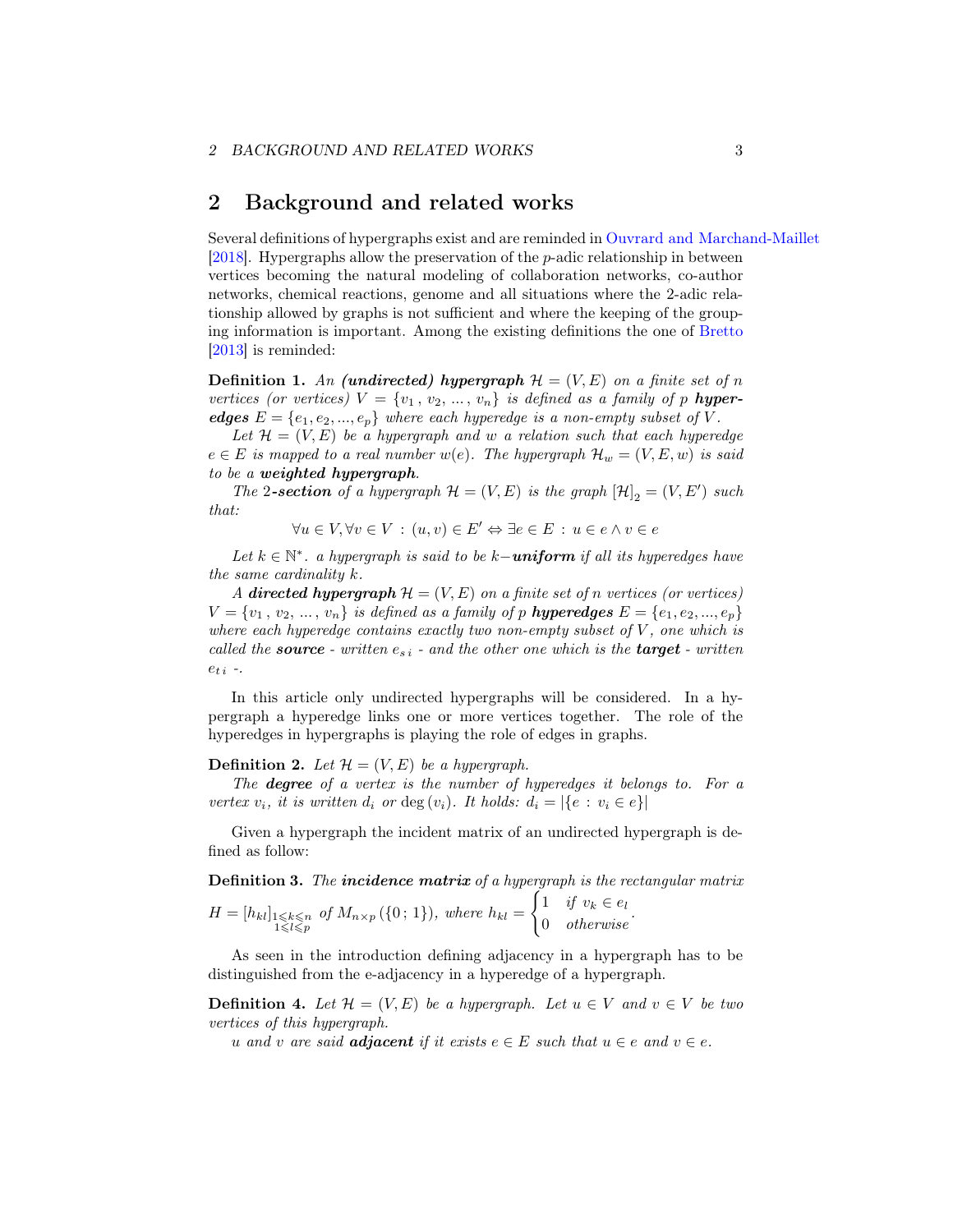**Definition 5.** Let  $\mathcal{H} = (V, E)$  be a hypergraph. Let  $k \geq 1$  be an integer,  $j \in [\![1; k]\!], i_j \in [\![1; n]\!].$  For  $j \in [\![1; k]\!],$  let  $u_{i_j} \in V$  be k vertices.

Then  $u_{i_1},...,u_{i_k}$  are said k-**adjacent** if it exists  $e \in E$  such that for all  $j \in [\![1; k]\!], u_{i_j} \in e.$ 

With  $k = 2$ , the usual notion of adjacency is retrieved.

If k vertices are k-adjacent then each subset of this k vertices of size  $l \leq k$ is l-adjacent.

**Definition 6.** Let  $\mathcal{H} = (V, E)$  be a hypergraph. Let  $e \in E$ .

The vertices constituting  $e$  are said  $e$ -adjacent vertices.

If  $H$  is k-uniform then the k-adjacency is equivalent to the e-adjacency of vertices in an edge.

For a general hypergraph, vertices that are *k*-adjacent with  $k < \max_{e \in E} |e|$  have to co-occur - potentially with other vertices - in one edge. In this case the notions of k-adjacency and of e-adjacency are actually distinct.

#### Adjacency matrix

The adjacency matrix of a hypergraph is related with the 2-adjacency. Several approaches have been made to define an adjacency matrix for hypergraphs.

In [Bretto](#page-32-2) [\[2013\]](#page-32-2) the adjacency matrix is defined as:

**Definition 7.** The **adjacency matrix** is the square matrix which rows and columns are indexed by the vertices of H and where for all  $u, v \in V$ ,  $u \neq v$ :  $a_{uv} = |\{e \in E : u, v \in e\}|$  and  $a_{uu} = 0$ .

The adjacency matrix is defined in [Zhou et al.](#page-33-2) [\[2007](#page-33-2)] as follow:

**Definition 8.** Let  $\mathcal{H}_w = (V, E, w)$  be a weighted hypergraph.

The adjacency matrix of  $\mathcal{H}_w$  is the matrix A of size  $n \times n$  defined as

$$
A = HWH^T - D_v
$$

where W is the diagonal matrix of size  $p \times p$  containing the weights of the hyperedges of  $\mathcal{H}_w$  and  $D_v$  is the diagonal matrix of size  $n \times n$  containing the degrees of the vertices of  $\mathcal{H}_w$ , where  $d(v) = \sum$  $\{e \in E : v \in e\}$  $w(e)$  for all  $v \in V$ .

This last definition is equivalent to the one of Bretto for unweighted hypergraphs - ie weighted hypergraphs where the weight of all hyperedges is 1.

The problem of the matrix approach is that the multi-adic relationship is no longer kept as an adjacency matrix can link only pair of vertices. Somehow it doesn't preserve the structure of the hypergraph: the hypergraph is extended in the 2-section of the hypergraph and the information is captured by this way.

Following a lemma cited in [Dewar et al.](#page-33-3) [\[2016](#page-33-3)], it can be formulated:

**Lemma 1.** Let  $\mathcal{H} = (V, E)$  be a hypergraph and let  $u, v \in V$ . If two vertices u and v are adjacent in H then they are adjacent in the 2-section  $[\mathcal{H}]_2$ .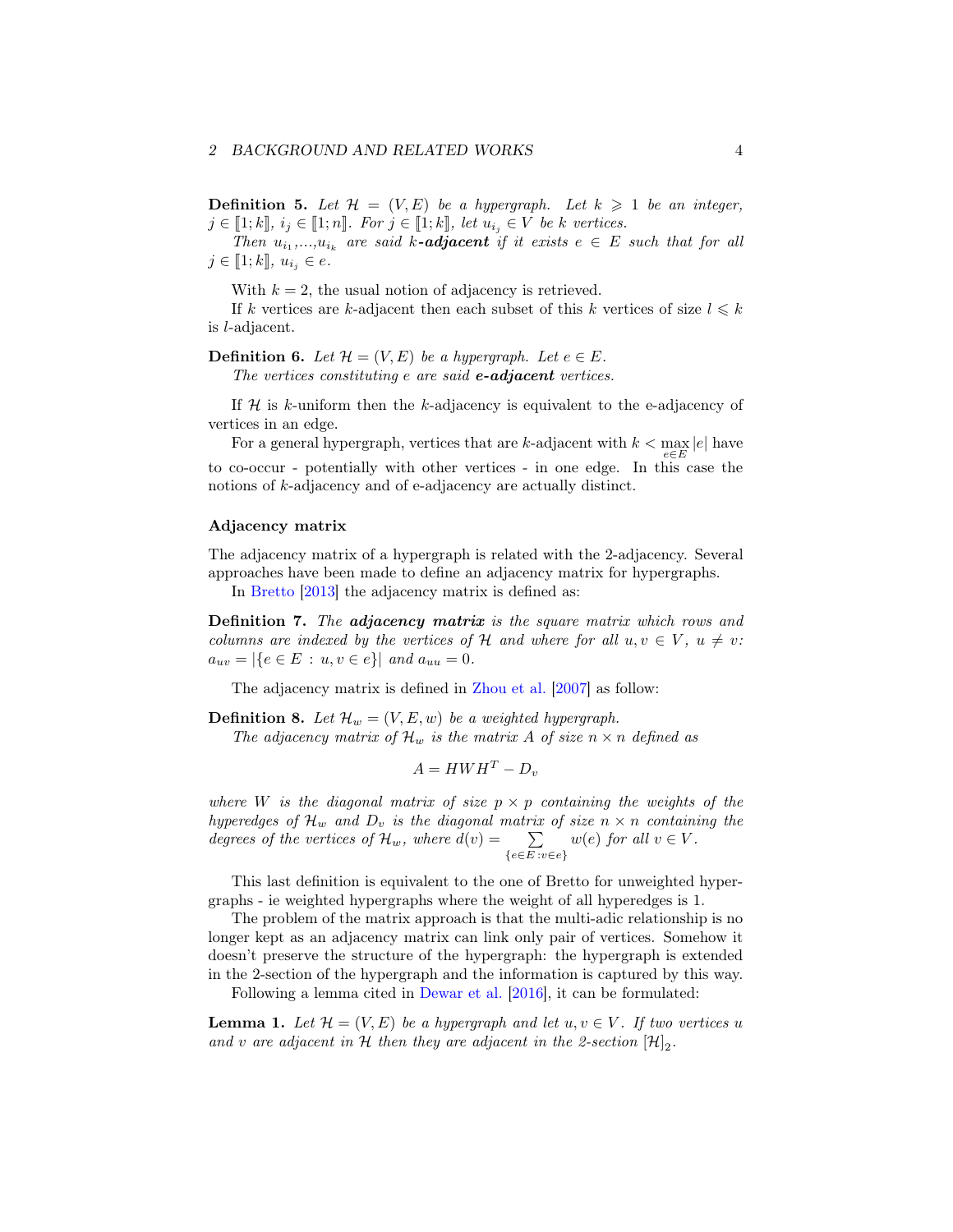The reciprocal doesn't hold as it would imply an isomorphism between  $H$ and its 2-section  $[\mathcal{H}]_2$ .

Moving to the approach by e-adjacency will allow to keep the information on the structure that is held in the hypergraph.

#### e-adjacency tensor

In [Michoel and Nachtergaele](#page-33-4) [\[2012\]](#page-33-4) an unnormalized version of the k−adjacency tensor of a k-uniform hypergraph is given. This definition is also adopted in [Ghoshdastidar and Dukkipati](#page-33-5) [\[2017\]](#page-33-5).

**Definition 9.** The unnormalized ( $[Author's note]: k$ -)adjacency tensor of a kuniform hypergraph  $\mathcal{H} = (V, E)$  on a finite set of vertices  $V = \{v_1, v_2, ..., v_n\}$ and a family of hyperedges  $E = \{e_1, e_2, ..., e_p\}$  of equal cardinality k is the tensor  $\mathcal{A}_{raw} = (a_{raw i_1...i_k})_{1 \leqslant i_1,...,i_k \leqslant n}$  such that:

$$
a_{raw i_1...i_k} = \begin{cases} 1 & \text{if } \{v_{i_1},...,v_{i_k}\} \in E \\ 0 & otherwise. \end{cases}
$$

In [Cooper and Dutle](#page-33-6) [\[2012](#page-33-6)] a slightly different version exists for the definition of the adjacency tensor, called the degree normalized k-adjacency tensor

**Definition 10.** The ([Author's note]: degree normalized  $k$ -)adjacency tensor of a k-uniform hypergraph  $\mathcal{H} = (V, E)$  on a finite set of vertices  $V =$  ${v_1, v_2, ..., v_n}$  and a family of hyperedges  $E = {e_1, e_2, ..., e_p}$  of equal cardinality k is the tensor  $A = (a_{i_1...i_k})_{1 \leq i_1,...,i_k \leq n}$  such that:

$$
a_{i_1...i_k} = \frac{1}{(k-1)!} \begin{cases} 1 & \text{if } \{v_{i_1}, ..., v_{i_k}\} \in E \\ 0 & \text{otherwise.} \end{cases}
$$

This definition by introducing the coefficient  $\frac{1}{(k-1)!}$  allows to retrieve the degree of a vertex  $i$  summing the elements of index  $i$  on the first mode of the tensor. Also it will be called the degree normalized adjacency tensor.

**Proposition 1.** Let  $\mathcal{H} = (V, E)$  be a k-uniform hypergraph. Let  $v_i \in V$  be a vertex. It holds by considering the degree normalized k−adjacency tensor  $\mathcal{A} = (a_{i_1...i_k})_{1 \leqslant i_1,...,i_k \leqslant n}$ 

$$
\deg(v_i) = \sum_{i_2,\dots,i_k=1}^n a_{ii_2\dots i_k}.
$$

Proof. On the first mode of the degree normalized adjacency tensor, for a given vertex  $v_i$  that occurs in a hyperedge  $e = \{v_i, v_{i_2}, ..., v_{i_k}\}\$  the elements  $a_{i\sigma(i_2)\dots\sigma(i_k)} = \frac{1}{(k-1)!}$  where  $\sigma \in \mathcal{S}_{k-1}$  which exist in quantity  $(k-1)!$  in the first mode. Hence  $\sum$  $\sum_{\sigma \in S_{k-1}} a_{i\sigma(i_2)\dots\sigma(i_k)} = 1.$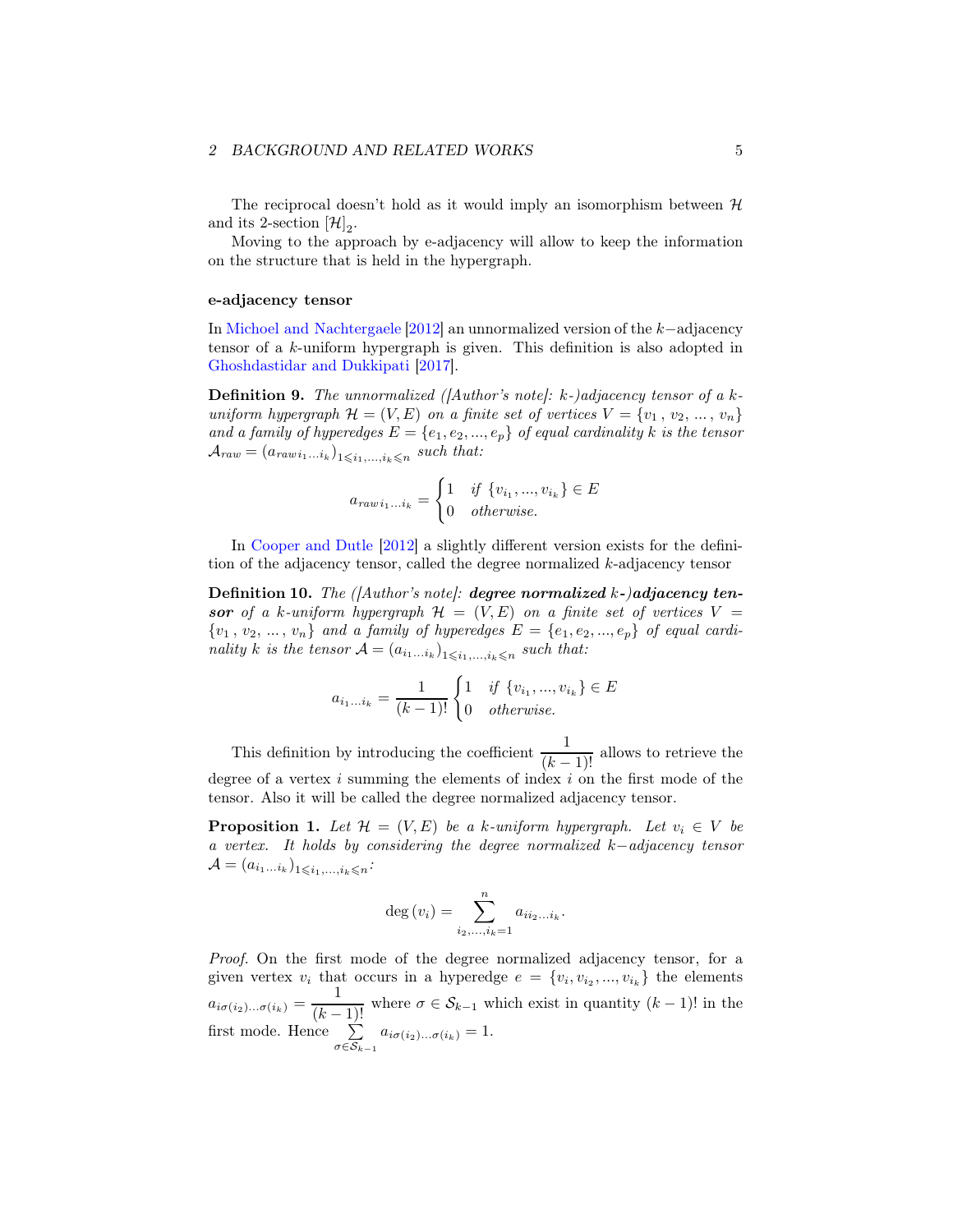Therefore doing it for all hyperedges where  $v_i$  is an element allows to retrieve the degree of  $v_i$ .

This definition could be interpreted as the definition of the e-adjacency tensor for a uniform hypergraph since the notion of k-adjacency and e-adjacency are equivalent in a k-uniform hypergraph.

In [Hu](#page-33-7) [\[2013](#page-33-7)] a full study of the spectra of an uniform hypergraph using the Laplacian tensor is given. The definition of the Laplacian tensor is linked to the existence and definition of the normalized ( $[Author's note]: k$ -)adjacency tensor.

Definition 11. The (*[Author's note]*: eigenvalues) normalized (*[Author's* note]: k-)adjacency tensor of a k-uniform hypergraph  $\mathcal{H} = (V, E)$  on a finite set of vertices  $V = \{v_1, v_2, ..., v_n\}$  and a family of hyperedges  $E =$  $\{e_1, e_2, ..., e_p\}$  of equal cardinality k is the tensor  $\mathcal{A} = (a_{i_1...i_k})_{1 \leq i_1,...,i_k \leq n}$  such that:

$$
\overline{a_{i_1...i_k}} = \begin{cases} \frac{1}{(k-1)!} \prod_{1 \leq j \leq k} \frac{1}{\sqrt[k]{d_{i_j}}} & \text{if } \{v_{i_1}, ..., v_{i_k}\} \in E \\ 0 & \text{otherwise.} \end{cases}
$$

The aim of the normalization is motivated by the bounding of the different eigenvalues of the tensor.

The normalized Laplacian tensor  $\mathcal L$  is given in the following definition.

Definition 12. The normalized Laplacian tensor of a k-uniform hypergraph  $\mathcal{H} = (V, E)$  on a finite set of vertices  $V = \{v_1, v_2, ..., v_n\}$  and a family of hyperedges  $E = \{e_1, e_2, ..., e_p\}$  of equal cardinality k is the tensor  $\mathcal{L} = \mathcal{I} - \mathcal{A}$ where  $\mathcal I$  is the k-th order n-dimensional diagonal tensor with the j-th diagonal element  $i_{j...j} = 1$  if  $d_j > 0$  and 0 otherwise.

In [Banerjee et al.](#page-32-3) [\[2017\]](#page-32-3) the definition is extended to general hypergraph.

**Definition 13.** Let  $\mathcal{H} = (V, E)$  on a finite set of vertices  $V = \{v_1, v_2, ..., v_n\}$ and a family of hyperedges  $E = \{e_1, e_2, ..., e_p\}$ . Let  $k_{\text{max}} = \max \{|e_i| : e_i \in E\}$ be the maximum cardinality of the family of hyperedges.

The adjacency hypermatrix of H written  $\mathcal{A}_{\mathcal{H}} = (a_{i_1...i_{k_{\text{max}}}})_{1 \leq i_1,...,i_{k_{\text{max}}} \leq n}$  is such that for a hyperedge:  $e = \{v_{l_1}, ..., v_{l_s}\}\$  of cardinality  $s \leq k_{\text{max}}$ .

$$
a_{p_1...p_{k_{\max}}} = \frac{s}{\alpha}, \text{ where } \alpha = \sum_{\substack{k_1,...,k_s \geqslant 1 \\ \sum k_i = k_{max}}} \frac{k_{\max}!}{k_1!...k_s!}
$$

with  $p_1, \ldots, p_{k_{\text{max}}}$  chosen in all possible way from  $\{l_1, \ldots, l_s\}$  with at least once from each element of  $\{l_1, ..., l_s\}$ .

The other position of the hypermatrix are zero.

## $\Box$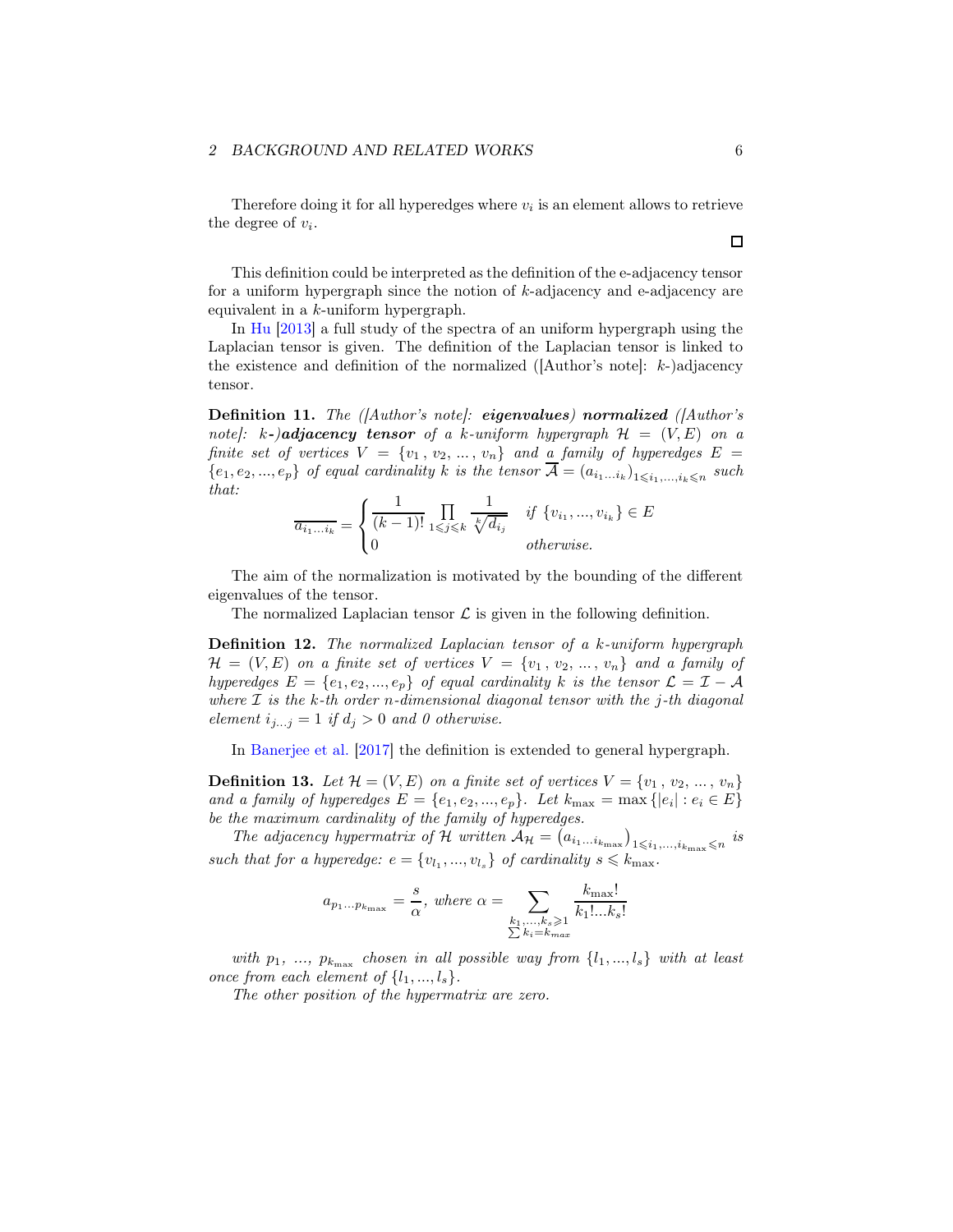The first problem in this case is that the notion of  $k$ -adjacency as it has been mentioned earlier is not the most appropriated for a general hypergraph where the notion of e-adjacency is much stronger. The approach in [Shao](#page-33-8) [\[2013\]](#page-33-8) and [Pearson and Zhang](#page-33-9) [\[2014](#page-33-9)] consists in the retrieval of the classical adjacency matrix for the case where the hypergraph is 2-uniform - ie is a graph - by keeping their degree invariant: therefore the degree of each vertex can be retrieved on the first mode of the tensor by sum.

In [Hu](#page-33-7) [\[2013\]](#page-33-7) the focus is made on the spectra of the tensors obtained: the normalization is done to keep eigenvalues of the tensor bounded. Extending this approach for general hypergraph, [Banerjee et al.](#page-32-3) [\[2017](#page-32-3)] spreads the information of lower cardinality hyperedges inside the tensor. This approach focuses on the spectra of the hypermatrix built. The e-adjacency cubical hypermatrix of order  $k_{\text{max}}$  is kept at a dimension of the number of vertices n at the price of splitting elements. Practically it could be hard to use as the number of elements to be described for just one hyperedge can explode. Indeed for each hyperedge the partition of  $k_{\text{max}}$  in s parts has to be computed.

The number of partitions  $p_s(m)$  of an integer m in s part is given by the formula:

$$
p_s(m) = p_s(m - s) + p_{s-1}(m - 1)
$$

This formula is obtained by considering the disjunctive case for splitting  $m$ in s part:

- either the last part is equal to 1, and then  $m-1$  has to be divided in  $s-1$ ;
- or (exclusive) the s parts are equals to at least 2, and then  $m s$  has to be divided in s.

First values of the number of partitions are given in Table [1.](#page-6-0)

| $m \ s$ | 1 | $\overline{2}$ | 3        | 4        | 5.  | 6   | 7              | 8                       | 9        | 10  | 11       | 12  | 13 | 14     | 15       | 16       | 17       | 18 | 19         | 20       | 21 | 22       | 23             | 24 | 25       |
|---------|---|----------------|----------|----------|-----|-----|----------------|-------------------------|----------|-----|----------|-----|----|--------|----------|----------|----------|----|------------|----------|----|----------|----------------|----|----------|
|         |   |                | $\Omega$ | $\Omega$ |     | 0   | 0              | 0                       | $\Omega$ | 0   | $\Omega$ | 0   | 0  | $^{0}$ | $\bf{0}$ | $\Omega$ | $\Omega$ | 0  | $\Omega$   | $\Omega$ | 0  | $\Omega$ | 0              |    | 0        |
| 2       |   |                | 0        | $\Omega$ | 0   | 0   | 0              | 0                       | $\Omega$ | 0   | 0        | 0   | 0  | 0      | 0        | 0        | 0        | 0  | o          | $\Omega$ | 0  | 0        | 0              |    | 0        |
|         |   |                |          | O        | 0   | 0   | n              | $\Omega$                | 0        | o   | 0        | 0   | o  | o      | o        |          | o        | o  | o          | $\Omega$ |    | o        | 0              |    | 0        |
|         |   | 2              |          |          | 0   | 0   | 0              | 0                       | $\theta$ | 0   | 0        | 0   | 0  | 0      | 0        |          | 0        | 0  |            | $\Omega$ |    | 0        | 0              |    | $\Omega$ |
|         |   | 2              | 2        |          |     | 0   | 0              | 0                       | $\theta$ | 0   | 0        | 0   | 0  | 0      |          |          |          | 0  |            | 0        |    |          | 0              |    | $\Omega$ |
|         |   | 3              | 3        | 2        |     |     | 0              | 0                       | 0        | 0   | 0        | 0   | 0  | 0      | 0        |          |          | 0  |            | $\Omega$ |    | 0        | 0              |    | 0        |
|         |   | 3              |          |          | 2   |     |                | 0                       | 0        |     | 0        | n   |    | 0      | 0        |          |          | 0  |            | 0        |    |          | 0              |    | 0        |
|         |   |                | 5        | 5        | 3   | 2   |                |                         | 0        |     | 0        | 0   | o  | 0      | 0        |          |          | 0  |            | $^{0}$   |    | o        | 0              |    | 0        |
| 9       |   | 4              |          | 6        | 5   | 3   | $\overline{2}$ |                         |          | 0   | 0        | 0   | 0  | 0      | 0        | 0        | 0        | 0  | $^{\circ}$ | $^{0}$   |    | 0        | 0              |    | 0        |
| 10      |   |                | 8        | 9        |     | 5   | 3              | $\overline{\mathbf{2}}$ |          |     | 0        |     |    | 0      |          |          |          | 0  |            | 0        |    |          | 0              |    | 0        |
| 11      |   | 5              | 10       | 11       | 10  |     |                | 3                       | 2        |     |          | 0   |    | 0      | 0        |          | 0        | 0  |            | 0        |    | 0        | 0              |    | 0        |
| 12      |   | 6.             | 12       | 15       | 13  | 11  |                | 5                       | 3        | 2   |          |     |    | 0      | 0        |          |          | 0  |            | 0        |    | 0        | 0              |    | 0        |
| 13      |   | 6              | 14       | 18       | 18  | 14  | 11             |                         |          | 3   | 2        |     |    |        | 0        |          |          | 0  |            | 0        |    |          | 0              |    | 0        |
| 14      |   |                | 16       | 23       | 23  | 20  | 15             | 11                      |          |     | 3        | 2   |    |        | 0        | 0        | 0        | 0  | 0          | 0        | 0  | 0        | 0              |    | 0        |
| 15      |   |                | 19       | 27       | 30  | 26  | 21             | 15                      | 11       |     | 5        | 3   | 2  |        |          |          |          | 0  |            | 0        |    | o        | 0              |    | $\Omega$ |
| 16      |   | 8              | 21       | 34       | 37  | 35  | 28             | 22                      | 15       | 11  | 7        |     | 3  | 2      |          |          |          | 0  |            | 0        |    |          | 0              |    | 0        |
| 17      |   | 8              | 24       | 39       | 47  | 44  | 38             | 29                      | 22       | 15  | 11       |     |    | 3      | 2        |          |          |    |            | 0        |    | 0        | 0              |    | 0        |
| 18      |   | 9              | 27       | 47       | 57  | 58  | 49             | 40                      | 30       | 22  | 15       | 11  |    | 5      | 3        |          |          |    |            | 0        |    |          | 0              |    | 0        |
| 19      |   | q              | 30       | 54       | 70  | 71  | 65             | 52                      | 41       | 30  | 22       | 15  | 11 |        | 5        |          | 2        |    |            | 0        |    | 0        | 0              |    | 0        |
| 20      |   | 10             | 33       | 64       | 84  | 90  | 82             | 70                      | 54       | 42  | 30       | 22  | 15 | 11     |          |          | 3        | 2  |            |          |    |          | 0              |    | $^{0}$   |
| 21      |   | 10             | 37       | 72       | 101 | 110 | 105            | 89                      | 73       | 55  | 42       | 30  | 22 | 15     | 11       |          |          | 3  | 2          |          |    |          | 0              |    | 0        |
| 22      |   | 11             | 40       | 84       | 119 | 136 | 131            | 116                     | 94       | 75  | 56       | 42  | 30 | 22     | 15       | 11       |          | 5  | 3          | 2        |    |          | 0              |    |          |
| 23      |   | 11             | 44       | 94       | 141 | 163 | 164            | 146                     | 123      | 97  | 76       | 56  | 42 | 30     | 22       | 15       | 11       |    |            |          | 2  |          |                |    | 0        |
| 24      |   | 12             | 48       | 108      | 164 | 199 | 201            | 186                     | 157      | 128 | 99       | 77  | 56 | 42     | 30       | 22       | 15       | 11 |            |          | 3  | 2        |                |    | 0        |
| 25      | 1 | 12             | 52       | 120      | 192 | 235 | 248            | 230                     | 201      | 164 | 131      | 100 | 77 | 56     | 42       | 30       | 22       | 15 | 11         |          | 5. | 3        | $\overline{2}$ |    |          |

<span id="page-6-0"></span>Table 1: Number of partitions of size  $s$  of an integer  $m$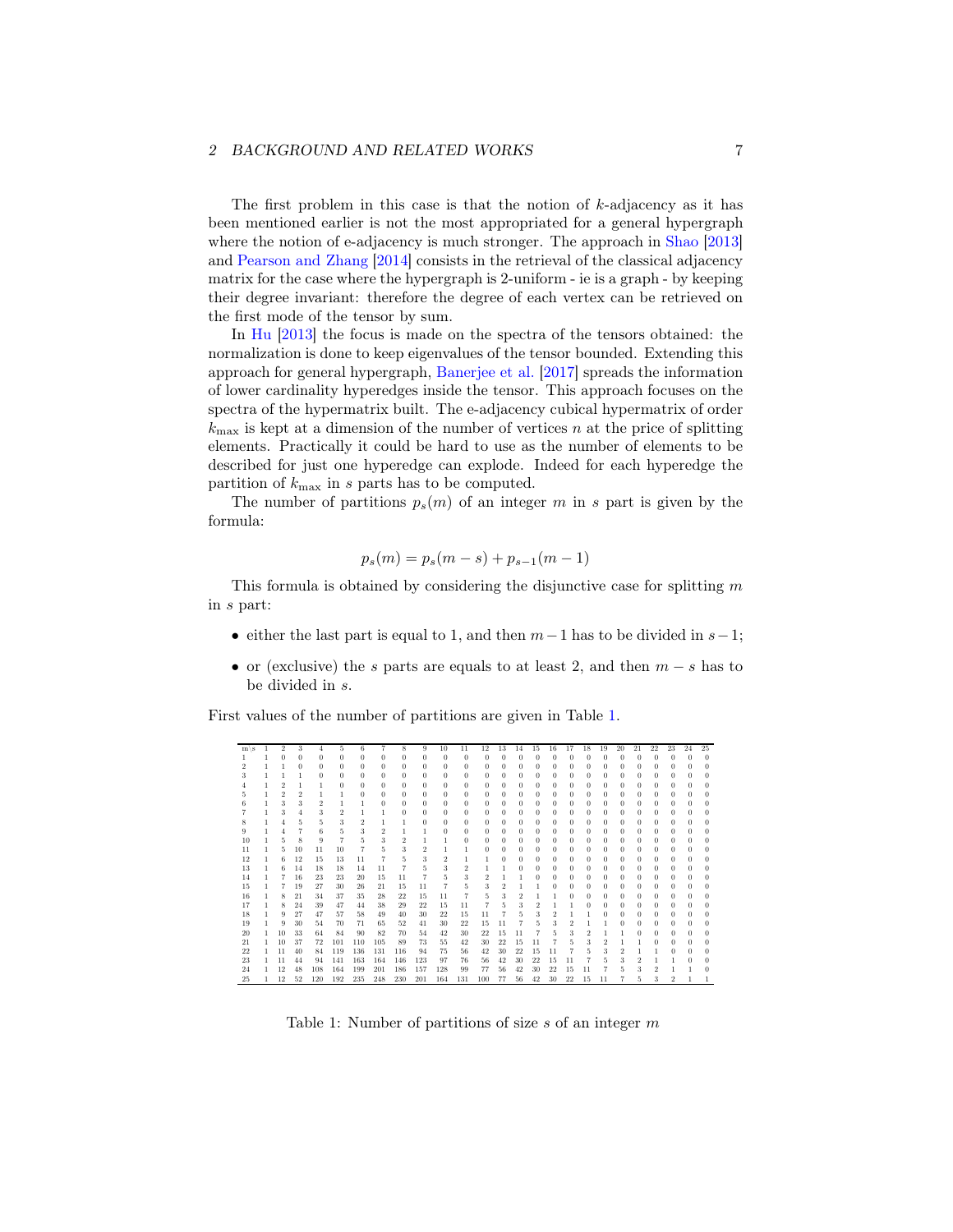This number of partition gives the number of elements to be specified for a single hyperedge in the Banerjee's hypermatrix, as they can't be obtained directly by permutation. This number varies depending on the cardinality of the hyperedge to be represented. This variation is not a monotonic function of the size s.

The value of  $\alpha$  to be used for a given hyperedge of size s for a maximal cardinality  $k_{\text{max}}$  of the Banerjee's adjacency tensor is given in Table [2.](#page-7-0) This value also reflects the number of elements to be filled in the hypermatrix for a single hyperedge.

| $s\backslash k_{\max}$ | 5            | 10           | 15           | 20             | 25                  | 30                        | 35                             | 40                                   |
|------------------------|--------------|--------------|--------------|----------------|---------------------|---------------------------|--------------------------------|--------------------------------------|
|                        |              | $\mathbf{1}$ | $\mathbf{1}$ | 1              | $\mathbf{1}$        | 1.                        |                                |                                      |
| $\overline{2}$         | 30           | 896          | 32766        | 956196         | 33554430            | 996183062                 | 34359738366                    | 1030588363364                        |
| 3                      | 50           | 23640        | 6357626      | 1553222032     | 382505554925        | 94743186241770            | 22960759799383757              | 5611412540548420920                  |
| $\Delta$               | 20           | 100970       | 135650970    | 149440600896   | 158221556736195     | 164769169326140215        | 170721045139376180665          | 176232934305968169141592             |
| 5                      | $\mathbf{1}$ | 195475       | 745907890    | 2826175201275  | 9506452442642751    | 30773997163632534765      | 98200286674992772689630        | 311409618017926342757598795          |
| 6                      | $\mathbf x$  | 61404        | 1522977456   | 17420742448158 | 158199194804672560  | 1322183126915502403463    | 10690725777258446036242741     | 85180421514142371562050204468        |
|                        | $\mathbf x$  | 14280        | 1425364941   | 46096037018576 | 1024206402004025515 | 19673349126500416962615   | 354878263731993584768297882    | 6217590037131694711658104802268      |
| $\mathbf{\hat{x}}$     | $\mathbf{x}$ | 1500         | 702714870    | 61505129881418 | 3154352367940801390 | 129129229794015955874175  | 4769303064589903155918576810   | 167503457011878955780131372020240    |
| 9                      | $\mathbf x$  | 90           | 201328985    | 46422598935960 | 5267776889834101885 | 437004824231068745652585  | 31134364616525428333788664160  | 2051990575671846572076732402739560   |
| 10                     | $\mathbf{x}$ | $\mathbf{1}$ | 35145110     | 21559064120035 | 5237969253953146975 | 848748719343315752120887  | 111787775515270562752918708505 | 13174986533143342163734795019830855  |
| 11                     | $\mathbf{x}$ | $\mathbf x$  | 3709706      | 6508114071602  | 3332426908789146245 | 1023444669605845490919630 | 241305539520076885874877723856 | 49059583248616094623568196287767720  |
| 12                     | $\mathbf{x}$ | $\bf x$      | 242970       | 1320978392032  | 1430090837664465640 | 814611609439944701336120  | 334883841129942857103836783480 | 114204835945488341535343378586826510 |
| 13                     | $\mathbf{x}$ | $\bf x$      | 9100         | 184253421690   | 429168957710189920  | 448888886709990497395170  | 315061943784480485752922317100 | 176097407919167018972821102617824800 |
| 14                     | $\mathbf{x}$ | $\mathbf x$  | 210          | 17758229920    | 92361393090110900   | 177434686702809581360280  | 209636307340035341769456805590 | 188390878586504393731248560781565540 |
| 15                     | $\mathbf{x}$ | $\mathbf x$  | $\mathbf{1}$ | 1182354420     | 14515221518630650   | 51629112999502425355050   | 101972261667580282621340734042 | 145207225656117240323230829098848300 |
| 16                     | $\mathbf{x}$ | $\bf x$      | $\bf{x}$     | 53422908       | 1686842411440120    | 11274940758810423952590   | 37193647457294620660325206920  | 83124043946911069759380261652009018  |
| 17                     | $\mathbf{x}$ | $\bf x$      | $\bf{x}$     | 1637610        | 145857986021220     | 1875745279587180337830    | 10373941738039097562798529130  | 36202281770971401316508548887148260  |
| 18                     | $\mathbf{x}$ | $\bf x$      | $\bf{x}$     | 31350          | 9387370139400       | 240458041631247630090     | 2247098355408068243367808830   | 12227164493902961371079076114591450  |
| 19                     | $\mathbf{x}$ | $\bf x$      | $\bf{x}$     | 380            | 446563570200        | 23950282001673975675      | 382710033315178514982029070    | 3252386812566620163782349432515670   |
| 20                     | $\mathbf{x}$ | $\bf x$      | $\mathbf{x}$ | 1              | 15571428950         | 1862767268307916425       | 51758773473472067323039950     | 690009783002559481444810135863737    |
| 21                     | $\mathbf{x}$ | $\bf x$      | $\bf{x}$     | $\bf x$        | 390169010           | 113301447816411855        | 5602215923984438576703270      | 117978632939681392614390018854490    |
| 22                     | $\mathbf{x}$ | $\bf x$      | $\mathbf{x}$ | $\bf{x}$       | 6932200             | 5375646410875455          | 488160287033902614520290       | 16396955289494938961248184877710     |
| 23                     | $\mathbf{x}$ | $\bf x$      | $\bf{x}$     | $\bf{x}$       | 80500               | 197788491523350           | 34380160285907377001220        | 1865425003253790074111730106860      |
| 24                     | $\mathbf{x}$ | $\mathbf x$  | $\bf{x}$     | $\bf{x}$       | 600                 | 5587457302050             | 1960619958296697461400         | 174704650201012418163972506640       |
| 25                     | $\mathbf{x}$ | $\bf x$      | $\mathbf{x}$ | $\bf{x}$       | 1                   | 119813107050              | 90483896754284001150           | 13528775872638975527061789150        |
| 26                     | $\mathbf{x}$ | $\bf x$      | $\bf{x}$     | $\bf{x}$       | $\bf{x}$            | 1909271637                | 3368998127887283892            | 868981935345151947003947262          |
| 27                     | $\mathbf{x}$ | $\mathbf x$  | $\bf{x}$     | $\bf{x}$       | $\bf{x}$            | 22143240                  | 100617182607307212             | 46381804383191991754075704           |
| 28                     | $\mathbf{x}$ | $\mathbf x$  | $\bf{x}$     | $\bf{x}$       | $\bf{x}$            | 172550                    | 2391172870380140               | 2057782621039570457724152            |
| 29                     | $\mathbf{x}$ | $\bf x$      | $\bf{x}$     | $\bf{x}$       | $\bf{x}$            | 870                       | 44721107569820                 | 75781801182259804328840              |
| 30                     | $\mathbf{x}$ | $\mathbf x$  | $\bf{x}$     | $\bf{x}$       | $\bf{x}$            | 1                         | 649591878320                   | 2309066362145733662940               |
| 31                     | $\mathbf{x}$ | $\mathbf x$  | $\bf{x}$     | $\bf{x}$       | $\bf{x}$            | $\mathbf x$               | 7166900664                     | 57915248685968404016                 |
| 32                     | $\mathbf{x}$ | $\mathbf x$  | $\bf{x}$     | $\bf{x}$       | $\bf{x}$            | $\bf{x}$                  | 58538480                       | 1187293166698640716                  |
| 33                     | $\mathbf{x}$ | $\mathbf x$  | $\mathbf{x}$ | $\bf{x}$       | $\bf{x}$            | $\bar{x}$                 | 327250                         | 19717915340636370                    |
| 34                     | $\mathbf{x}$ | $\mathbf x$  | $\bf{x}$     | $\bf{x}$       | $\bf{x}$            | $\mathbf x$               | 1190                           | 262203877675610                      |
| 35                     | $\mathbf{x}$ | $\mathbf x$  | $\bf{x}$     | $\bf{x}$       | $\bf{x}$            | $\mathbf x$               |                                | 2751867046110                        |
| 36                     | $\mathbf{x}$ | $\mathbf x$  | $\bf{x}$     | $\bf{x}$       | $\bf{x}$            | $\mathbf x$               | $\mathbf x$                    | 22273515966                          |
| 37                     | $\mathbf{x}$ | $\mathbf x$  | $\bf{x}$     | $\bf{x}$       | $\bf{x}$            | $\mathbf x$               | $\mathbf x$                    | 135074420                            |
| 38                     | $\bf{x}$     | $\mathbf x$  | $\bf{x}$     | $\bf{x}$       | $\bf{x}$            | x                         | $\mathbf x$                    | 568100                               |
| 39                     | $\mathbf{x}$ | $\bf x$      | $\bf{x}$     | $\bf{x}$       | $\bf{x}$            | x                         | $\mathbf x$                    | 1560                                 |
| 40                     | $\mathbf{x}$ | $\mathbf x$  | $\bf{x}$     | $\bf{x}$       | $\bf{x}$            | $\bf{x}$                  | $\bf x$                        | $\mathbf{1}$                         |

<span id="page-7-0"></span>Table 2: Number of elements to be filled for a hyperedge of size s given maximal cardinality m

In this article, the proposed method to elaborate an e-adjacency tensor focuses on the interpretability of the construction: a uniformization process is proposed in which a general hypergraph is transformed in a uniform hypergraph by adding to it elements. The strong link made with homogeneous polynomials reinforce the choice made and allow to retrieve proper matrix of a uniform hypergraph at the end of the process. The additional vertices help to capture not solely the e-adjacency but also give the ability to hold the k-adjacency whatever the level it occurs.

The approach is based on the homogeneisation of sums of polynomials of different degrees and by considering a family of uniform hypergraphs. It is also motivated by the fact that the information on the cardinality of the hyperedges has to be kept in some ways and that the elements should not be mixed with the different layers of the hypergraph.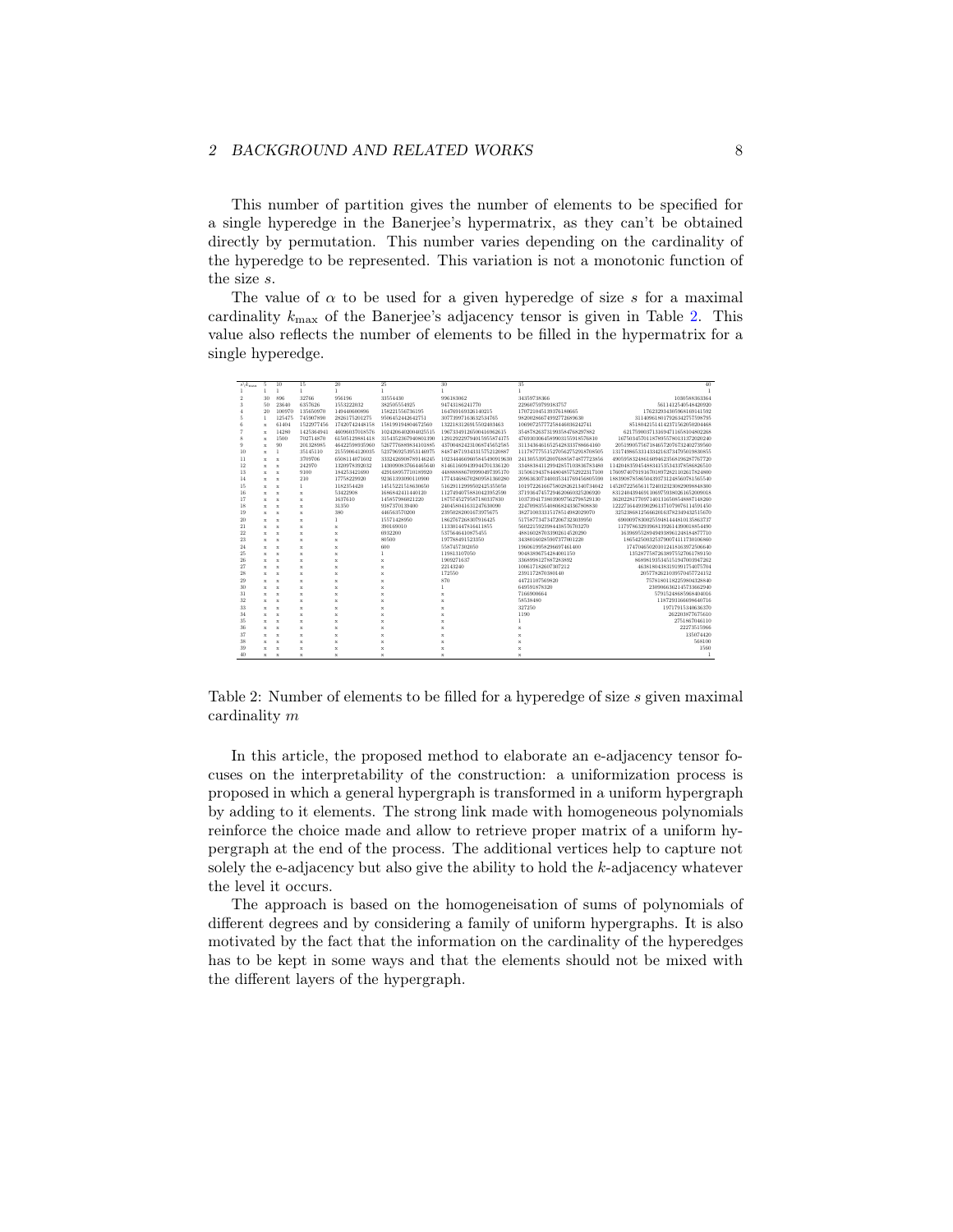## <span id="page-8-0"></span>3 Towards an e-adjacency tensor of a general hypergraph

To build an e-adjacency tensor for a general hypergraph we need a way to store elements which represent the hyperedges. As these hyperedges have different cardinalities, the representation of the e-adjacency of vertices in a unique tensor can be achieved only by filling the hyperedges with additional elements. The problem of finding an e-adjacency tensor of a general hypergraph is then transformed in a uniformization problem.

This uniformisation process should be at least interpretable in term of uniform hypergraphs. It should capture the structural information of the hypergraph, which includes information on number of hyperedges, degrees of vertices and additional information on the profile of the hypergraph.

We propose a framework based on homogeneous polynomials that are iteratively summed by weighting with technical coefficients and homogeneized. This uniformisation process allows the construction of a weighted uniform hypergraph. The technical coefficients are adjusted to allow the handshake lemma to hold in the built uniform hypergraph.

#### 3.1 Family of tensors attached to a hypergraph

Let  $\mathcal{H} = (V, E)$  be a hypergraph. A hypergraph can be decomposed in a family of uniform hypergraphs. To achieve it, let  $R$  be the equivalency relation:  $eRe' \Leftrightarrow$  $|e| = |e'|$ .

 $E/R$  is the set of classes of hyperedges of same cardinality. The elements of  $E/\mathcal{R}$  are the sets:  $E_k = \{e \in E : |e| = k\}.$ 

Let  $k_{\text{max}} = \max_{e \in E} |e|$ , called the **range** of the hypergraph  $\mathcal{H}$ 

Considering  $K = \{k : E_k \in E/\mathcal{R}\}$ , it is set  $E_k = \emptyset$  for all  $k \in [1 : k_{\max}] \setminus K$ . Let consider the hypergraphs:  $\mathcal{H}_k = (V, E_k)$  for all  $k \in [1; k_{\text{max}}]$  which are all k-uniform.

It holds:  $E = \bigcup^{k_{\text{max}}}$  $\bigcup_{k=1} E_k$  and  $E_j \cap E_k = \emptyset$  for all  $j \neq k$ , hence  $(E_k)_{1 \leq k \leq k_{\text{max}}}$ 

formed a partition of E which is unique by the way it has been defined. Before going forward the sum of two hypergraphs has to be defined:

**Definition 14.** Let  $\mathcal{H}_1 = (V_1, E_1)$  and  $\mathcal{H}_2 = (V_2, E_2)$  be two hypergraphs. The sum of these two hypergraphs is the hypergraph written  $\mathcal{H}_1 + \mathcal{H}_2$  defined as:

$$
\mathcal{H}_1+\mathcal{H}_2=(V_1\cup V_2,E_1\cup E_2).
$$

This sum is said direct if  $E_1 \cap E_2 = \emptyset$ . In this case the sum is written  $\mathcal{H}_1\oplus\mathcal{H}_2.$ 

Hence:

$$
\mathcal{H} = \bigoplus_{k=1}^{k_{\max}} \mathcal{H}_k.
$$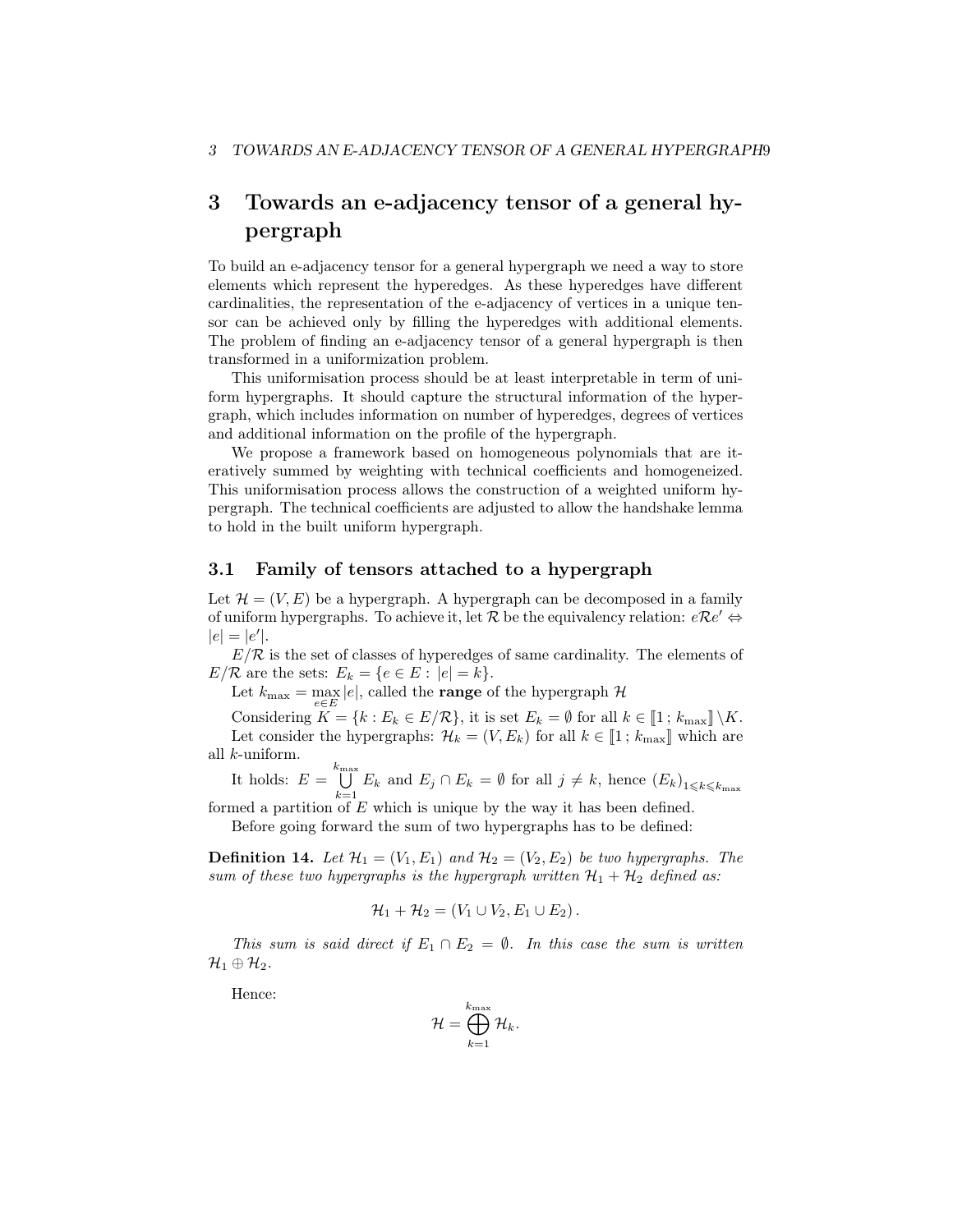

<span id="page-9-0"></span>Figure 1: Illustration of a hypergraph decomposed in three layers of uniform hypergraphs

The hypergraph  $H$  is said to be decomposed in a family of hypergraphs  $(\mathcal{H}_k)_{1\leqslant k\leqslant k_{\text{max}}}$  where  $\mathcal{H}_k$  is k-uniform.

An illustration of the decomposition of a hypergraph in a family of uniform hypergraphs is shown in Figure [1.](#page-9-0) This family of uniform hypergraphs decomposes the original hypergraph in layers. A layer holds a k-uniform hypergraph  $(1 \leq k \leq k_{\text{max}})$ : therefore the layer is said to be of level k.

Therefore, at each k-uniform hypergraph  $\mathcal{H}_k$  can be mapped a (k-adjacency) e-adjacency tensor  $A_k$  of order k which is hypercubic and symmetric of dimension  $|V| = n$ . This tensor can be unnormalized or normalized.

Choosing one type of tensor - normalized or unnormalized for the whole family of  $\mathcal{H}_k$  - the hypergraph  $\mathcal H$  is then fully described by the family of e-adjacency tensors  $A_{\mathcal{H}} = (A_k)$ . In the case where all the  $A_k$  are chosen normalized this family is said pre-normalized. The final choice will be made further in Sub-Section [3.7](#page-21-0) and explained to fullfill the expectations listed in the next Sub-Section.

## <span id="page-9-1"></span>3.2 Expectations for an e-adjacency tensor for a general hypergraph

The definition of the family of tensors attached to a general hypergraph has the advantage to open the way to the spectral theory for uniform hypergraphs which is quite advanced.

Nonetheless many problems remain in keeping a family of tensors of different orders: studying the spectra of the whole hypergraph could be hard to achieve by this means. Also it is necessary to get an e-adjacency tensor which covers the whole hypergraph and which retains the information on the whole structure.

The idea behind is to "fill" the hyperedges with sufficient elements such that the general hypergraph is transformed in an uniform hypergraph through a uniformisation process. A similar approach has been taken in [Banerjee et al.](#page-32-3) [\[2017\]](#page-32-3) where the filling elements are the vertices belonging to the hyperedge itself. In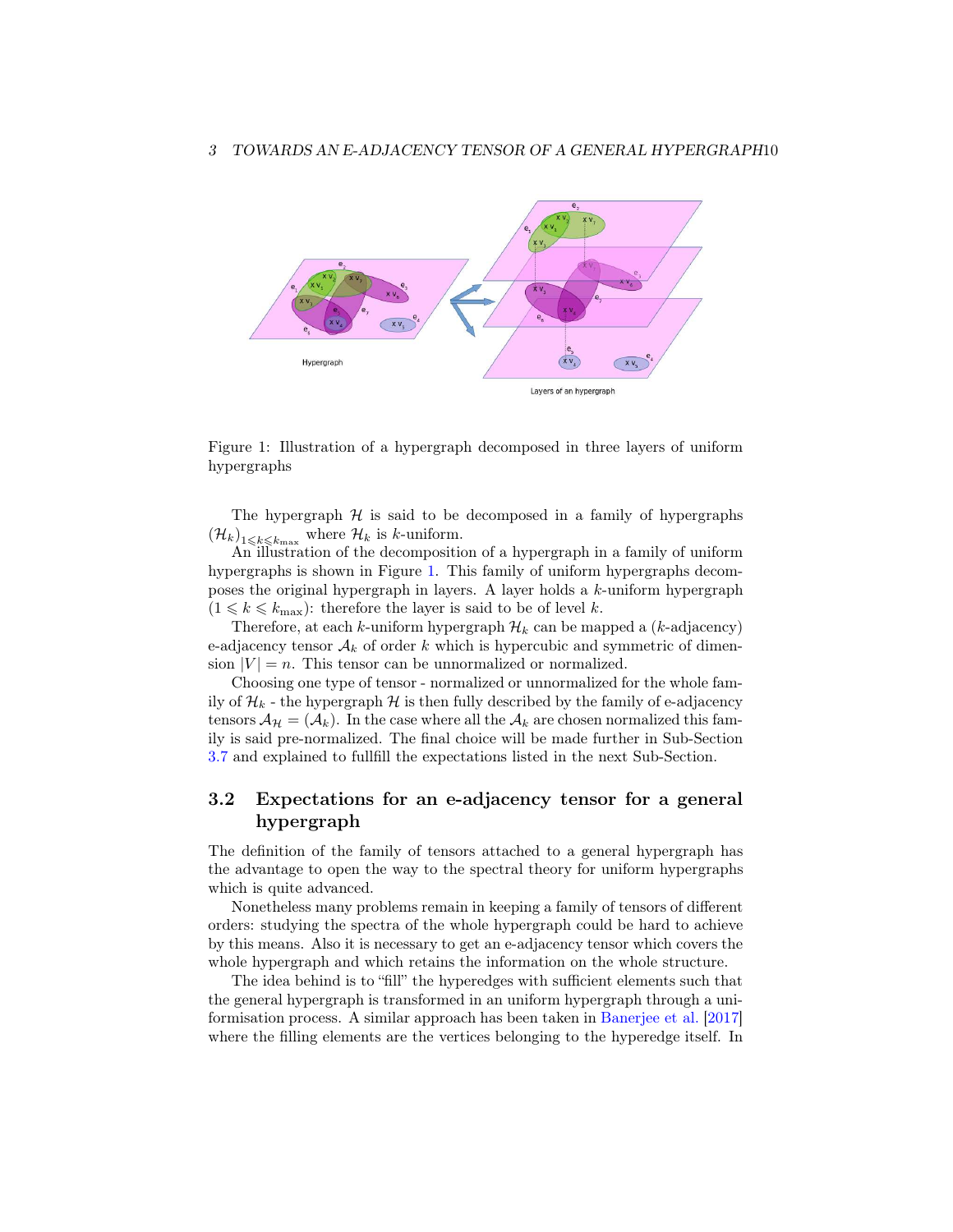the next subsections the justification of the approach taken will be made via homogeneous polynomials. Before getting to the construction, expected properties of such a tensor have to be listed.

Expectation 1. The tensor should be symmetric and its generation should be simple.

This expectation emphasizes the fact that in between two built e-adjacency tensor, the one that can be easily generated has to be chosen: it includes the fact that the tensor has to be described in a simple way.

Expectation 2. The tensor should be invariant to vertices permutation either globally or at least locally.

This expectation is motivated by the fact that in a hyperedge the vertices have no order. The fact that this expectation can be local remains in the fact that added special vertices will not have the same status that the one from the original hypergraph. Also the invariance by permutation is expected on the vertices of the original hypergraph.

Expectation 3. The e-adjacency tensor should allow the retrieval of the hypergraph it is originated from.

This expectation seems important to rebuild properly the original hypergraph from the e-adjacency tensor: all the necessary information to retrieve the original hyperedges has to be encoded in the tensor.

Expectation 4. Giving the choice of two representations the sparsest e-adjacency tensor should be chosen.

Sparsity allows to compress the information and so to gain in place and complexity in calculus. Also sparsity is a desirable property for some statistical reasons as shown in [Nikolova](#page-33-10) [\[2000](#page-33-10)] or expected in [Bruckstein et al.](#page-32-4) [\[2009](#page-32-4)] for signal processing and image encoding.

Expectation 5. The e-adjacency tensor should allow the retrieval of the vertex degrees.

In the adjacency matrix of a graph the information on the degrees of the vertices is encoded directly. It is still the case, as it has been seen, with the k-adjacency degree normalised tensor that has been defined by [Shao](#page-33-8) [\[2013\]](#page-33-8) and [Pearson and Zhang](#page-33-9) [\[2014\]](#page-33-9).

#### 3.3 Tensors family and homogeneous polynomials family

To construct an homogeneous polynomial representing a general hypergraph, the family of e-adjacency tensors obtained in the previous Subsection is mapped to a family of homogeneous polynomials. This mapping is used in [Comon et al.](#page-32-5) [\[2015\]](#page-32-5) where the author links symmetric tensors and homogeneous polynomials of degree s to show that the problem of the CP decomposition of different symmetric tensors of different orders and the decoupled representation of multivariate polynomial maps are related.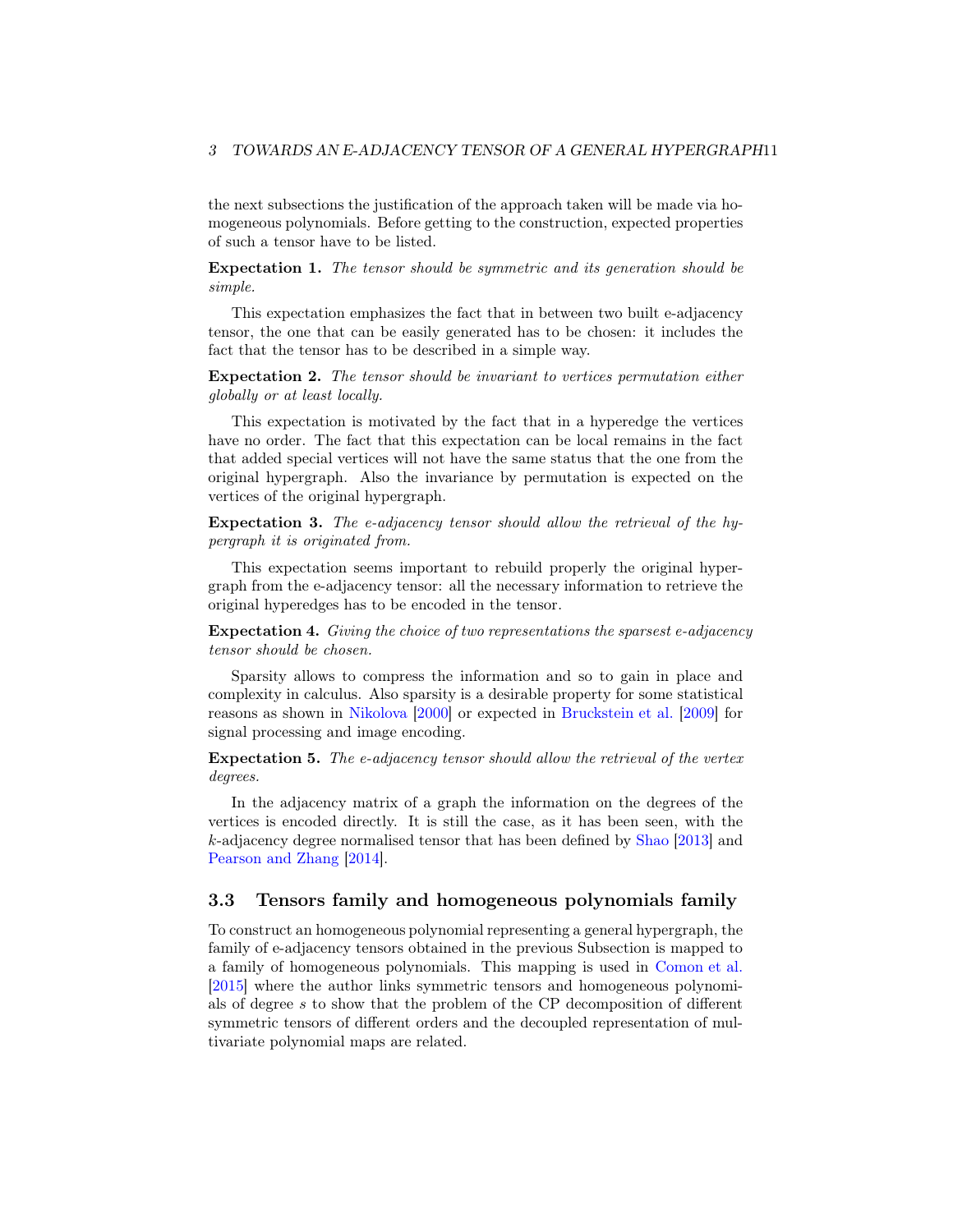#### 3.3.1 Homogeneous polynomials family of a hypergraph

Let  $\mathbb K$  be a field. Here  $\mathbb K = \mathbb R$ .

Let  $A_k \in \mathcal{L}_k^0(\mathbb{K}^n)$  be a cubical tensor of order k and dimension n with values in K.

**Definition 15.** Let define the **Segre outerproduct**  $\otimes$  of  $a = [a_i] \in \mathbb{K}^l$  and  $\mathbf{b} = [b_i] \in \mathbb{K}^m$  as:

$$
\boldsymbol{a} \otimes \boldsymbol{b} = [a_i b_j]_{\substack{1 \leq i \leq l \\ 1 \leq j \leq m}} \in \mathbb{K}^{l \times m}.
$$

More generaly as given in [Comon et al.](#page-32-6)  $[2008]$  the outerproduct of k vectors  $u_{(1)} \in \mathbb{K}^{n_1}, \dots, u_{(k)} \in \mathbb{K}^{n_k}$  is defined as:

$$
\underset{i=1}{\overset{k}{\otimes}}\mathbf{u}(i)=\left[\prod_{i=1}^k u_{(i)j_i}\right]_{j_1,\ldots,j_k=1}^{n_1,\ldots,n_k}\in\mathbb{K}^{n_1\times\ldots\times n_k}.
$$

Let  $e_1, ..., e_n$  be the canonical basis of  $\mathbb{K}^n$ .  $(e_{i_1} \otimes ... \otimes e_{i_k})_{1 \leq i_1,...,i_k \leq n}$  is a basis of  $\mathcal{L}_k^0(\mathbb{K}^n)$ . Then  $A_k$  can be written as:

$$
\mathcal{A}_k = \sum_{1 \leqslant i_1, \ldots, i_k \leqslant n} a_{(k) \, i_1 \ldots i_k} \bm{e_{i_1}} \otimes ... \otimes \bm{e_{i_k}}
$$

The notation  $A_k$  will be used for the corresponding hypermatrix of coefficients  $a_{(k) i_1...i_k}$  where  $1 \leq i_1, ..., i_k \leq n$ .

Let  $z \in \mathbb{K}^n$ , with  $z = z^i \mathbf{e_i}$  using the Einstein convention.

In [Lim](#page-33-11) [\[2013\]](#page-33-11) a multilinear matrix multiplication is defined as follow:

**Definition 16.** Let  $A \in \mathbb{K}^{n_1 \times \ldots \times n_d}$  and  $X_j = [x_{(j)kl}] \in \mathbb{K}^{m_j \times n_j}$  for  $1 \leq j \leq d$ .  $A' = (X_1, ..., X_d)$ . A is the multilinear matrix multiplication and defined as the matrix of  $\mathbb{K}^{m_1 \times \ldots \times m_d}$  of coefficients:

$$
a'_{j_1...j_d} = \sum_{k_1,...,k_d=1}^{n_1,...,n_d} x_{(1)j_1k_1}...x_{(d)j_dk_d}a_{k_1...k_d}
$$

for  $1 \leq j_i \leq m_i$  with  $1 \leq i \leq d$ .

Afterwards only vectors  $z \in \mathbb{K}^n$  are needed and  $\mathcal{A}_k$  is cubical of order k and dimension *n*. Writing  $(z, ..., z) \in (\mathbb{K}^n)^k$ ,  $(z)_{[k]}$ 

Therefore  $(z)_{[k]}$ .  $A_k$  contains only one element written  $P_k(z^1, ..., z^n) = P_k(z_0)$ :

$$
P_k(z_0) = \sum_{1 \leq i_1, \dots, i_k \leq n} a_{(k) i_1 \dots i_k} z^{i_1} \dots z^{i_k}.
$$
 (1)

Therefore considering a hypergraph  $\mathcal H$  with its family of unnormalized tensor  $\mathcal{A}_{\mathcal{H}} = (\mathcal{A}_k)$ , it can be also attached a family  $P_{\mathcal{H}} = (P_k)$  of homogenous polynomials with deg  $(P_k) = k$ .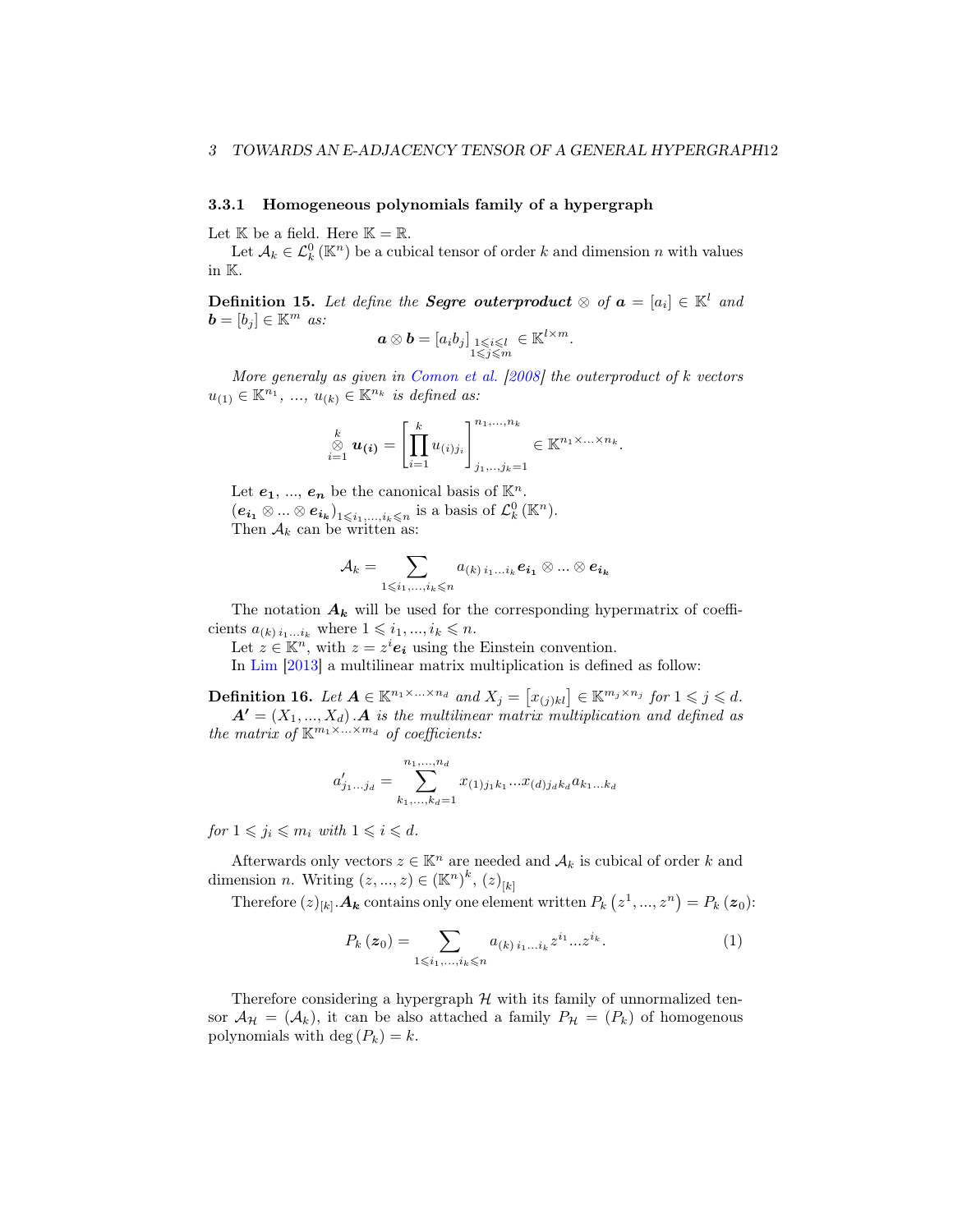The formulation of  $P_k$  can be reduced taking into account that  $A_k$  is symmetric for a uniform hypergraph:

$$
P_k(z_0) = \sum_{1 \leq i_1 \leq \ldots \leq i_k \leq n} k! a_{(k) i_1 \ldots i_k} z^{i_1} \ldots z^{i_k}.
$$
 (2)

Writing:

$$
\widetilde{P_k}\left(\boldsymbol{z}_0\right) = \sum_{1 \leqslant i_1 \leqslant \ldots \leqslant i_k \leqslant n} \alpha_{(k) \, i_1 \ldots i_k} z^{i_1} \ldots z^{i_k}.\tag{3}
$$

the reduced form of  $P_k$ , it holds:

$$
P_k(z_0)=k!\widetilde{P_k}(z_0).
$$

Writing for  $1 \leq i_1 \leq \ldots \leq i_k \leq n$ :

$$
\alpha_{(k) i_1 \dots i_k} = k! a_{(k) i_1 \dots i_k}
$$

and  $\alpha_{(k)\sigma(i_1)\dots\sigma(i_k)} = 0$  for  $\sigma \in \mathcal{S}_k$ ,  $\sigma \neq \text{Id}$ It holds:

$$
P_k(z_0) = \sum_{1 \leq i_1 \leq \ldots \leq i_k \leq n} \alpha_{(k) i_1 \ldots i_k} z^{i_1} \ldots z^{i_k}
$$
  
= 
$$
\sum_{1 \leq i_1, \ldots, i_k \leq n} \alpha_{(k) i_1 \ldots i_k} z^{i_1} \ldots z^{i_k}.
$$
 (4)

and:

$$
\widetilde{P_k}\left(\boldsymbol{z}_0\right) = \sum_{1 \leqslant i_1 \leqslant \ldots \leqslant i_k \leqslant n} \frac{\alpha_{(k)} i_1 \ldots i_k}{k!} z^{i_1} \ldots z^{i_k}.
$$
\n<sup>(5)</sup>

#### 3.3.2 Reversibility of the process

Reciprocally, given a homogeneous polynomial of degree  $k$  a unique hypercubic tensor of order k can be built: its dimension is the number of different variables in the homogeneous polynomial. If the homogeneous polynomial of degree  $k$  is supposed reduced and ordered then only one hypercubic and symmetric hypermatrix can be built. It reflects uniquely a k-uniform hypergraph adding the constraint that each monomial is composed of the product of  $k$  different variables.

**Proposition 2.** Let  $P(z_0) = \sum$  $\sum_{1 \leqslant i_1, \ldots, i_k \leqslant n} a_{i_1 \ldots i_k} z^{i_1} \ldots z^{i_k}$  be a homogeneous polynomial of degree k where:

- for  $j \neq k$  :  $z^j \neq z^k$
- for all  $1 \leqslant j \leqslant n$ : deg  $(z^j) = 1$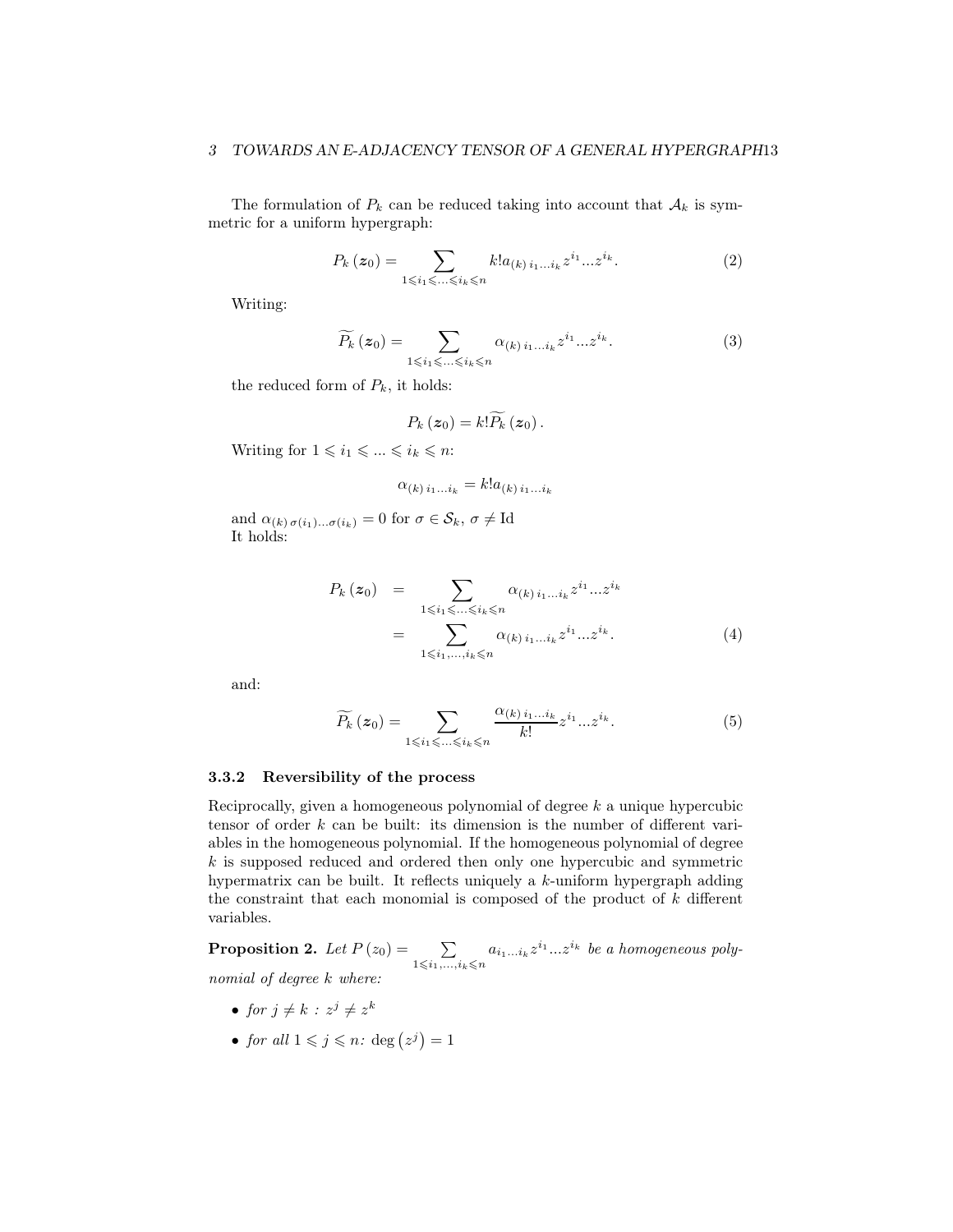• and such that for all  $\sigma \in \mathcal{S}_k$ :  $a_{\sigma(i_1)\dots\sigma(i_k)} = a_{i_1\dots i_k}$ .

Then  $P$  is the homogeneous polynomial attached to a unique k-uniform hypergraph  $\mathcal{H} = (V, E, w)$  - up to the indexing of vertices.

*Proof.* Considering the vertices  $(v_i)_{1 \leq i \leq n}$  labellized by the elements of  $[\![1, n]\!]$ .

If  $a_{i_1...i_k} \neq 0$  then for all  $\sigma \in \mathcal{S}_k$ :  $a_{\sigma(i_1)... \sigma(i_k)}$  a unique hyperedge  $e_j$  is attached corresponding to the vertices  $v_{i_1},..., v_{i_k}$  and which has weight  $w(e_j)$  =  $ka_{i_1...i_k}$ .

 $\Box$ 

#### 3.4 Uniformisation and homogeneisation processes

A single tensor is always easier to be used than a family of tensors; the same apply for homogeneous polynomials. Building a single tensor from different order tensors requires to fill in the "gaps"; summing homogeneous polynomials of varying degrees always give a new polynomial: but, most frequently this polynomial is no more homogeneous. Homogeneisation techniques for polynomials are well known and require additional variables.

Different homogeneisation process can be envisaged to get a homogeneous polynomial that represents a single cubic and symmetric tensor by making different choices on the variables added in the homogeneisation phase of the polynomial. As a link has been made between the variables and the vertices of the hypergraph, we want that this link continue to occur during the homogeneisation of the polynomial as each term of the reduced polynomial corresponds to a unique hyperedge in the original hypergraph; the homogenisation process is interpretable in term of hypergraph uniformisation process of the original hypergraph: hypergraph uniformisation process and polynomial homogeneisation process are the two sides of the same coin.

So far, we have separated the original hypergraph  $H$  in layers of increasing k-uniform hypergraphs  $\mathcal{H}_k$  such that

$$
\mathcal{H} = \bigoplus_{k=1}^{k_{\max}} \mathcal{H}_k.
$$

Each k-uniform hypergraph can be represented by a symmetric and cubic tensor. This symmetric and cubic tensor is mapped to a homogeneous polynomial. The reduced homogeneous polynomial is interpretable, if we omit the coefficients of each term, as a disjunctive normal form. Each term of the homogeneous polynomial is a cunjunctive form which corresponds to simultaneous presence of vertices in a hyperedge: adding all the layers allows to retrieve the original hypergraph; adding the different homogeneous polynomials allows to retrieve the disjunctive normal form associated with the original hypergraph.

In the hypergraph uniformisation process, iterative steps are done starting with the lower layers to the upper layers of the hypergraph. In parallel, the polynomial homogeneisation process is the algebraic justification of the hypergraph uniformisation process. It allows to retrieve a polynomial attached to the uniform hypergraph built at each step and hence a tensor.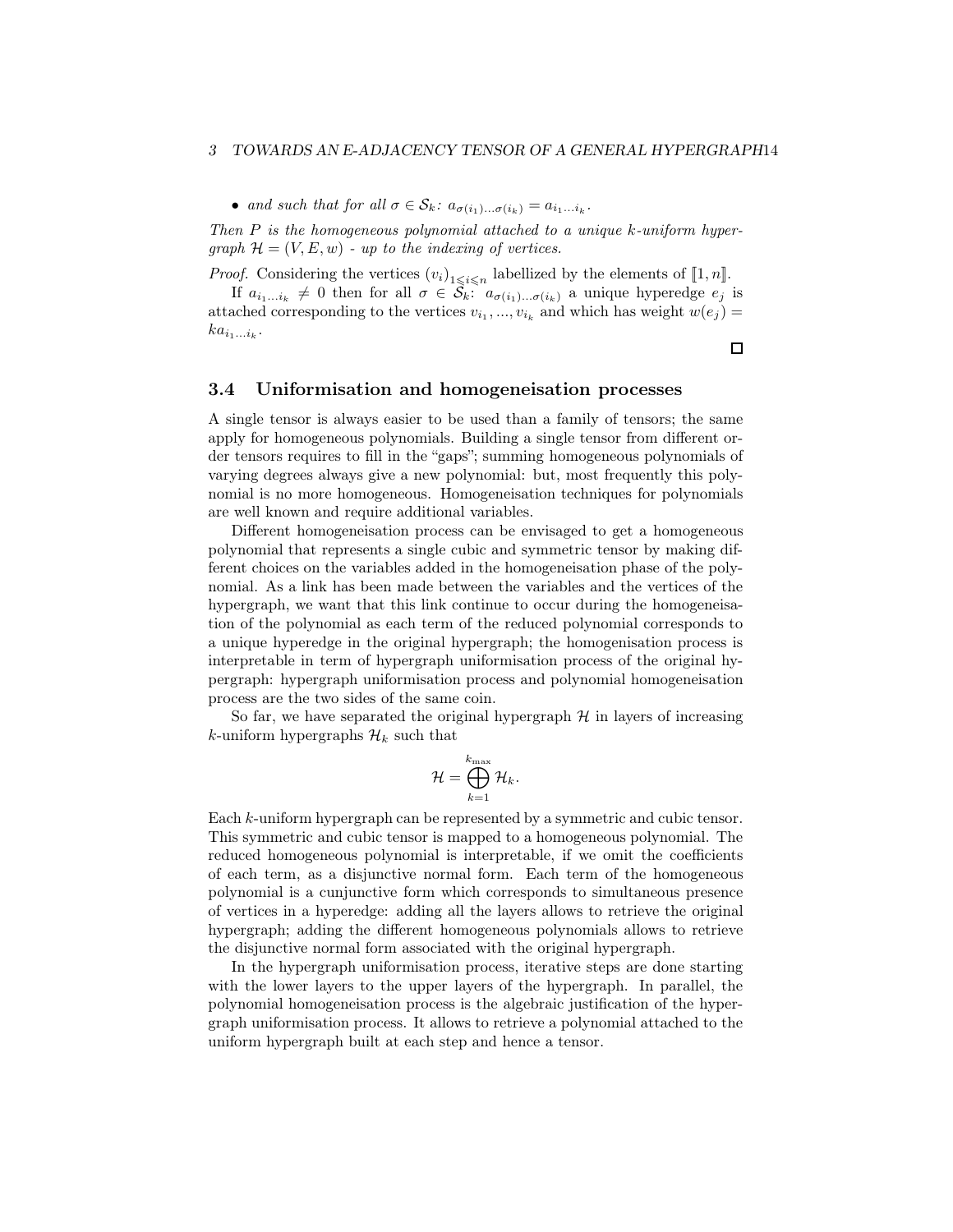#### 3.4.1 Hypergraph uniformisation process

We can describe algorithmically the hypergraph uniformisation process: it transforms the original hypergraph in a uniform hypergraph.

#### Initialisation

The initialisation requires that each layer hypergraph is associated to a weighted hypergraph.

To each uniform hypergraph  $\mathcal{H}_k$ , we associate a weighted hypergraph  $\mathcal{H}_{w_k,k}$  =  $(V, E_k, w_k)$ , with:  $\forall e \in E_k : w_k(e) = c_k, c_k \in \mathbb{R}^{+*}.$ 

The coefficients  $c_k$  are technical coefficients that will be chosen when considering the homogeneisation process and the fullfillment of the expectations of the e-adjacency tensor. The coefficients  $c_k$  can be seen as dilatation coefficients only dependent of the layers of the original hypergraph.

We initialise:

 $k := 1$  and  $\mathcal{K}_w := \mathcal{H}_{w_1,1}$ 

and generate  $k_{\text{max}} - 1$  distinct vertices  $y_j, j \in [1, k_{\text{max}} - 1]$  that are not in  $V$ .

#### Iterative steps

Each step in the hypergraph uniformisation process includes three phases: an inflation phase, a merging phase and a concluding phase.

Inflation phase: The inflation phase consists in increasing the cardinality of each hyperedge obtained from the hypergraph built at the former step to reach the cardinality of the hyperedges of the second hypergraph used in the merge phase.

Definition 17. The y-vertex-augmented hypergraph of a weighted hypergraph  $\mathcal{H}_w = (V, E, w)$  is the hypergraph  $\overline{\mathcal{H}_w} = (\overline{V}, \overline{E}, \overline{w})$  obtained by the following rules

- $y \notin V$ ;
- $\overline{V} = V \cup \{y\};$
- Writing  $\phi : \mathcal{P}(V) \to \mathcal{P}(\overline{V})$  the map such that for  $A \in \mathcal{P}(V) : \phi(A) =$  $A \cup \{y\}, \text{ it holds:}$

 $-\overline{E} = \{\phi(e) : e \in E\};$  $- \forall e \in E$ ,  $\overline{w}(\phi(e)) = w(e)$ .

Proposition 3. The vertex-augmented hypergraph of a k-uniform hypergraph is a  $k + 1$ -uniform hypergraph.

The inflation phase at step k generates from  $\mathcal{K}_w$  the  $y_k$ -vertex augmented hypergraph  $\overline{\mathcal{K}_{\overline{w}}}.$ 

As  $\mathcal{K}_w$  is k-uniform at step k,  $\overline{\mathcal{K}_w}$  is  $k+1$ -uniform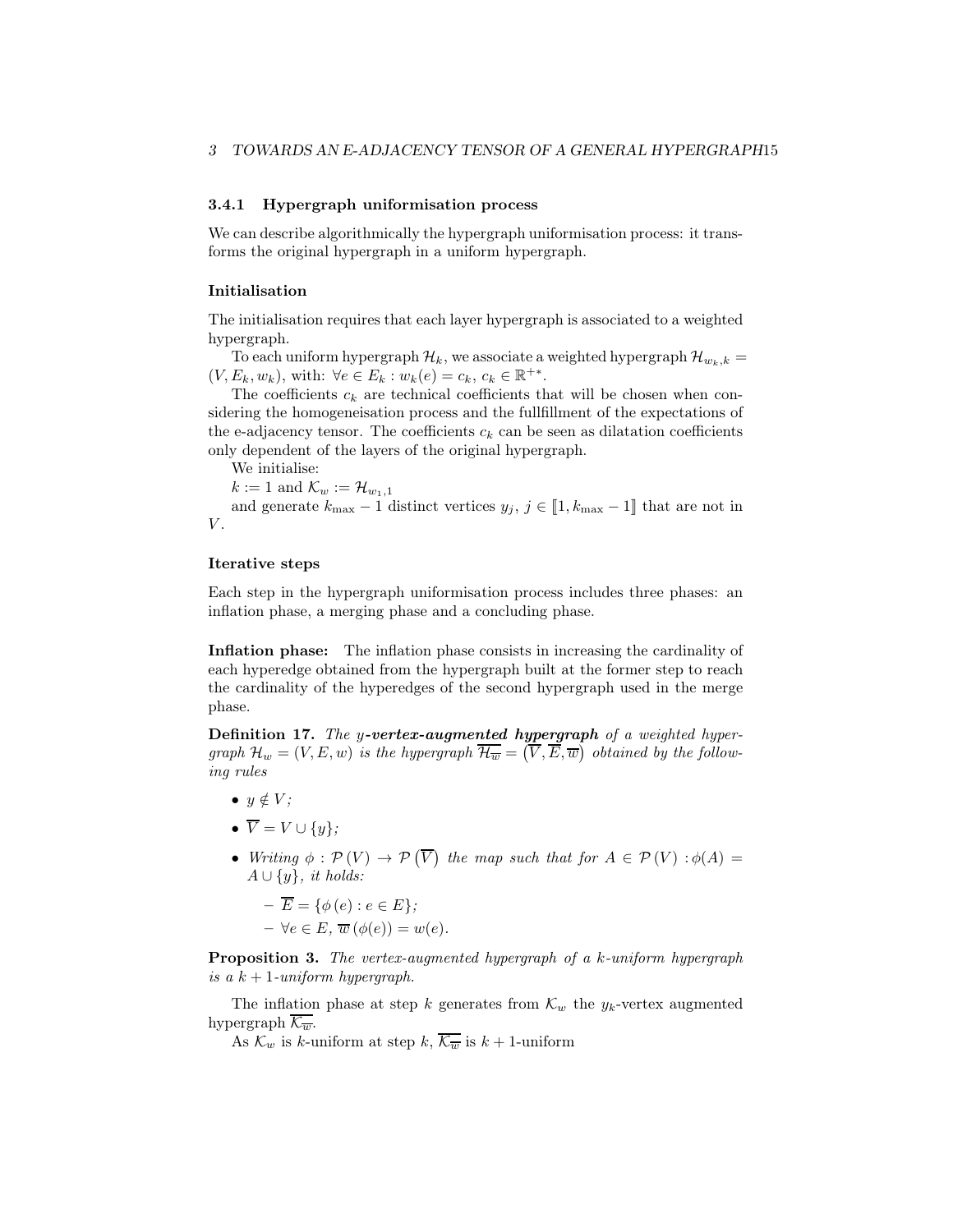Merging phase: The merging phase generates the sum of two weighted hypergraphs called the merged hypergraph.

**Definition 18.** The **merged hypergraph**  $\widehat{\mathcal{H}_{\hat{w}}} = (\widehat{V}, \widehat{E}, \widehat{w})$  of two weighted hypergraphs  $\mathcal{H}_a = (V_a, E_a, w_a)$  and  $\mathcal{H}_b = (V_b, E_b, w_b)$  is the weighted hypergraph defined as follow:

- $\widehat{V} = V_a \cup V_b$
- $\widehat{E_{k+1}} = E_a \cup E_b$
- $\forall e \in E_a : \hat{w}(e) = \overline{w_a}(e)$  and  $\forall e \in E_b : \hat{w}(e) = w_b$

The merging phase at step k generates from  $\overline{\mathcal{K}_w}$  and  $\mathcal{H}_{d,k+1}$  the merged hypergraph  $\widehat{\mathcal{K}_{\hat{w}}}$ . As it is generated from two  $k + 1$ -uniform hypergraph it is also a  $k + 1$ -uniform hypergraph.

Step ending phase: If k equals  $k_{\text{max}}-1$  the iterative part ends up and return  $\mathcal{K}_{\widehat{w}}$ .

Otherwise a next step is need with  $\mathcal{K}_w := \widehat{\mathcal{K}_{\widehat{w}}}$  and  $k := k + 1$ .

#### Termination:

We obtain by this algorithm a weighted  $k_{\text{max}}$ -uniform hypergraph associated to  $H$  which is the returned hypergraph from the iterative part: we write it  $\widehat{\mathcal{H}_{\widehat{w}}} = (\widehat{V}, \widehat{E}, \widehat{w})$ .

**Definition 19.** Writing 
$$
V_s = \{y_j : j \in [1, k_{\text{max}} - 1]\}
$$
  
 $\widehat{\mathcal{H}_{\hat{w}}} = (\widehat{V}, \widehat{E}, \widehat{w})$  is called the  $V_s$ -**layered uniform** of  $\mathcal{H}$ .

**Proposition 4.** Let  $\mathcal{H} = (V, E)$  be a hypergraph of order  $k_{\text{max}}$ 

Let consider  $V_s = \{y_j : j \in [1, k_{\max} - 1]\}$  such that  $V \cap V_s = \emptyset$  and let  $\widehat{\mathcal{H}_{\widehat{w}}} = (\widehat{V}, \widehat{E}, \widehat{w})$  be the V<sub>s</sub>-layered unifom of H. Then:

- $(V, V_s)$  is a partition of  $\widehat{V}$ .
- $\forall e \in E, \exists! \hat{e} \in \hat{E} : e \subseteq \hat{e} \land \hat{e} \backslash e = \{y_j : j \in [\|e|, k_{\max} 1]\}.$

*Proof.* The way the  $V_s$ -layered uniform of  $H$  is generated justifies the results.

口

 $V_{s,i},$ 

 $i \in \llbracket 1, k_{\max} - 1 \rrbracket$ 

**Proposition 5.** Let  $\mathcal{H} = (V, E)$  be a hypergraph of order  $k_{\text{max}}$ Let consider  $V_{s,i} = \{y_j : j \in [i, k_{\max} - 1]\}$  such that  $V_s = \bigcup$ 

 $V \cap V_s = \emptyset$  and let  $\widehat{\mathcal{H}_{\hat{w}}} = (\widehat{V}, \widehat{E}, \widehat{w})$  be the  $V_s$ -layered unifom of  $\mathcal{H}$ . Then: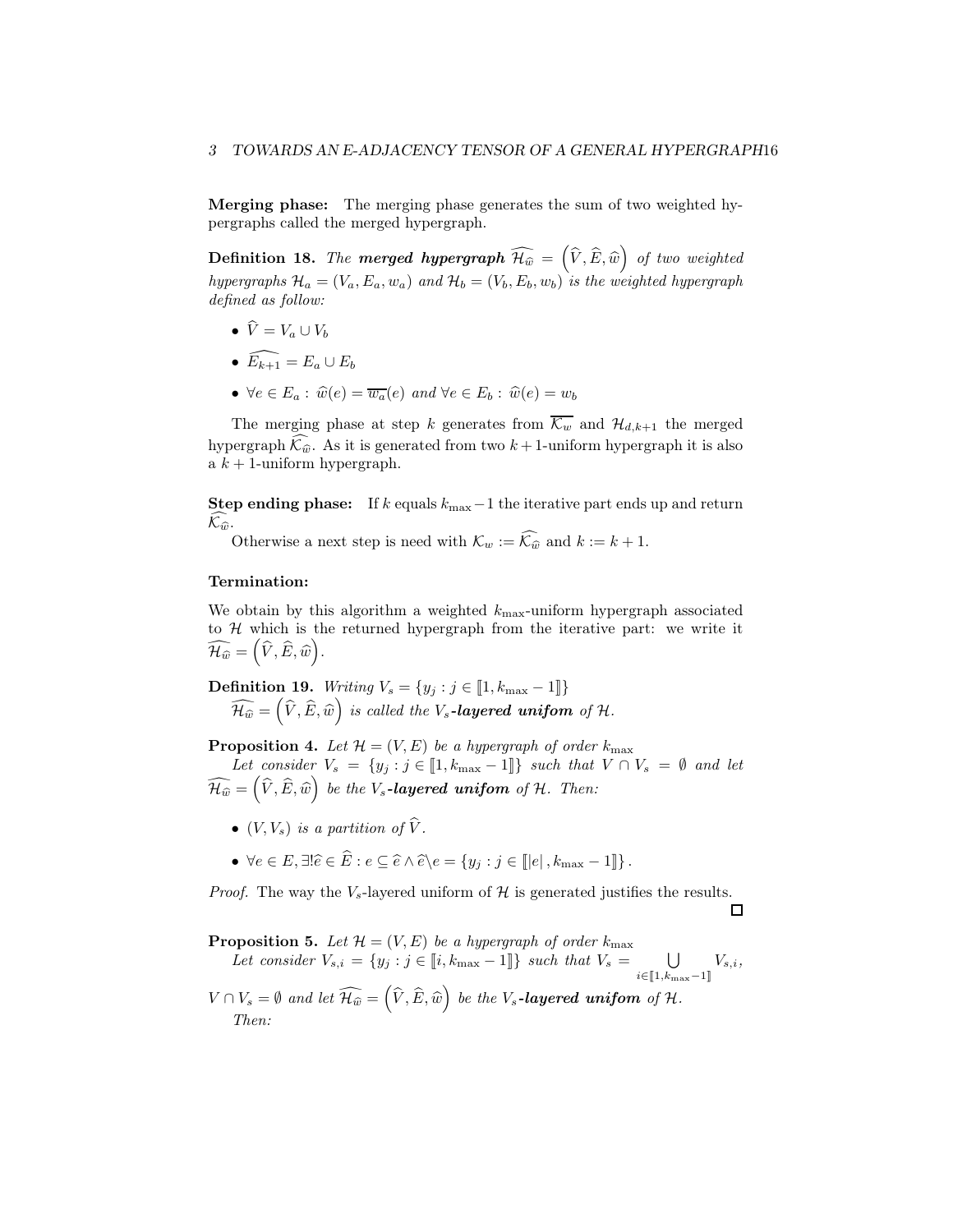

<span id="page-16-0"></span>Figure 2: Different phases of the construction of the e-adjacency tensor

Vertices of  $H$  that are e-adjacent in  $H$  in an hyperedge e are e-adjacent with the vertices of  $V_{s,|e|}$  in  $\mathcal{H}_{\widehat{w}}$ .

Reciprocally, if vertices are e-adjacent in  $\widehat{H_{\hat{w}}}$ , the ones that are not in  $V_s$  are e-adjacent in H.

As a consequence,  $\widehat{\mathcal{H}_{\hat{w}}}$  captures the e-adjacency of  $\mathcal{H}$ .

#### 3.4.2 Polynomial homogeneisation process

In the polynomial homogeneisation process, we build a new family  $R_{\mathcal{H}} = (R_k)$ of homogeneous polynomials of degree  $k$  iteratively from the family of homogeneous polynomials  $P_{\mathcal{H}} = (P_k)$  by following the subsequent steps that respect the phases of construction in Figure [2.](#page-16-0) Each of these steps can be linked to the steps of the homogeneisation process.

#### Initialisation

Each polynomial  $P_k, k \in [1, k_{\text{max}}]$  attached to the corresponding layer k-uniform hypergraph  $\mathcal{H}_k$  is multiplied by a coefficient  $c_k$  equals to the dilatation coefficients of the hypergraph uniformisation process.  $c_kP_k$  represents the reduced homogeneous polynomial attached to  $\mathcal{H}_{w_k,k}$ .

We initialise:

$$
k := 1
$$
 and  $R_k(z_{k-1}) = R_1(z_o) = c_1 P_1(z_o) = c_1 \sum_{i=1}^{n} a_{(1)i} z^i$ .

We generate  $k_{\text{max}} - 1$  distinct 2 by 2 variables  $y^j$ ,  $j \in [\![1, k_{\text{max}} - 1]\!]$  that are also distinct 2 by 2 from the  $z^i$ ,  $i \in [1, n]$ .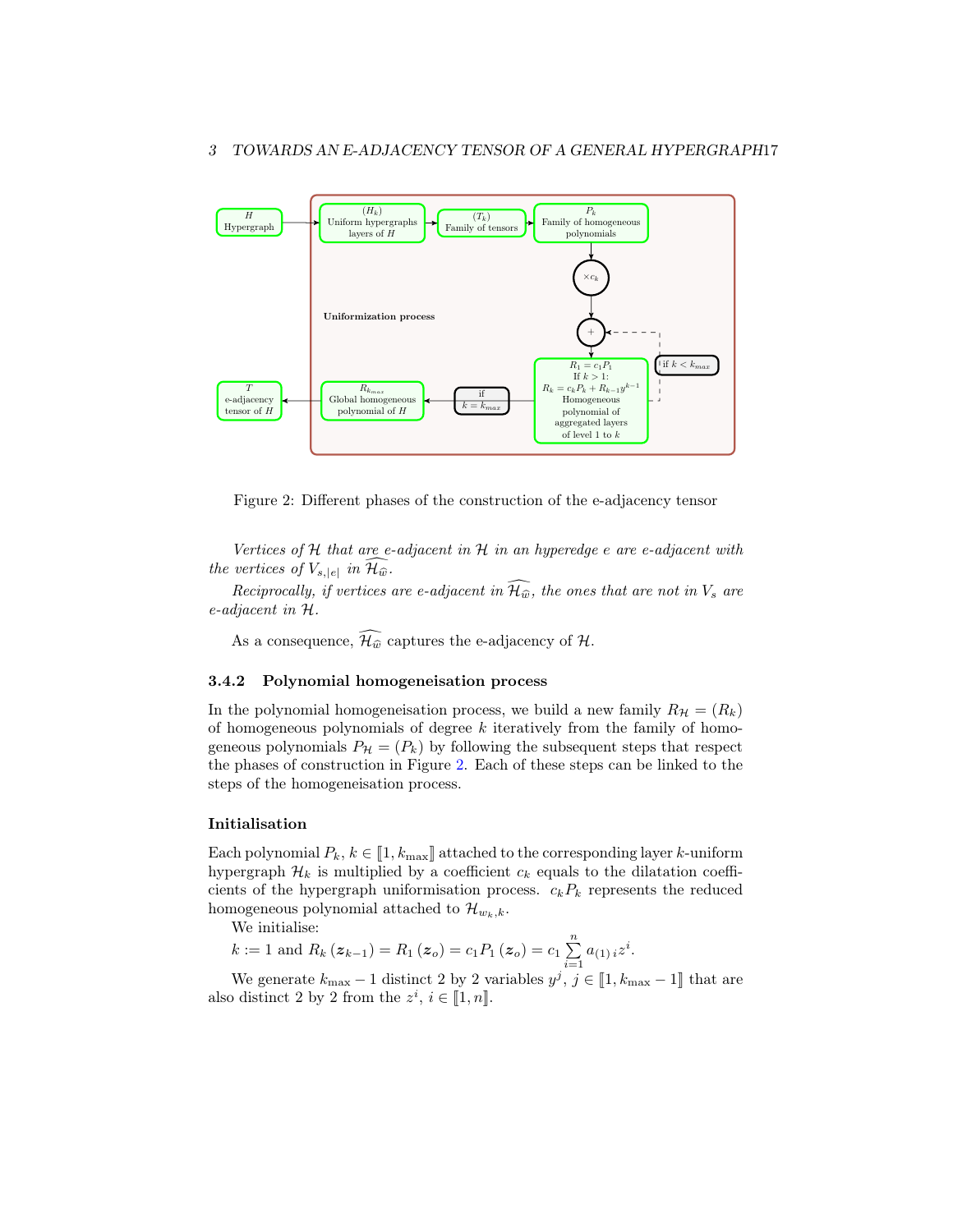#### Iterative steps

At each step, we sum the current  $R_k(z_{k-1})$  with the next layer coefficiented polynomial  $c_{k+1}P_{k+1}$  in a way to obtain a homogeneous polynomial  $R_{k+1}(z_k)$ . To help the understanding we describe the first step, then generalise to any step.

Case  $k = 1$ : To build  $R_2$  an homogeneization of the sum of  $R_1$  and  $c_2P_2$  is needed. It holds:

$$
R_1(z_o) + c_2 P_2(z_o) = c_1 \sum_{i=1}^{n} a_{(1)i} z^i + c_2 \sum_{i_1, i_2=1}^{n} a_{(2)i_1 i_2} z^{i_1} z^{i_2}
$$

To achieve the homogeneization of  $R_1(z_o) + c_2 P_2(z_o)$  a new variable  $y<sup>1</sup>$  is introduced.

It follows for  $y^1 \neq 0$ :

$$
R_2(z_1) = R_2(z_0, y^1)
$$
  
=  $y^{1(2)} \left( R_1 \left( \frac{z_0}{y^1} \right) + c_2 P_2 \left( \frac{z_0}{y^{1(2)}} \right) \right)$   
=  $c_1 \sum_{i=1}^n a_{(1)i} z^i y^1 + c_2 \sum_{i_1, i_2=1}^n a_{(2)i_1 i_2} z^{i_1} z^{i_2}.$ 

By continuous prolongation of  $R_2$ , it is set:

$$
R_2(z_o, 0) = c_2 \sum_{i_1, i_2=1}^n a_{(2) i_1 i_2} z^{i_1} z^{i_2}.
$$

In this step, the degree 1 coefficiented polynomial  $R_1(z_0) = c_1 P_1(z_0)$  attached to  $\mathcal{H}_{w_1,1}$  is transformed in a degree 2 homogeneous polynomial  $y^1R_1(z_0)$  =  $c_1y^1P_1(z_0): y^1R_1(z_0)$  corresponds to the homogeneous polynomial of the weighted  $y_1$ -vertex-augmented 1-uniform hypergraph  $\overline{\mathcal{H}_{w_1,1}}$  built during the inflation phase in the hypergraph uniformisation process.

 $y_1R_1(z_0)$  is then summed with the homogeneous polynomial  $c_2P_2$  attached to  $\mathcal{H}_{w_2,2}$  to get an homogeneous polynomial of degree 2:  $R_2(z_1)$ .  $R_2(z_1)$  is the homogeneous polynomial of the merged 2-uniform hypergraph  $\mathcal{H}_{\widehat{w_1,1}}$  of  $\mathcal{H}_{w_1,1}$ and  $\mathcal{H}_{w_2,2}$ .

General case: Supposing that  $R_k(z_{k-1})$  is an homogeneous polynomial of degree  $k$  that can be written as:

$$
R_k(z_{k-1}) = \sum_{j=1}^k c_j \sum_{i_1,\dots,i_j=1}^n a_{(j) i_1 \dots i_j} z^{i_1} \dots z^{i_j} \prod_{l=j}^{k-1} y^l,
$$

with the convention that:  $\prod^{k-1}$  $_{l=j}$  $y^{l} = 1$  if  $j > k-1$  and  $\omega_{k-1} = z^{1}, ..., z^{n}, y^{1}, ..., y^{k-1}$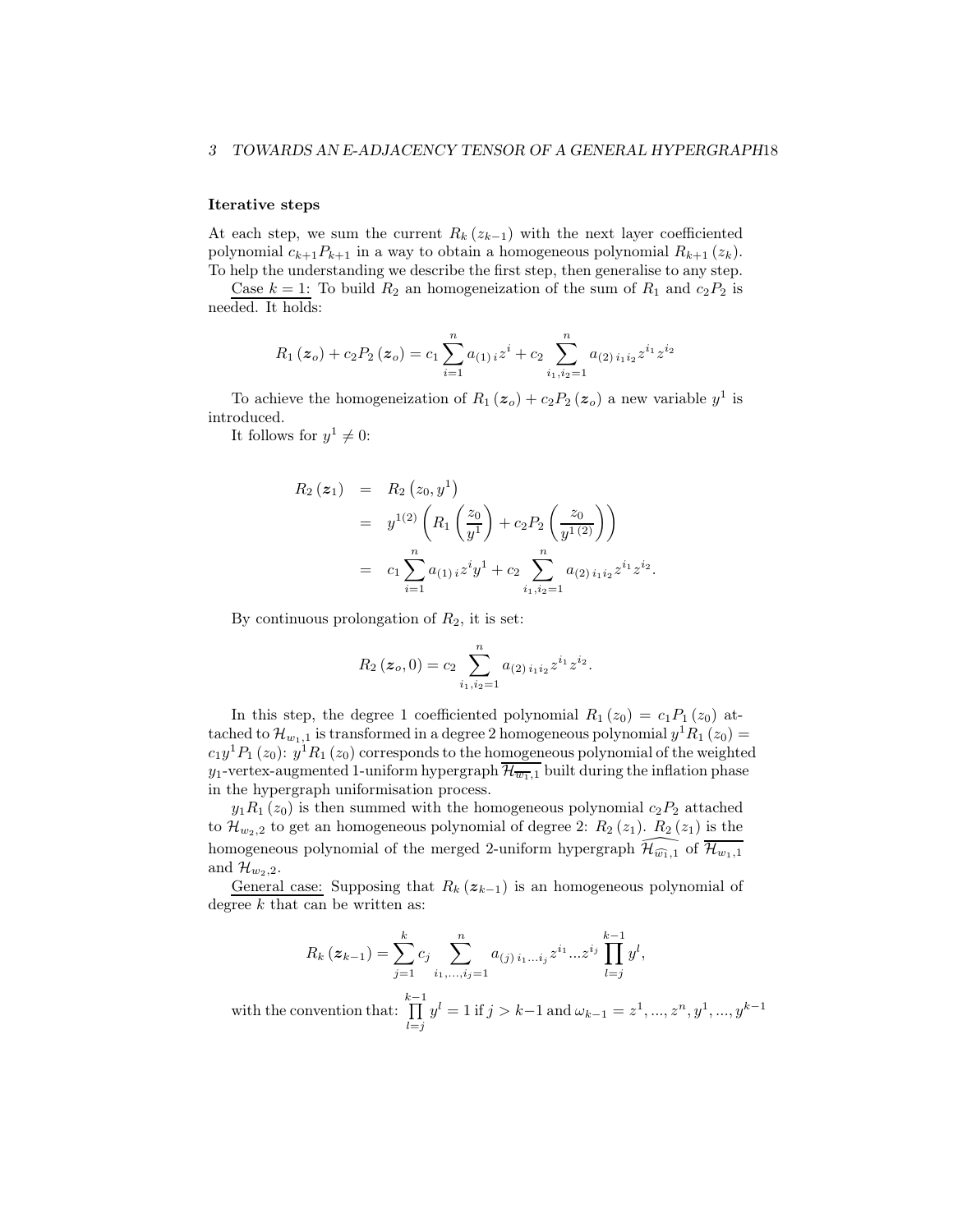$R_{k+1}$  is built as an homogeneous polynomial from the sum of  $R_k$  and  $c_{k+1}P_{k+1}$ by adding a variable  $y_k$  and factorizing by its  $k + 1$ -th power.

Therefore, for  $y^{k-1} \neq 0$ :

$$
R_{k+1}(z_k) = y^{k(k+1)} \left( R_k \left( \frac{z_{k-1}}{y^{k(k)}} \right) + c_{k+1} P_{k+1} \left( \frac{z_o}{y^{k(k+1)}} \right) \right)
$$
  

$$
= \left( \sum_{j=1}^k c_j \sum_{i_1, \dots, i_j=1}^n a_{(j) i_1 \dots i_j} z^{i_1} \dots z^{i_j} \prod_{l=j}^{k-1} y^l \right) y^k
$$
  

$$
+ c_{k+1} \sum_{i_1, \dots, i_{k+1}=1}^n a_{(k+1) i_1 \dots i_{k+1}} z^{i_1} \dots z^{i_{k+1}}
$$

And for  $y_k = 0$ , it is set by continuous prolongation:  $R_{k+1} (z_{k-1}, 0) =$  $c_{k+1} \sum_{i_1,\ldots,i_{k+1}=1}^n a_{(k+1) i_1 \ldots i_{k+1}} z^{i_1} \ldots z^{i_{k+1}}.$ 

The fact that  $P_{k+1} (z_0)$  can be null doesn't prevent to do the step: the degree of  $R_k$  will then be elevated of 1.

The interpretation of this step is similar to the one done for the case  $k = 1$ .

Step ending phase: If k equals  $k_{\text{max}} - 1$  the iterative part ends up, else  $k := k + 1$  and the next iteration is started.

#### Conclusion

The algorithm build a family of homogeneous polynomial which is interpretable in term of uniformisation of a hypergraph.

## 3.5 Building an unnormalized symmetric tensor from this family of homogeneous polynomials

#### Based on  $R_H$

It is now valuable to interpret the built polynomials. The notation  $w_{(k)} = w_{(k)}^1, ..., w_{(k)}^{n+k-1}$  is used.

- The interpretation of  $R_1$  is trivial as it holds the single element hyperedges of the hypergraph.
- $R_2$  is an homogeneous polynomial with  $n + 1$  variables of order 2.

$$
R_2(z_1) = c_1 \sum_{i=1}^n a_{(1)i} z^i y^1 + c_2 \sum_{i_1, i_2=1}^n a_{(2)i_1 i_2} z^{i_1} z^{i_2}
$$
  
= 
$$
c_1 \sum_{1 \leq i \leq n} \alpha_{(1)i} z^i y^1 + c_2 \sum_{1 \leq i_1 \leq i_2 \leq n} \alpha_{(2)i_1 i_2} z^{i_1} z^{i_2}
$$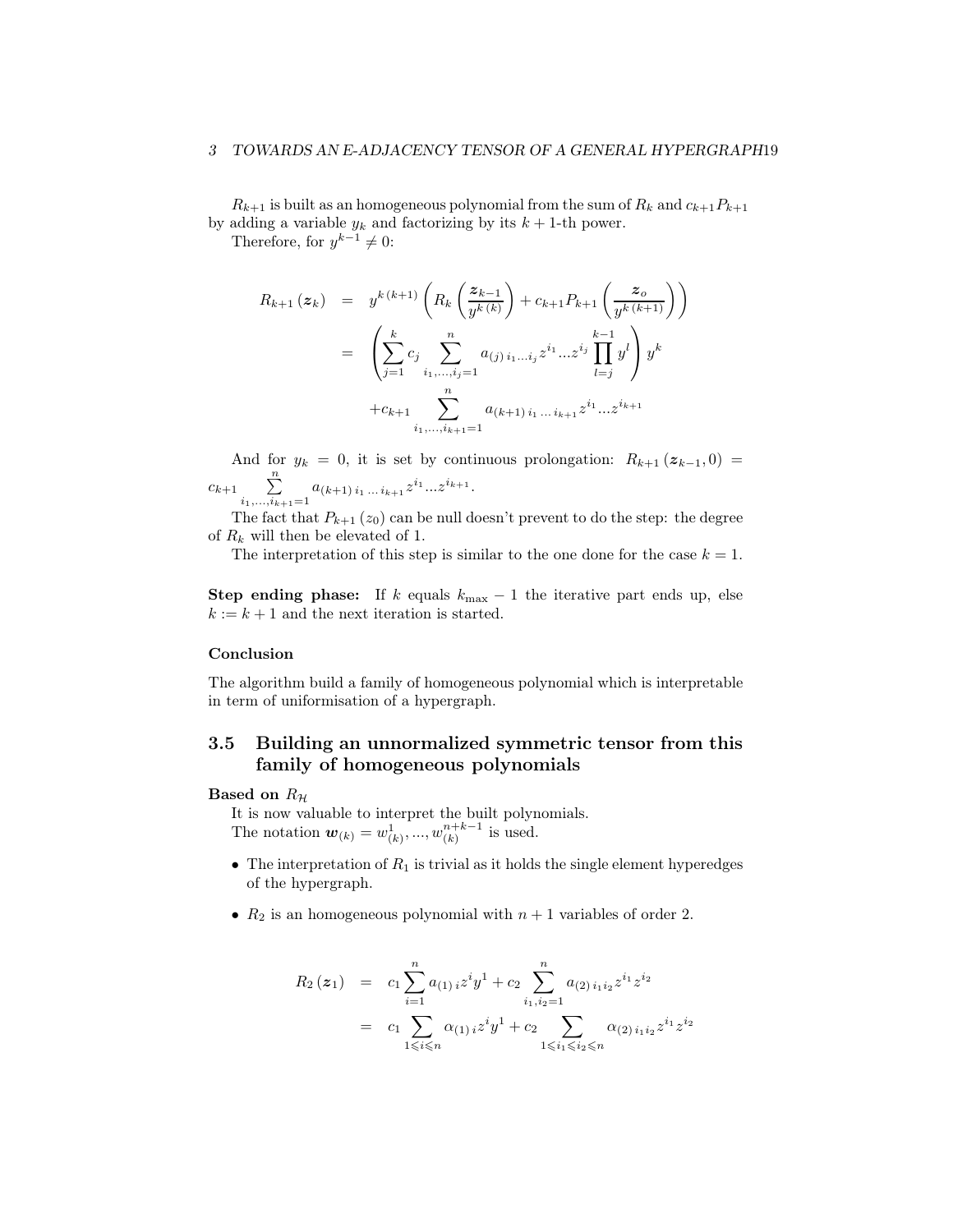It can be rewritten:

$$
R_2(\boldsymbol{w}_{(2)}) = \sum_{i_1,i_2=1}^{n+1} r_{(2) i_1 i_2} w_{(2)}^{i_1} w_{(2)}^{i_2}
$$

where:

- for  $1 \leqslant i \leqslant n$ :  $w^i_{(2)} = z^i$  $-w_{(2)}^{n+1}=y^1$ – for  $1 \leq i_1 \leq i_2 \leq n$  and  $\sigma \in \mathcal{S}_2$ :  $c_2 \alpha_{(2)}$ 

$$
r_{(2) \sigma(i_1)\sigma(i_2)} = \frac{c_2 \alpha_{(2) i_1 i_2}}{2!} = c_2 a_{(2) i_1 i_2}
$$

– for  $1 \leqslant i \leqslant n$  and  $\sigma \in \mathcal{S}_2$ :

$$
r_{(2) \sigma(i) \sigma(n+1)} = \frac{c_1 \alpha_{(1)i}}{2!} = \frac{c_1 a_{(1)i}}{2!}
$$

– the other coefficients:  $r_{(2) i_1 i_2}$  are null.

Also  $R_2$  can be linked to a symmetric hypercubic tensor of order 2 and dimension  $n + 1$ .

•  $R_k$  is an homogeneous polynomial with  $n + k - 1$  variables of order k.

$$
R_k(z_{k-1}) = \sum_{j=1}^k c_j \sum_{i_1, ..., i_j=1}^n a_{(j) i_1...i_j} z^{i_1} ... z^{i_j} \prod_{l=j}^{k-1} y^l
$$
  

$$
= \sum_{j=1}^k c_j \sum_{1 \leq i_1 \leq ... \leq i_j \leq n} \alpha_{(j) i_1...i_j} z^{i_1} ... z^{i_j} \prod_{l=j}^{k-1} y^l
$$

with the convention that:  $\prod^{k-1}$  $l = j$  $y^l = 1$  if  $j > k - 1$ .

It can be rewritten:

$$
R_k(\boldsymbol{w}_{(k)}) = \sum_{i_1,\dots,i_k=1}^{n+k-1} r_{(k) i_1 \dots i_k} w_{(k)}^{i_1 \dots w_{(k)}^{i_k}}
$$

where:

 $-$  for  $1 \leqslant i \leqslant n$ :  $w_{(k)}^i = z^i$  $-$  for  $n+1 \leqslant i \leqslant n+k-1$ :  $w_{(k)}^i = y^{i-n}$  $-$  for  $1 \leq i_1 \leq \dots \leq i_k \leq n$ , for all  $1 \leq j \leq k-1$ , for all  $σ ∈ S_k$ :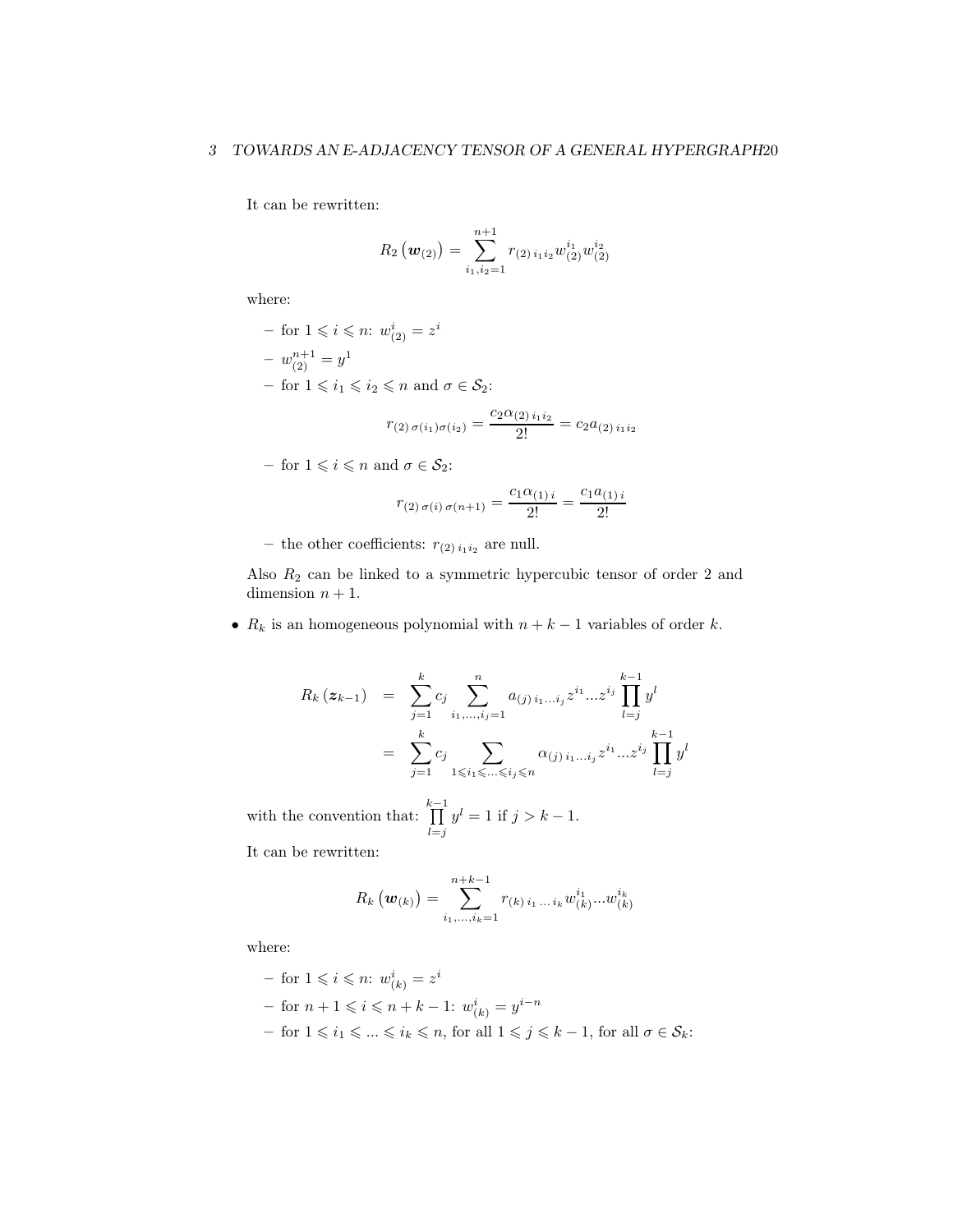\* 
$$
r_{(k) \sigma(i_1) \dots \sigma(i_k)} = \frac{c_k \alpha_{(k) i_1 \dots i_k}}{k!} = c_k a_{(k) i_1 \dots i_k}
$$
  
\*  $r_{(k) \sigma(i_1) \dots \sigma(i_j) \sigma(n+j) \dots \sigma(n+k-1)} = \frac{c_j \alpha_{(j) i_1 \dots i_j}}{k!} = \frac{j!}{k!} c_j a_{(j) i_1 \dots i_j}$ 

– the other elements  $r_{(k) i_1 ... i_k}$  are null.

Also  $R_k$  can be linked to a symmetric hypercubic tensor of order  $k$  and dimension  $n + k - 1$  written  $\mathbf{R}_k$  whose elements are  $r_{(k) i_1 ... i_k}$ .

The hypermatrix  $R_{k_{\text{max}}}$  is called the unnormalized tensor.

## 3.6 Interpretation and choice of the coefficients for the unnormalized tensor

There are different ways of setting the coefficients  $c_1, ..., c_{k_{\text{max}}}$  that are used. These coefficients can be seen as a way of normalizing the tensors of e-adjacency generated from the k-uniform hypergraphs.

A first way of choosing them is to set them all equal to 1. In this case no normalization occurs. The impact on the e-adjacency tensor of the original hypergraph is that e-adjacency in hyperedges of size  $k$  have a weight of  $k$  times bigger than the e-adjacency in hyperedges of size 1.

A second way of choosing these coefficients is to consider that in a  $k$ -uniform hypergraph, each hyperedge holds  $k$  vertices and then contributes to  $k$  to the total degree. Representing this k-uniform hypergraph by the k−adjacency degree normalized tensor  $A_k = (a_{(k) i_1...i_k})_{1 \leq i_1,...,i_k \leq n}$ , it holds a revisited hand-shake lemma for k-uniform hypergraphs:

$$
\sum_{1 \leq i_1, \dots, i_k \leq n} a_{(k) i_1 \dots i_k} = \sum_{i=1}^n \sum_{1 \leq i_2, \dots, i_k \leq n} a_{(k) i_2 \dots i_k}
$$

$$
= \sum_{i=1}^n d_{(k) i}
$$

$$
= k |E_k|
$$

where  $d_{(k)i}$  is the degree of the vertex  $v_i$  in  $\mathcal{H}_k$ . This formula can be extended to general hypergraphs:

$$
|E| = \sum_{k=1}^{k_{\text{max}}} |E_k|
$$
  
= 
$$
\sum_{k=1}^{k_{\text{max}}} \frac{1}{k} \sum_{i=1}^{n} d_{(k)i}
$$
  
= 
$$
\sum_{k=1}^{k_{\text{max}}} \frac{1}{k} \sum_{1 \leq i_1, ..., i_k \leq n} a_{(k)i_1...i_k}.
$$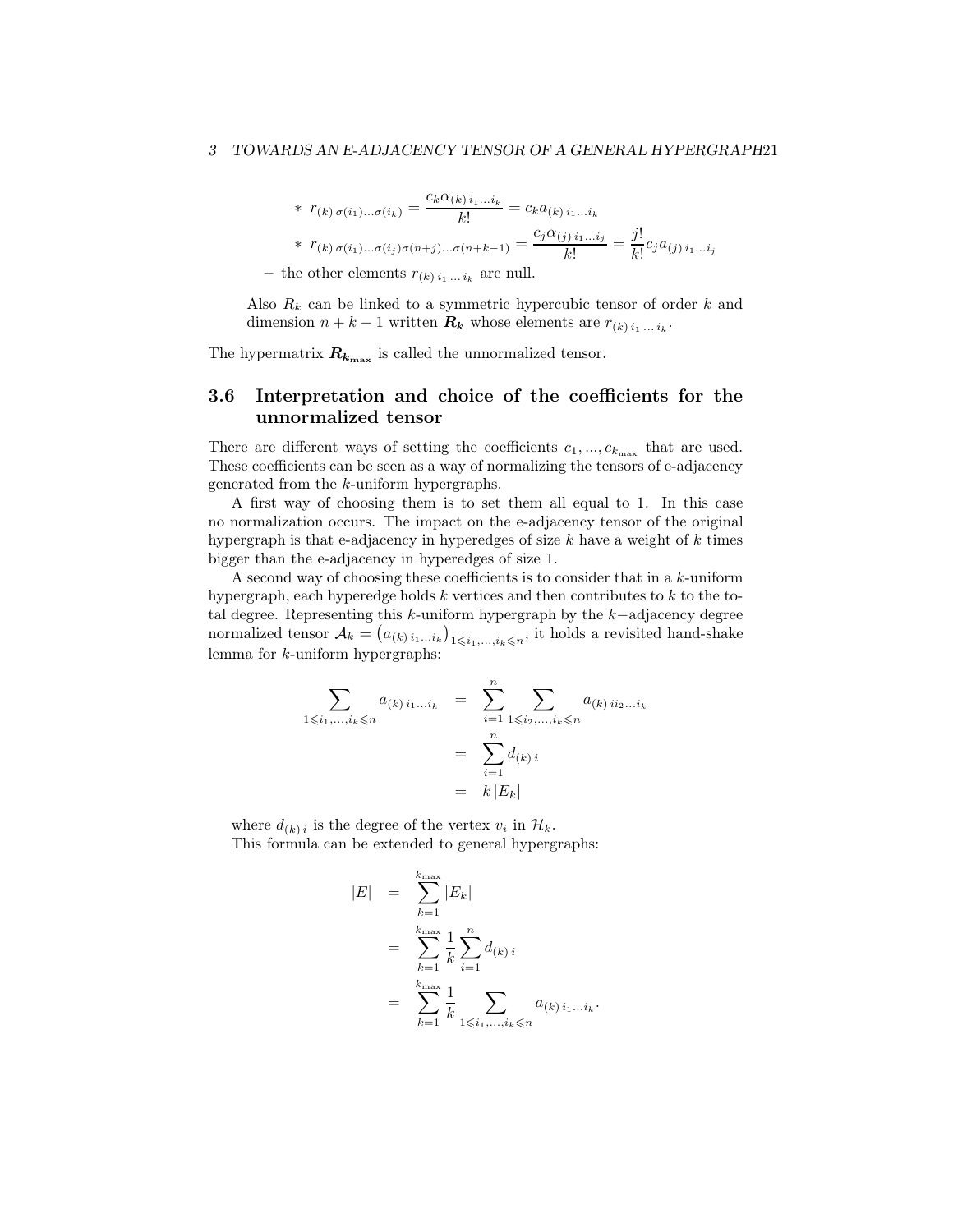For general hypergraphs, the tensor is of order  $k_{\text{max}}$ .

$$
\sum_{1 \leq i_1, \dots, i_{k_{\max}}} \sum_{\substack{r_{i_1 \dots i_{k_{\max}}-1} \\ \vdots \\ r_{i_{\max}}-1}} r_{i_1 \dots i_{k_{\max}}-1} = \sum_{i=1}^{n+k_{\max}-1} \sum_{\substack{1 \leq i_2, \dots, i_k \leq n+k_{\max}-1 \\ n+k_{\max}-1 \\ i=n+1}} r_{i i_2 \dots i_{k_{\max}}}
$$

The constructed tensor corresponds to the tensor of a  $k_{\text{max}}$ -uniform hypergraph with  $n+k_{\rm max}-1$  vertices. It holds:

$$
\sum_{1 \leq i_1, \dots, i_{k_{\max}} \leq n + k_{\max} - 1} r_{i_1 \dots i_{k_{\max}}} = k_{\max} |E|.
$$

And therefore:

$$
\sum_{1 \leq i_1, \dots, i_{k_{\max}} \leq n+k_{\max}-1} r_{i_1 \dots i_{k_{\max}}} = \sum_{k=1}^{k_{\max}} \frac{k_{\max}}{k} \sum_{1 \leq i_1, \dots, i_k \leq n} a_{(k) i_1 \dots i_k}.
$$

Also  $c_k = \frac{k_{\text{max}}}{l}$  $\frac{\pi}{k}$  seems to be a good choice in this case.

The final choice will be taken in the next paragraph to answer to the required specifications on degrees. It will also fix the matrix chosen for the uniform hypergraphs.

## <span id="page-21-0"></span>3.7 Unnormalized e-adjacency tensor's expectations fulfillment

Guarantee 1. The tensor should be symmetric and its generation should be simple.

Proof. By construction the e-adjacency tensor is symmetric. To generate it only one element has to be described for a given hyperedge the other elements obtained by permutation of the indices being the same. Also the built e-adjacency tensor is fully described by giving  $|E|$  elements.

Guarantee 2. The unnormalized e-adjacency tensor keeps the overall structure of the hypergraph.

 $\Box$ 

Proof. It is inherent to the way the tensor has been built: the layer of level equal or under j can be seen in the mode 1 at the  $n + j$ -th component of the mode. To have only elements of level  $j$  one can project this mode so that it keeps only the first  $n$  dimensions.  $\Box$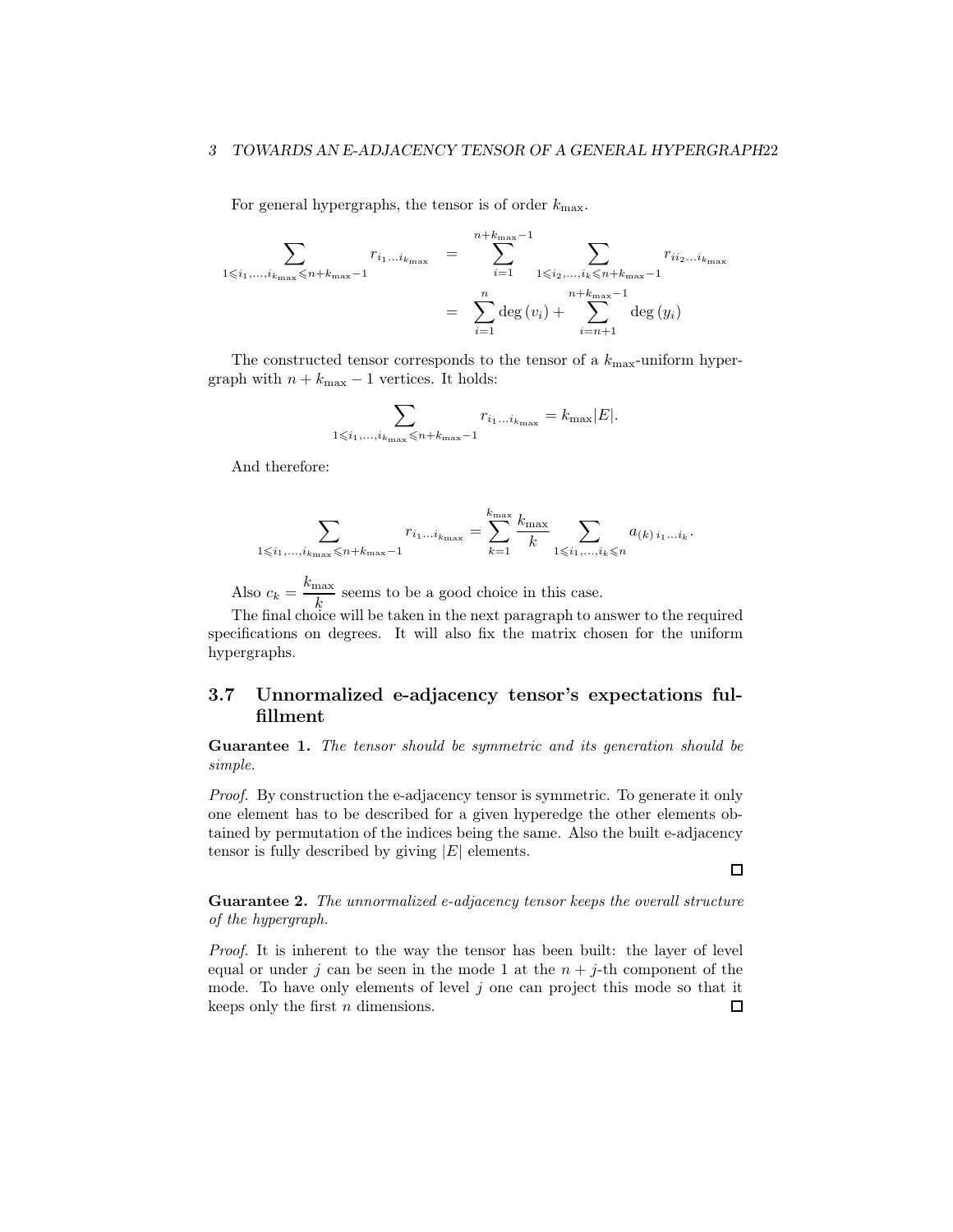In the expectations of the built co-tensors listed in the paragraph [3.2,](#page-9-1) the e-adjacency tensor should allow the retrieval of the degree of the vertices. It implies to fix the choice of the k-adjacency tensors used to model each layer of the hypergraph as well as the normalizing coefficient.

Let consider for  $1 \leq k \leq k_{\text{max}}$ ,  $2 \leq l \leq k_{\text{max}}$  and  $1 \leq i \leq n + k_{\text{max}} - 1$ :

$$
I_{k,l,i} = \{(i_1, ..., i_l) : i_1 = i \land \forall j \in [\![2, l]\!]: 1 \leq i_j \leq n + k - 1\}
$$

and its subset of ordered tuples

$$
OI_{k,l,i} = \left\{ (i_1, ..., i_l) : (i_1, ..., i_l) \in I_{k,l,i} \land \left( l \geq 2 \implies \forall (j_1, j_2) \in [2, l]]^2 : j_1 < j_2 \implies i_{j_1} < i_{j_2} \right) \right\}.
$$

Then:

$$
\sum_{(i_1,\ldots,i_{k_{\max}})\in I_{k_{\max},k_{\max},i}} r_{i_1\ldots i_{k_{\max}}}
$$
\n
$$
= \sum_{j=1}^{(i_1,\ldots,i_{k_{\max}})\in O I_{k_{\max},k_{\max},i}} (k_{\max}-1)!r_{i_1\ldots i_{k_{\max},i}}
$$
\n
$$
= \sum_{j=1}^{k_{\max}} \sum_{(i_1,\ldots,i_j)\in O I_{k_{\max},j,i}} \frac{j!c_j a_{(j)i_1\ldots i_j}}{k_{\max}}
$$

Hence, the expectation on the retrieval of degree imposes to set  $c_j a_{(j) i_1...i_j} =$  $k_{\max}$  $\frac{\text{max}}{j!}$  for the elements of  $\mathcal{A}_{(j)}$  that are not null, which is coherent with the usage of the coefficient  $c_j = \frac{k_{\text{max}}}{k}$  $j \frac{\text{max}}{j}$  and of the degree-normalized tensor for j-uniform hypergraph where not null elements are equals to:  $\frac{1}{(j-1)!}$ . This choice is then made for the rest of the article.

**Remark 1.** By choosing  $c_j = \frac{k_{\text{max}}}{s}$  $\frac{\text{max}}{j}$  and the degree-normalized tensor for juniform hypergraph where not null elements are equals to:  $\frac{1}{(j-1)!}$ , it follows that:  $r_{i_1...i_{k_{max}}} = \frac{1}{(k_{max} - 1)!}$  for all elements which is consistent with the fact that we have built a  $k_{\text{max}}$ -uniform hypergraph by filling each hyperedge with additional vertices. This method is similar to make a plaster molding from a footprint in the sand: the filling elements help reveal the structure behind.

With this choice, writing 
$$
\mathbb{1}_{e \in E}
$$
: 
$$
\begin{cases} 1 & \text{if } e \in E \\ 0 & \text{otherwise} \end{cases}
$$

$$
\sum_{(i_1,...,i_{k_{\max}})\in I_{k_{\max},k_{\max},i}}r_{i_1...i_{k_{\max}}}\ =\ \sum_{j=1}^{k_{\max}}\sum_{(i_1,...,i_j)\in O I_{k_{\max},j,i}}1\!\!1_{\left\{v_{i_1},...,v_{i_j}\right\}\in E}.
$$

.

It follows immediately: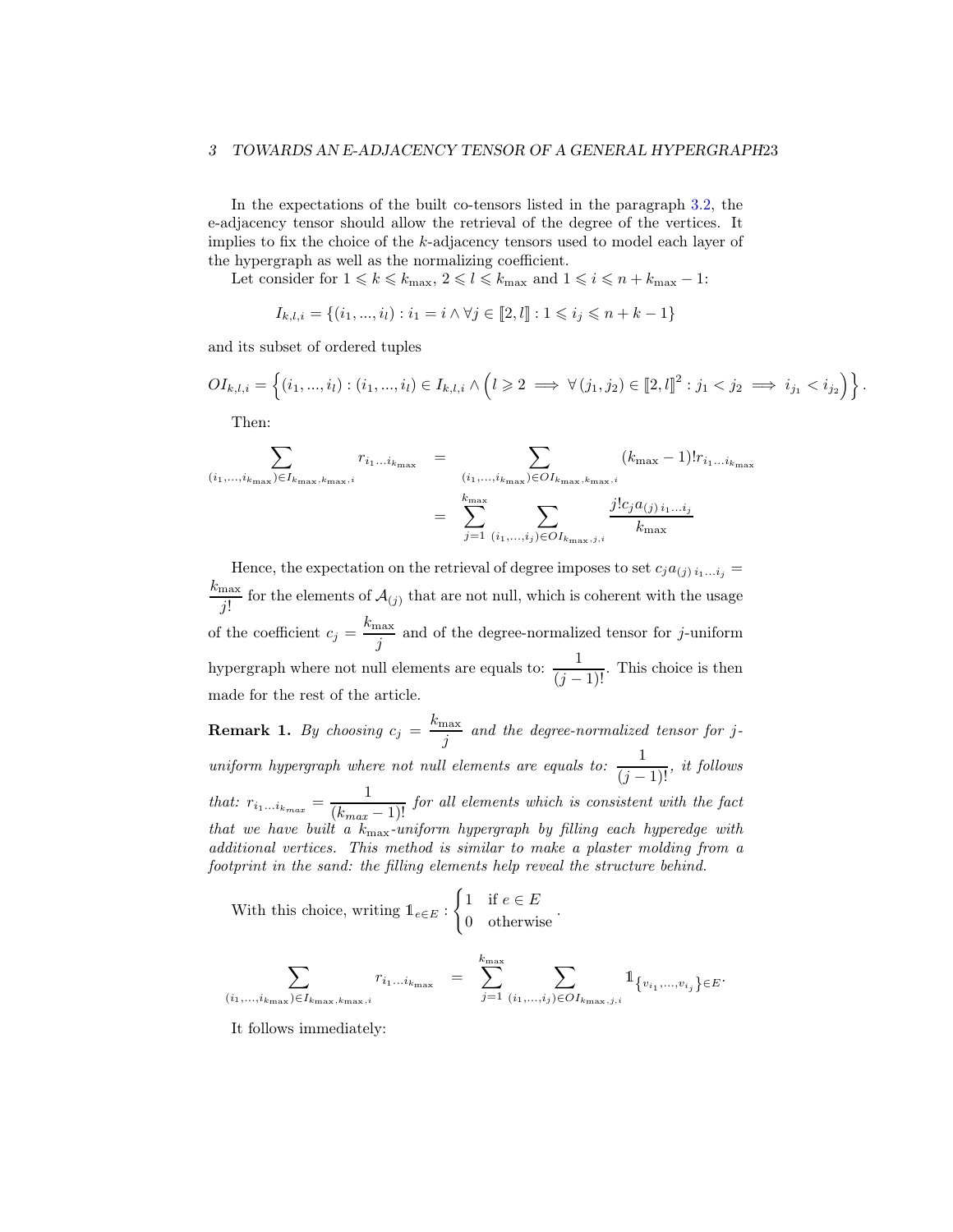Guarantee 3. The unnormalized e-adjacency tensor allows the retrieval of the degree of the vertices of the hypergraph.

*Proof.* Defining for  $1 \leq i \leq n$ :  $d_i = \deg(v_i)$ . From the previous choice, it follows that:

$$
\sum_{(i_1,\ldots,i_{k_{\max}})\in I_{k_{\max},i}} r_{i_1\ldots i_{k_{\max}}} = \sum_{(i_1,\ldots,i_{k_{\max}})\in O I_{k_{\max},k_{\max},i}} (k_{\max} - 1)! r_{i_1\ldots i_{k_{\max}}}
$$
\n
$$
= \sum_{j=1}^{k_{\max}} \sum_{(i_1,\ldots,i_j)\in O I_{k_{\max},j,i}} \frac{j! c_j a_{(j)} i_1\ldots i_j}{k_{\max}}
$$
\n
$$
= \sum_{j=1}^{k_{\max}} \sum_{(i_1,\ldots,i_j)\in O I_{k_{\max},j,i}} 1_{\{v_{i_1},\ldots,v_{i_j}\}\in E}
$$
\n
$$
= \deg(v_i)
$$

as  $\frac{j!c_j a_{(j)i_1...i_j}}{l}$  $k_{\text{max}}$  = 1 only for hyperedges where  $v_i$  is in it (and they are counted only once for each hyperedge).

Guarantee 4. The unnormalized e-adjacency tensor allows the retrieval of the cardinality of the hyperedges.

*Proof.* Defining  $d_{n+i} = |\{e : |e| \leq i\}|$  for  $1 \leq i \leq k_{\text{max}}$ .

$$
\sum_{(i_1,\ldots,i_{k_{\max}})\in I_{k_{\max},k_{\max},n+i}} r_{i_1\ldots i_{k_{\max}}} = \sum_{j=1}^i \sum_{1 \leq l_1 < \ldots < l_j \leq n} (k_{\max} - 1)! \frac{j! c_j a_{(j) i_1\ldots i_j}}{k_{\max}!}
$$
\n
$$
= \sum_{j=1}^i \sum_{1 \leq l_1 < \ldots < l_j \leq n} 1_{\{v_{l_1},\ldots,v_{l_j}\} \in E}
$$

due to the fact that  $r_{n+i i_2...i_{k_{\text{max}}}} \neq 0$  if and only if it exists at most i indices  $i_2$  to  $i_{k_{\text{max}}}$  that are between 1 and n which correspond to vertices in the general hypergraph and the other indices have value strictly above  $n$  which represent additional vertices.

It follows:

$$
\sum_{(i_1,\ldots,i_{k_{\max}})\in I_{k_{\max},k_{\max},n+i}} r_{i_1\ldots i_{k_{\max}}} = d_{n+i}.
$$

We set:  $d_{n+k_{\text{max}}} = |E|$ .

Also  $d_{n+i}$  allows to retrieve the number of hyperedges of cardinality equal or less than  $j$ .

Therefore:

 $\Box$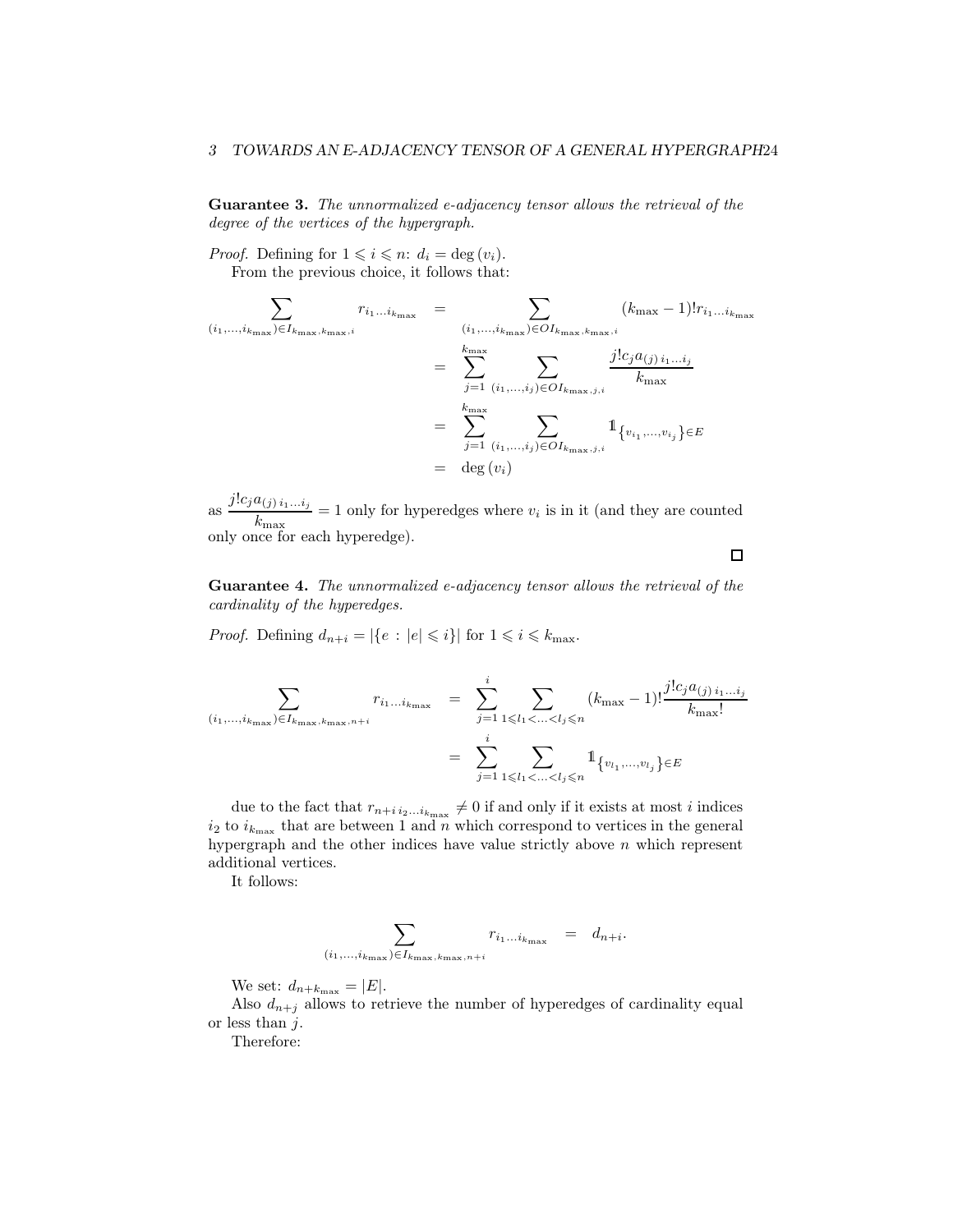- for  $2 \leq j \leq k_{\text{max}}$ :  $|\{e : |e| = j\}| = d_{n+j} d_{n+j-1}$
- for  $j = 1$ :  $|\{e : |e| = 1\}| = d_{n+1}$

An other way of keeping directly the cardinality of the layer  $k_{\text{max}}$  in the eadjacency tensor would be to store it in an additional variable  $y_{k_{\text{max}}}$ .

Guarantee 5. The e-adjacency tensor is unique up to the labeling of the vertices for a given hypergraph.

Reciprocally, given the e-adjacency tensor and the number of vertices, the associated hypergraph is unique.

*Proof.* Given a hypergraph, the process of decomposition in layers is bijective as well as the formalization by degree normalized k-adjacency tensor. Given the coefficients, the process of building the e-adjacency homogeneous polynomial is also unique and the reversion to a symmetric cubic tensor is unique.

Given the e-adjacency tensor and the number of vertices, as the e-adjacency tensor is symmetric, up to the labeling of the vertices, considering that the first  $n$ variables encoded in the e-adjacency tensor in each direction represents variables associated to vertices of the hypergraph and the last variables in each direction encode the information of cardinality. Therefore it is possible to retrieve each layer of the hypergraph uniquely and consequently the whole hypergraph.

 $\Box$ 

 $\Box$ 

## 3.8 Interpretation of the e-adjacency tensor

The general hypergraph layer decomposition allows to retrieve uniform hypergraphs that can be separately modeled by e-adjacency (or equivalently kadjacency) tensor of  $k$ -uniform hypergraphs. We have shown that filling these different layers with additional vertices allow to uniformize the original hypergraph by keeping the e-adjacency. The coefficients used in the iterative process has to be seen as weights on the hyperedges of the final  $k_{\text{max}}$ -uniform hypergraph: these coefficients allow to retrieve the right number of edges from the uniformized hypergraph tensor so that it corresponds to the number of edges of the original hypergraph.

The additional dimensions in the e-adjacency tensor allows to retrieve the cardinality of the hyperedges. By decomposing a hypergraph in a set of uniform hypergraphs the hyperedges are quotiented depending on their cardinality.

The iterative approach principle is illustrated in Figur[e3:](#page-25-0) vertices that are added at each level give indication on the original cardinality of the hyperedge it is added to.

Viewed in an other way, e-adjacency hypermatrix of uniform hypergraph don't need an extra dimension as the hyperedges are uniform, therefore there is no ambiguity. Adding an extra variable allows to capture the dimensionality of each hyperedge meanwhile preventing any ambiguity on the meaning of each element of the tensor.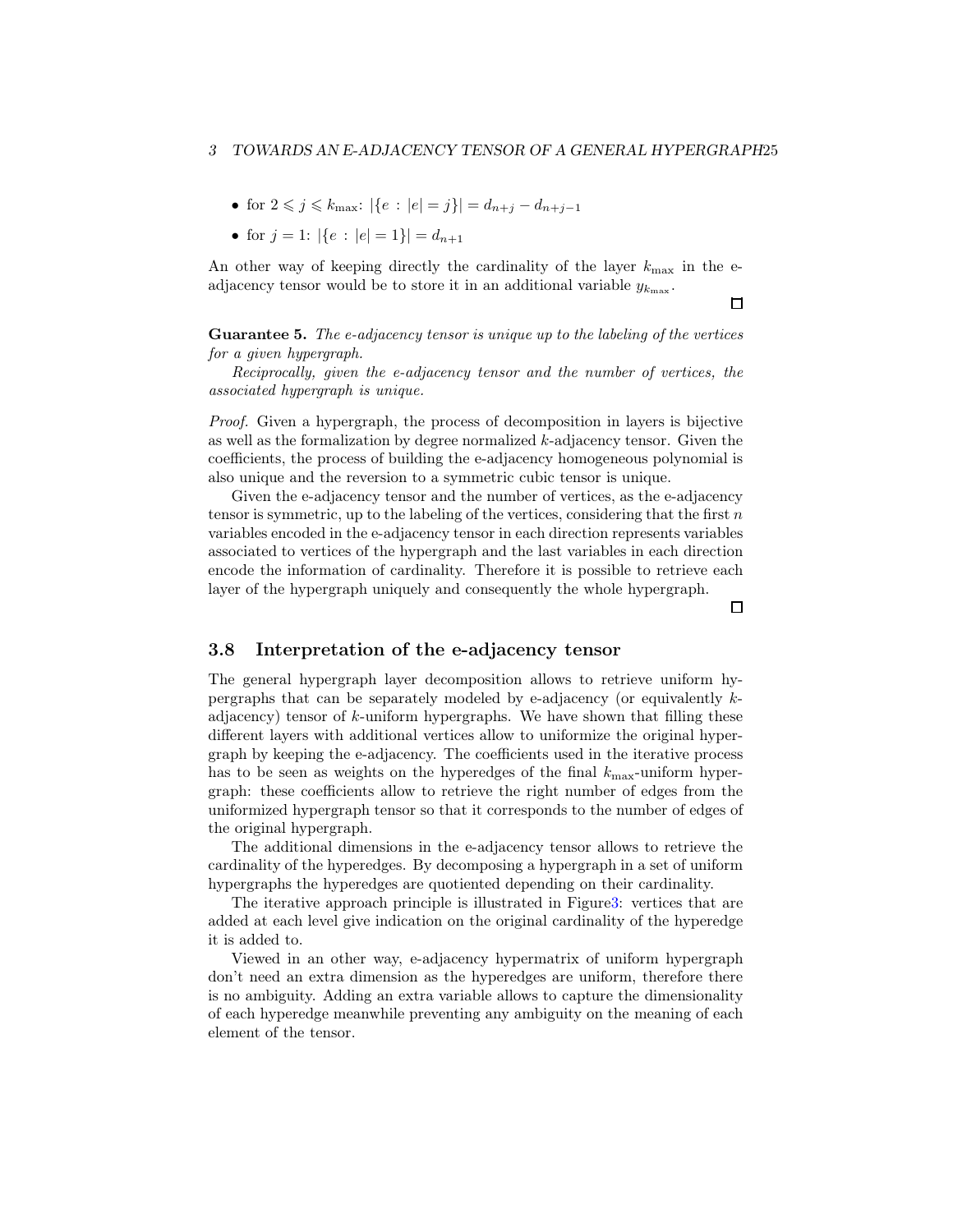

<span id="page-25-0"></span>Figure 3: Illustration of the iterative approach concept on an example In the iterative approach the layers of level  $n$  and  $n + 1$  are merged together into the layer  $n + 1$  by adding a filling vertex to the hyperedges of the layer n. On this example, during the first step the layer 1 and 2 are merged to form a 2-uniform hypergraph. In the second step, the 2-uniform hypergraph obtained in the first step is merged to the layer 3 to obtain a 3-uniform hypergraph.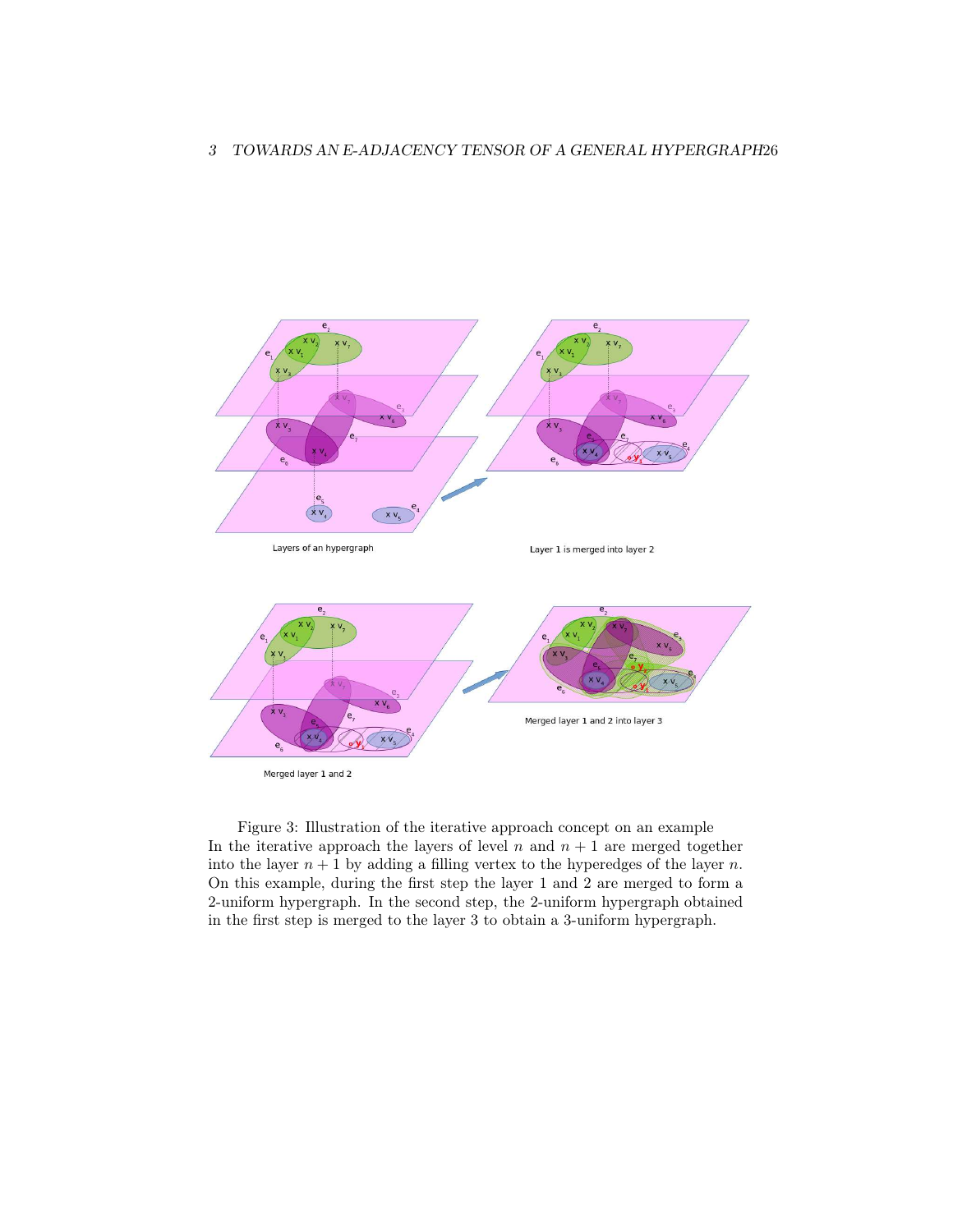## <span id="page-26-0"></span>4 Some comments on the e-adjacency tensor

#### 4.1 The particular case of graphs

As a graph  $G = (V, E)$  with  $|V| = n$  can always be seen a 2-uniform hypergraph  $\mathcal{H}_G$ , the approach given in this paragraph should allow to retrieve in a coherent way the spectral theory for normal graphs.

The hypergraph that contains the 2-uniform hypergraph is then composed of an empty level 1 layer and a level 2 layer that contains only  $\mathcal{H}_G$ .

Let  $A$  be the adjacency matrix of  $G$ . The e-adjacency tensor of the corresponding 2-uniform hypergraph is of order 2 and obtained from A by multiplying it by  $c_2$  and adding one row and one column of zero. Therefore the e-adjacency  $\int c_2A | 0$  $\overline{\phantom{0}}$ 

tensor of the two level of the corresponding hypergraph is:  $\mathcal{A}$ =  $0 \mid 0$ 

Also as an eigenvalue  $\lambda$  of A seen as a matrix is a solution of the characteristic

polynomial det  $(A - \lambda I) = 0 \Leftrightarrow -\lambda \det (c_2 A - \lambda I) = 0 \Leftrightarrow -\lambda c_2^n \det \left(A - \frac{\lambda}{c_2}\right)$  $\frac{1}{c_2}I$  $\overline{\phantom{0}}$ = 0, the eigenvalues of  $A$  are  $c_2$ times the ones of  $A$  and one additional 0 eigen-

value. This last eigenvalue is attached to the eigenvector  $(0...01)^T$ . The other eigenvalues have same eigenvectors than A with one additional  $n+1$  component which is 0.

*Proof.* Let consider  $Y =$  $\left( X\right)$  $\overline{y}$  $\overline{ }$ with X vector of dimension n. Let  $\lambda$  be an eigenvalue of  $A$  and Y an eigenvector of  $A$ 

$$
\mathcal{A}Y = \lambda Y \Leftrightarrow \mathcal{A} \begin{pmatrix} X \\ y \end{pmatrix} = \lambda \begin{pmatrix} X \\ y \end{pmatrix} \Leftrightarrow (c_2A - \lambda I_n) X = 0 \wedge -\lambda y = 0 \Leftrightarrow X
$$

eigenvalue of A attached to  $\frac{\lambda}{c_2}$ . y can be always taken equals to 0 to fit the second condition.

 $\Box$ 

Therefore globally there is no change in the spectra: the eigenvectors hold, the eigenvalues of the initial graph are multiplied by the normalizing coefficient.

#### 4.2 e-adjacency tensor and DNF

Let  $\mathcal{H} = (V, E)$  be a hypergraph,  $\mathcal A$  its e-adjacency tensor and  $\tilde R_{k_{\max}}$  the reduced attached homogeneous polynomial.

$$
\tilde{R}_{k_{\max}}\left(\bm{w}_{(k_{\max})}\right) = \sum_{1 \leq i_1 < \ldots < i_k \leq n+k_{\max}-1} \tilde{r}_{(k_{\max}) i_1 \ldots i_{k_{\max}}} w^{i_1}_{(k_{\max})} \ldots w^{i_{k_{\max}}}_{(k_{\max})}
$$

with  $\tilde{r}_{(k_{\text{max}}) i_1 \dots i_{k_{\text{max}}} } = k_{\text{max}}! r_{(k_{\text{max}}) i_1 \dots i_{k_{\text{max}}} }$ 

The variables  $\left(w_{(k_{\text{max}})}^i\right)$  $\overline{ }$  $1 \leq i \leq n+k_{\text{max}}-1$  of  $R_{k_{\text{max}}}$  can be considered as boolean variables and therefore  $R_{k_{\text{max}}}$  can be considered as a boolean function. The vari-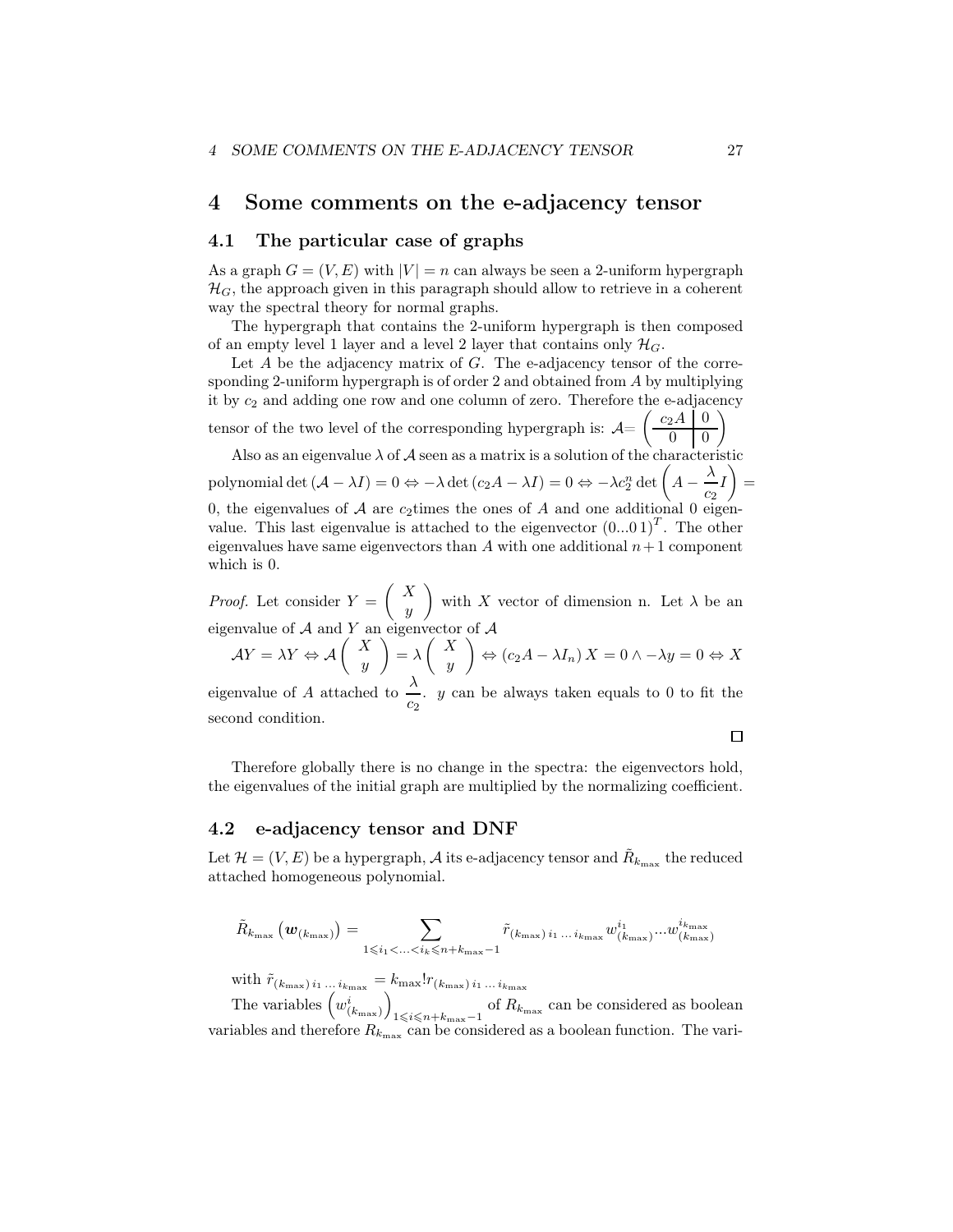#### 4 SOME COMMENTS ON THE E-ADJACENCY TENSOR 28

ables  $w^i_{(k_{\text{max}})}$  for  $1 \leq i \leq n$  captures the belonging of a vertex to the considered hyperedge and for  $n + 1 \leq i \leq n + k_{\text{max}} - 1$  to the layer of level  $i - n$ .

This boolean homogeneous polynomial  $P_B(w_{(k_{\text{max}})})$  is in full disjunctive normal form as it is a sum of products of boolean variables holding only once in each product and where the conjunctive terms are made of  $k_{\text{max}}$  variables.  $\sqrt{ }$  $\bigwedge$ 

 $P_{B k_{\max}} (z_0) = P_{B}$  $z_0, \underbrace{0, ..., 0}_{\sim}$  $\sum_{k_{\rm max}-1}$ allows to retrieve the part of the full DNF

which stores hyperedges of size  $k_{\text{max}}$ .

$$
P_{B k_{\text{max}}-1}(z_0) = P_B\left(z_0, \underbrace{0, \dots, 0}_{k_{\text{max}}-2}, 1\right) - P_B\left(z_0, \underbrace{0, \dots, 0}_{k_{\text{max}}-1}\right)
$$
 allows to retrieve  
the following problem.

the full DNF which stores hyperedges of size  $k_{\text{max}} - 1$ .  $\setminus$  $\sqrt{ }$ 

$$
P_{B k_{\max}-j}(z_0) = P_B \left( z_0, \underbrace{0, ..., 0}_{k_{\max}-j-1}, \underbrace{1, ..., 1}_{j} \right) - P_B \left( z_0, \underbrace{0, ..., 0}_{k_{\max}-j-2}, \underbrace{1, ..., 1}_{j-1} \right) \text{ all-}
$$

lows to retrieve the full DNF which store  $\sqrt{ }$ /.  $\sqrt{ }$  $\setminus$ 

Stopping at  $P_{B_1}(z_0) = P_B$  $z_0, \underbrace{1, ..., 1}$  $\sum_{k_{\rm max}-1}$  $\big\} - P_B$  $z_0, 0, \underbrace{1, ..., 1}$  $\sum_{k_{\rm max}-2}$ allows to

retrieve the full DNF which stores hyperedges of size

Considering the adjacency matrix of [Zhou et al.](#page-33-2) [\[2007](#page-33-2)] of this unweighted hypergraph, it holds that  $\boldsymbol{w}_0^\top A \boldsymbol{w}_0$  can be considered as a boolean homogeneous polynomial in full disjunctive form where the conjunctive terms are composed of only two variables, which shows if it was necessary that this approach is a pairwise approximation of the e-adjacency tensor.

The homogeneous polynomial attached to [Banerjee et al.](#page-32-3) [\[2017\]](#page-32-3) tensor can be mapped to a boolean polynomial function by considering the same term elements with coefficient being 1 when the original homogeneous polynomial has a non-zero coefficient and 0 otherwise. This boolean function nonetheless is no

more in DNF. Reducing it to DNF yields to the expression of  $P_B \mid \mathbf{z}_0, \underbrace{1, ..., 1}$  $\sum_{k_{\rm max}-1}$  $\cdot$   $\cdot$ 

#### 4.3 Some first results on spectral analysis

#### 4.3.1 Eigenvalues of tensors

The definitions and results of this sub-section are based on [Qi and Luo](#page-33-12) [\[2017\]](#page-33-12). Proofs can be consulted in this reference.

Let  $T_{m,n}$  be the set of all real tensors of order m and dimension n and  $S_{m,n}$  the subset of  $T_{m,n}$  where all tensors are symmetric, i.e. invariant under a permutation of the indices of its elements.

Let  $\mathcal{A} = (a_{i_1...i_m}) \in T_{m,n}$ . Let  $\mathcal{I} \in T_{m,n}$  designates the identity tensor.

 $\setminus$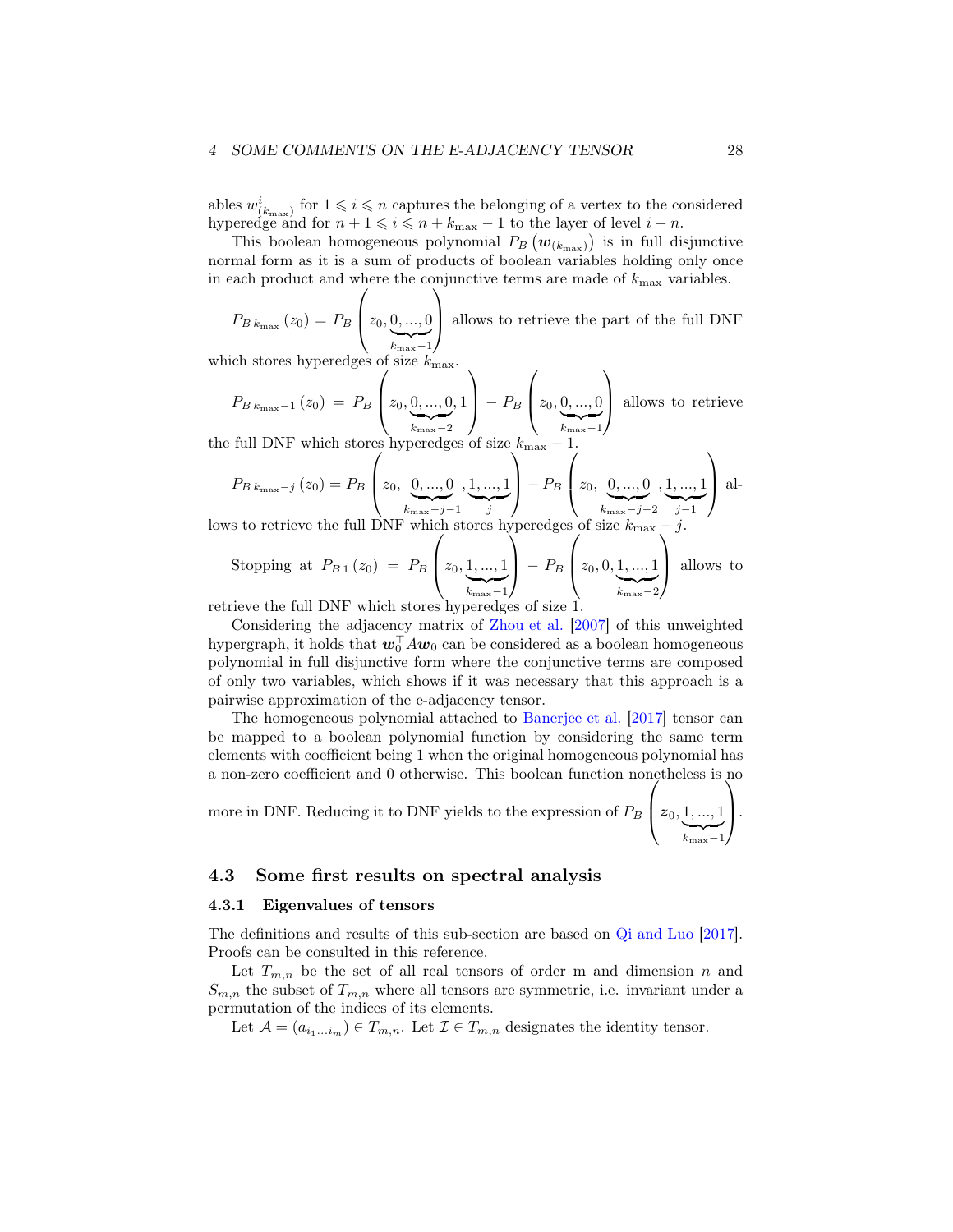**Definition 20.** A number  $\lambda \in \mathbb{C}$  is an eigenvalue of A if it exists a nonzero vector  $x \in \mathbb{C}^n$  such that:

<span id="page-28-0"></span>
$$
\forall i \in [1, n], \left(\mathcal{A}x^{m-1}\right)_i = \lambda x_i^{m-1} \tag{6}
$$

In this case  $x$  is called an eigenvector of  $A$  associated with the eigenvalue  $\lambda$  and  $(x, \lambda)$  is called an **eigenpair** of A.

The set of all eigenvalues of  $A$  is called the spectrum of  $A$ . The largest modulus of all eigenvalues is called the spectra radius of A, denoted as  $\rho(\mathcal{A})$ .

**Remark 2.** By writing  $x^{[m-1]} = (x_i^{m-1})_{1 \leqslant i \leqslant n}$ , [6](#page-28-0) can be written:

$$
\mathcal{A}x^{m-1} = \lambda x^{[m-1]}.
$$

**Proposition 6.** Let  $\alpha$  and  $\beta$  be two real numbers.

If  $(\lambda, x)$  is an eigenpair of A, then  $(\alpha \lambda + \beta, x)$  is an eigenpair of  $\alpha \mathcal{A} + \beta \mathcal{I}$ 

**Definition 21.** A H-eigenvalue is an eigenvalue  $\lambda$  of A that has a real eigenvector  $x$  associated to it.  $x$  is called in this case an  $H$ -eigenvector.

Proposition 7. A H-eigenvalue is real.

A real eigenvalue is not necessarily a H-eigenvalue. The following theorem holds for symmetric tensors:

**Theorem 1.** Let  $A \in S_{m,n}$ . If m is even then A always have H-eigenvalues and A is positive definite (resp. semi-definite) if and only if its smallest H-eigenvalue  $\lambda_{H_{\min}}(\mathcal{A})$  is positive (resp. non-negative).

**Theorem 2.** Let  $A \in T_{m,n}$  be a nonnegative tensor. Then A has at least one Heigenvalue and  $\lambda_{H_{\text{max}}}(\mathcal{A}) = \rho(\mathcal{A})$ . Furthermore  $\lambda_{H_{\text{max}}}(\mathcal{A})$  has a non-negative H-eigenvector.

Definition 22. A tensor is called an essentially nonnegative tensor if all its off-diagonal entries are nonnegative.

A tensor is called a Z-tensor if its off-diagonal entries are nonpositive.

Theorem 3. Essentially nonnegative tensor and Z-tensors always have Heigenvalues.

Definition 23. Let  $\mathcal{A} = (a_{i_1...i_m}) \in T_{m,n}$ .

The diagonal elements of A are the elements  $a_{i...i}$  for  $i \in [1, n]$ . The off-diagonal elements of  $A$  are the other elements.

An important result is the following:

**Proposition 8.** Let  $A \in T_{m,n}$ . Then the eigenvalues of A belongs to the union of ndisks in C. These ndisks have the diagonal entries of A as their centers and the sums of the absolute values of the off-diagonal entries as their radii.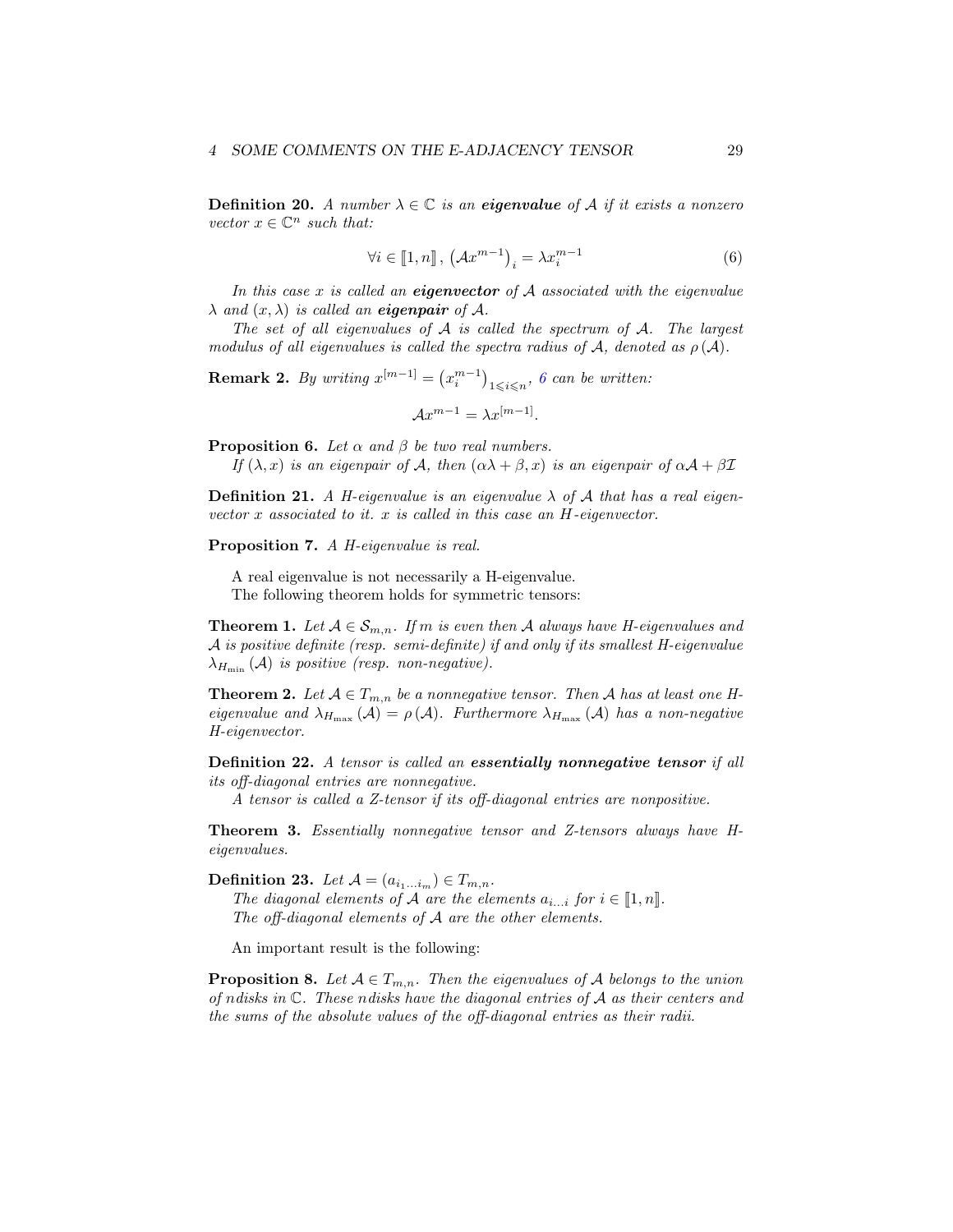#### 4 SOME COMMENTS ON THE E-ADJACENCY TENSOR 30

**Remark 3.** The proof shows that if  $(\lambda, x)$  is an eigenpair of  $\mathcal{A} = (a_{i_1...i_m})$ , it holds for i such that:  $|x_i| = \max\{|x_j| : 1 \leq j \leq n\}$ :

<span id="page-29-0"></span>
$$
|\lambda - a_{i...i}| \leqslant \sum_{\substack{i_2, \dots, i_m = 1 \\ \delta_{ii_2...i_m} = 0}}^n |a_{ii_2...i_m}| \tag{7}
$$

**Corollary 1.** If A is a nonnegative tensor of  $T_{m,n}$  with an equal row sum r. Then r is the spectral radius of A.

#### 4.3.2 Spectral analysis of e-adjacency tensor

Let  $\mathcal{H} = (V, E)$  be a general hypergraph of e-adjacency tensor  $\mathcal{A}_{\mathcal{H}} = (a_{i_1...i_{k_{\text{max}}}})$ In the e-adjacency tensor  $\mathcal{A}_{\mathcal{H}}$  built, the diagonal entries are equal to zero. As all elements of  $A_{\mathcal{H}}$  are all non-negative real numbers and as we have shown that:

$$
\sum_{\substack{i_2,\ldots,i_{k_{\max}}=1\\ \delta_{ii_2\ldots i_{k_{\max}}=0}}}^{n+k_{\max}-1} a_{ii_2\ldots i_{k_{\max}}} = \begin{cases} d_i & \text{if } 1 \leqslant i \leqslant n \\ d_{n+i} & \text{if } 1 \leqslant i \leqslant k_{\max}-1. \end{cases}
$$

It follows:

**Theorem 4.** The e-adjacency tensor  $A_{\mathcal{H}} = (a_{i_1...i_{k_{\text{max}}}})$  of a general hypergraph  $\mathcal{H} = (V, E)$  has its eigenvalues  $\lambda$  such that:

$$
|\lambda| \leq \max\left(\Delta, \Delta^{\star}\right) \tag{8}
$$

where  $\Delta = \max_{1 \leq i \leq n} (d_i)$  and  $\Delta^* = \max_{1 \leq i \leq k_{\text{max}}-1} (d_{n+i})$ 

*Proof.* From [7](#page-29-0) we can write as  $a_{i...i} = 0$  and  $a_{ii_2...i_{k_{\text{max}}}}$  are non-negative numbers, that for all  $\lambda$  it holds:  $|\lambda| \leq \sum_{n+k_{\text{max}}-1}$  $\sum_{i_2,\ldots,i_{k_{\text{max}}}=1} a_{ii_2\ldots i_{k_{\text{max}}}}$  and thus writing  $\delta_{i i_2...i_{k_{\rm max}}}$ =0  $\Delta = \max_{1 \leq i \leq n} (d_i)$  and  $\Delta^* = \max_{1 \leq i \leq k_{\text{max}}-1} (d_{n+i}),$  it holds:  $|\lambda| \leq \max(\Delta, \Delta^*)$  $\Box$ 

**Proposition 9.** Let  $H$  be a r-regular r-uniform hypergraph. Then this maximum is reached.

Proof. In this case:

$$
\forall 1 \leqslant i \leqslant n, d_i = \Delta = r
$$

and

also:

$$
\max\left(\Delta, \Delta^{\star}\right) = r.
$$

 $\Delta^* = 0,$ 

Considering  $\lambda = r$  and the vector 1 which components are only 1,  $(r, 1)$  is an eigenpair of  $A_{\mathcal{H}}$  as forall  $1 \leq i \leq n$ :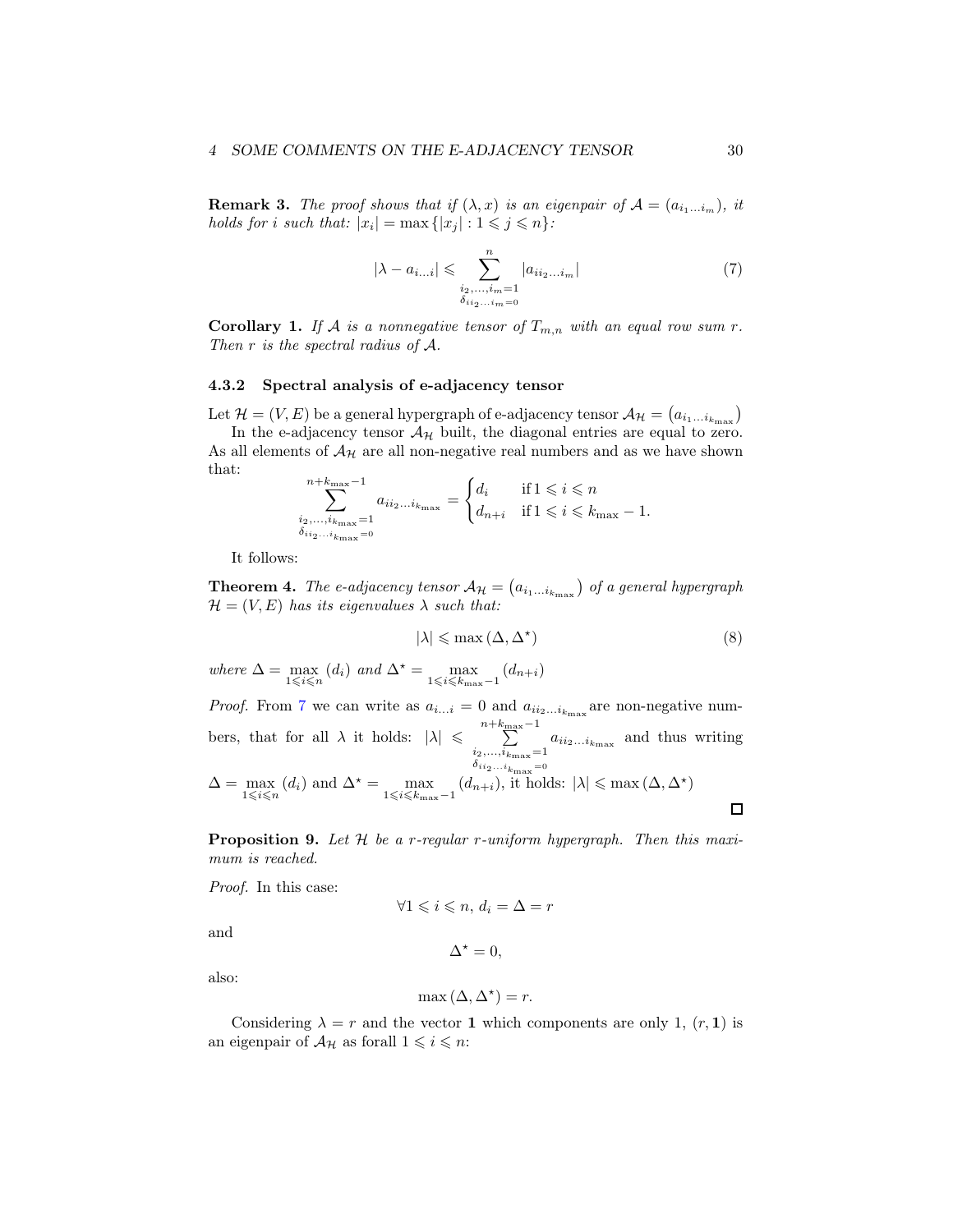$$
\begin{array}{rcl}\n n + k_{\max} - 1 \\
\sum_{i_2, \dots, i_{k_{\max}}} a_{i i_2 \dots i_{k_{\max}}} x_{i_2} \dots x_{i_{k_{\max}}} & = & \lambda x_i^{k_{\max} - 1} \\
\Leftrightarrow \qquad \qquad \sum_{i_2, \dots, i_{k_{\max}} = 1}^{n + k_{\max} - 1} a_{i i_2 \dots i_{k_{\max}}} & = & r \\
\Leftrightarrow \qquad \qquad d_i & = & r\n \end{array}
$$

**Remark 4.** We see that this bound includes  $\Delta^*$  which can be close to the number of hyperedges, for instance where the hyperedges would be constituted of only one vertex per hyperedge except one hyperedge with  $k_{\text{max}} \neq 1$  vertices in it.

## 5 Evaluation

We have gathered some key features of both the e-adjacency tensor proposed by [Banerjee et al.](#page-32-3) [\[2017](#page-32-3)] - written  $\mathcal{B}_{H}$  and the one constructed in this article written  $\mathcal{A}_{\mathcal{H}}$ . The constructed tensor has same order. The dimension of  $\mathcal{A}_{\mathcal{H}}$  is  $k_{\text{max}} - 1$  bigger than  $\mathcal{B}_{\mathcal{H}}$  (n – 1 in the worst case). The way  $\mathcal{A}_{\mathcal{H}}$  is built uses potentially  $\frac{(n + k_{\text{max}} - 1)!}{(n - 1)! n^{k_{\text{max}}}}$  times less elements than for  $\mathcal{B}_{\mathcal{H}}$  (O  $\left( n\right)$  $n^n$  $\setminus$ in the worst case). The number of non-nul elements filled in  $A_{\mathcal{H}}$  for a given hypergraph is  $\left(1+\frac{k_{\text{max}}-1}{\right)$ n  $\setminus^{k_{\max}}$ times the number of elements of  $\mathcal{B}_{\mathcal{H}}(O(4^n))$  times in the worst case). But the number of elements to be filled to have full description of a hyperedge of size s by permutation of indices due to the symmetry of the tensor is only 1 in the case of  $A_H$ , which is  $\frac{1}{p_s(k_{\text{max}})}$  times less than for a hyperedge stored in  $\mathcal{B}_{\mathcal{H}}$ . The minimum number of elements needed to be described the other being obtained by permutation is  $\frac{1}{|E|}$  $\sum_{n=1}^{\infty}$  $\sum_{s=1} p_s (k_{\text{max}}) |E_s|$  bigger for  $\mathcal{B}_{\mathcal{H}}$  than for  $A_{\mathcal{H}}$ . Moreover the value of the elements in  $\mathcal{B}_{\mathcal{H}}$  varies with the cardinality of the hyperedge; in  $\mathcal{A}_{\mathcal{H}}$ , any element has same value. Both tensors allow the reconstruction of the original hypergraph; for  $\mathcal{B}_{H}$  it requires at least  $p_s(k_{\text{max}})$ check per hyperedge as for  $A_{\mathcal{H}}$ it requires only one element per hyperedge.

In both cases, nodes degree can be deduced from the e-adjacency tensor.  $A_{\mathcal{H}}$ allows the retrieval the structure of the hypergraph in term of edges cardinality which is not straightforward in the case of  $B_{\mathcal{H}}$ .

The interpretability of  $\mathcal{A}_{\mathcal{H}}$  in term of hypergraphs is possible as it is the e-adjacency tensor of the  $V_s$ -layered uniform hypergraph  $\mathcal{H}_{\hat{w}}$  obtained from  $H.$   $B<sub>H</sub>$  is not interpretable in term of hypergraphs, as hyperedges don't allow repetition of vertices.

 $\Box$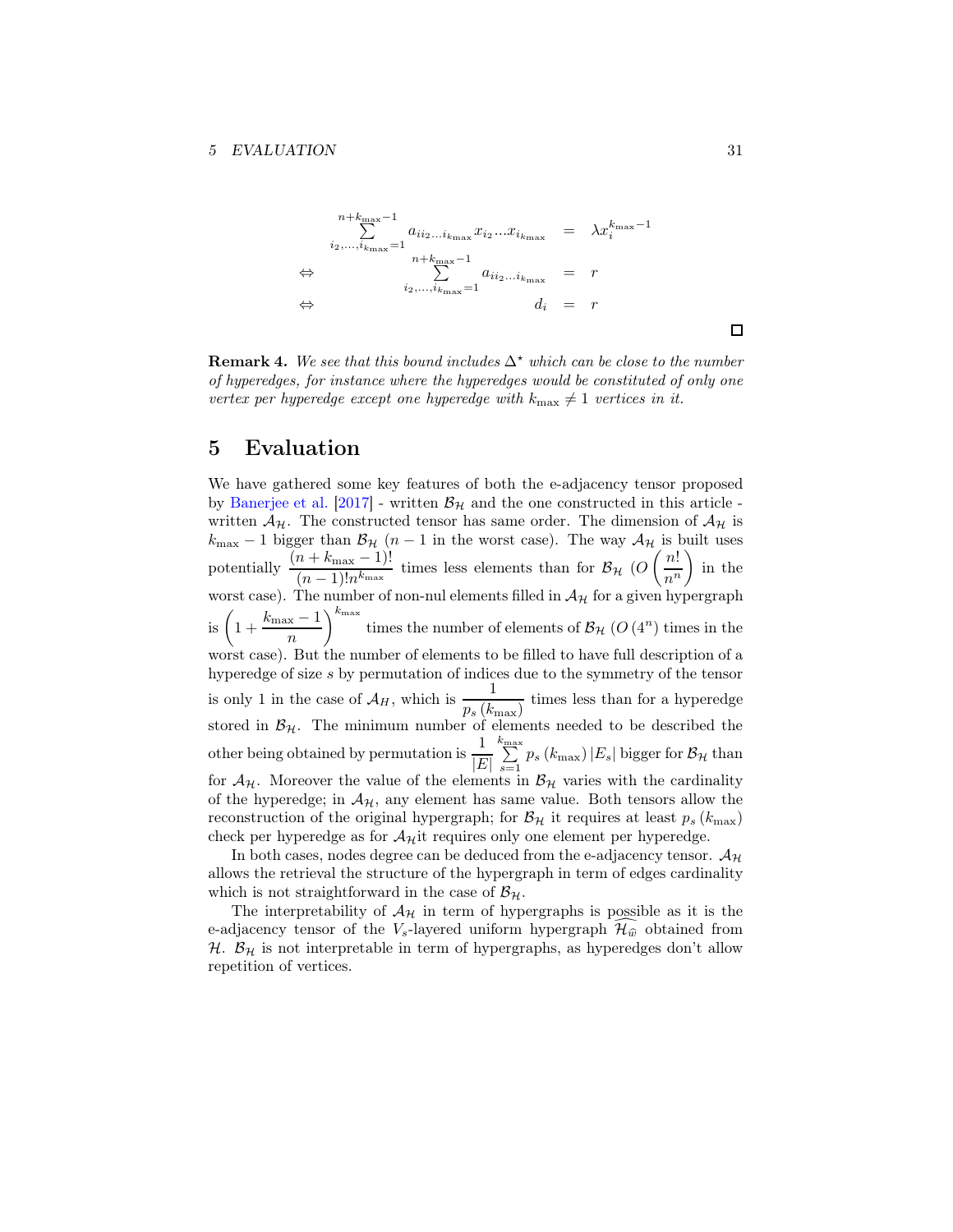### 5 EVALUATION 32

|                                                                                          | $\overline{\mathcal{B}_{\mathcal{H}}}$                                                                                                      | $\overline{\mathcal{A}_{\mathcal{H}}}$                         |
|------------------------------------------------------------------------------------------|---------------------------------------------------------------------------------------------------------------------------------------------|----------------------------------------------------------------|
| Order                                                                                    | $k_{\rm max}$                                                                                                                               | $k_{\rm max}$                                                  |
| Dimension                                                                                | $\boldsymbol{n}$                                                                                                                            | $\overline{n+k_{\max}}-1$                                      |
| Total number of elements                                                                 | $n^{k_{\max}}$                                                                                                                              |                                                                |
| Total number of elements<br>potentially used by the way the<br>tensor is build           | $n^{k_{\max}}$                                                                                                                              | $\frac{(n + k_{\max} - 1)^{k_{\max}}}{(n + k_{\max} - 1)!}$    |
| Number of non-nul elements for<br>a given hypergraph                                     | $\sum_{s=1}^{k_{\text{max}}} \alpha_s  E_s $ with<br>$\alpha_s = p_s \left( k_{\text{max}} \right) \frac{k_{\text{max}}!}{k_1! \dots k_s!}$ | $k_{\text{max}}$ ! $ E $                                       |
| Number of repeated elements<br>per hyperedge of size $s$                                 | $\overline{k_1!k_s!}$                                                                                                                       | $k_{\text{max}}!$                                              |
| Number of elements to be filled<br>per hyperedge of size s before<br>permutation         | Varying<br>$p_s(k_{\rm max})$ (1)                                                                                                           | Constant<br>$\mathbf{1}$                                       |
| Number of elements to be<br>described to derived the tensor<br>by permutation of indices | $\sum_{s=1}^{k_{\text{max}}} p_s(k_{\text{max}})  E_s $                                                                                     | E                                                              |
| Value of elements of a hyperedge                                                         | Varying<br>$\frac{\alpha_s}{\text{Yes}}$                                                                                                    | Constant<br>$\frac{k_{\text{max}}-1)!}{N}$                     |
| Symmetric                                                                                |                                                                                                                                             |                                                                |
| Reconstructivity                                                                         | Need computation of<br>duplicated vertices                                                                                                  | Straightforward:<br>delete special<br>vertices                 |
| Nodes degree                                                                             | $\overline{\mathrm{Yes}}$                                                                                                                   | Yes                                                            |
| Spectral analysis                                                                        | Yes                                                                                                                                         | Special vertices<br>increase the<br>amplitude of the<br>bounds |
| Interpretability of the tensor in<br>term of hypergraph                                  | $\overline{\text{No}}$                                                                                                                      | Yes                                                            |

Table 3: Evaluation of the e-adjacency tensor

 $B<sub>H</sub>$  designates the adjacency tensor defined in [Banerjee et al.](#page-32-3) [\[2017\]](#page-32-3)  $A_{\mathcal{H}}$  designates the layered e-adjacency tensor as defined in this article.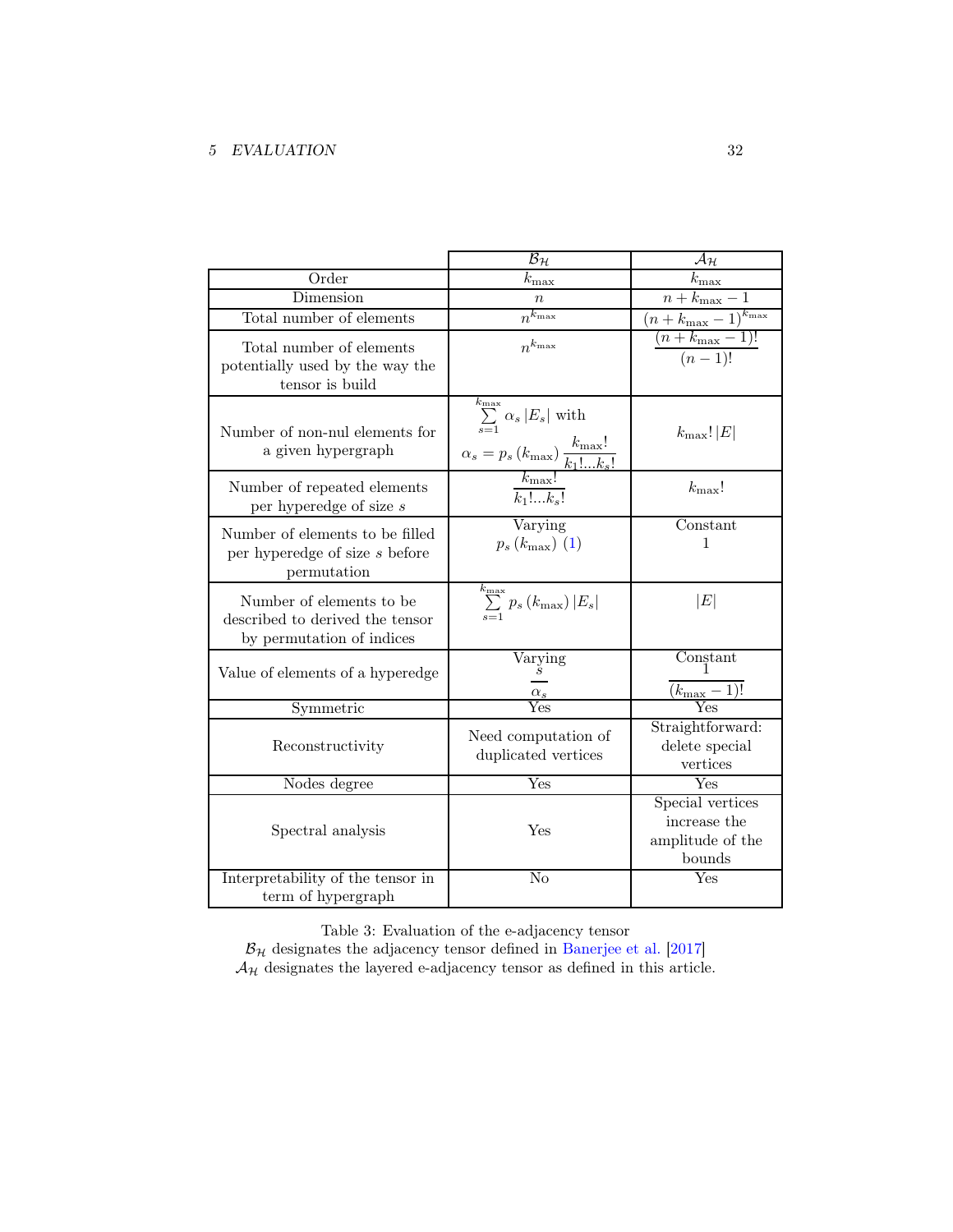## <span id="page-32-1"></span>6 Future work and Conclusion

The importance of defining properly the concept of adjacency in a hypergraph has helped us to build a proper e-adjacency tensor in a way that allows to contain important information on the structure of the hypergraph. This work contributes to give a methodology to build a uniform hypergraph and hence a cubical symmetric tensor from the different layers of uniform hypergraphs contained in a hypergraph. The built tensor allows to reconstruct with no ambiguity the original hypergraph. Nonetheless, first results on spectral analysis show difficulties to use the tensor built as the additional vertices inflate the spectral radius bound. The uniformisation process is a strong basis for building alternative proposals.

## 7 Acknowledgments

This work is part of the PhD of Xavier OUVRARD, done at UniGe, supervised by Stéphane MARCHAND-MAILLET and founded by a doctoral position at CERN, in Collaboration Spotting team, supervised by Jean-Marie LE GOFF.

The authors are really thankful to all the team of Collaboration Spotting: Adam AGOCS, Dimitris DARDANIS, Richard FORSTER and a special thanks to Andre RATTINGER for the daily long exchanges we have on our respective PhD.

## References

- <span id="page-32-3"></span>Anirban Banerjee, Arnab Char, and Bibhash Mondal. Spectra of general hypergraphs. Linear Algebra and its Applications, 518:14–30, 2017.
- <span id="page-32-0"></span>Claude Berge and Edward Minieka. Graphs and hypergraphs, volume 7. North-Holland publishing company Amsterdam, 1973.
- <span id="page-32-2"></span>Alain Bretto. Hypergraph theory. An introduction. Mathematical Engineering. Cham: Springer, 2013. doi: 10.1007/978-3-319-00080-0. URL [http://dx.](http://dx.doi.org/10.1007/978-3-319-00080-0) [doi.org/10.1007/978-3-319-00080-0](http://dx.doi.org/10.1007/978-3-319-00080-0).
- <span id="page-32-4"></span>Alfred M Bruckstein, David L Donoho, and Michael Elad. From sparse solutions of systems of equations to sparse modeling of signals and images. SIAM review, 51(1):34–81, 2009.
- <span id="page-32-6"></span>Pierre Comon, Gene Golub, Lek-Heng Lim, and Bernard Mourrain. Symmetric tensors and symmetric tensor rank. SIAM Journal on Matrix Analysis and Applications, 30(3):1254–1279, 2008.
- <span id="page-32-5"></span>Pierre Comon, Yang Qi, and Konstantin Usevich. A polynomial formulation for joint decomposition of symmetric tensors of different orders. In International Conference on Latent Variable Analysis and Signal Separation, pages 22–30. Springer, 2015.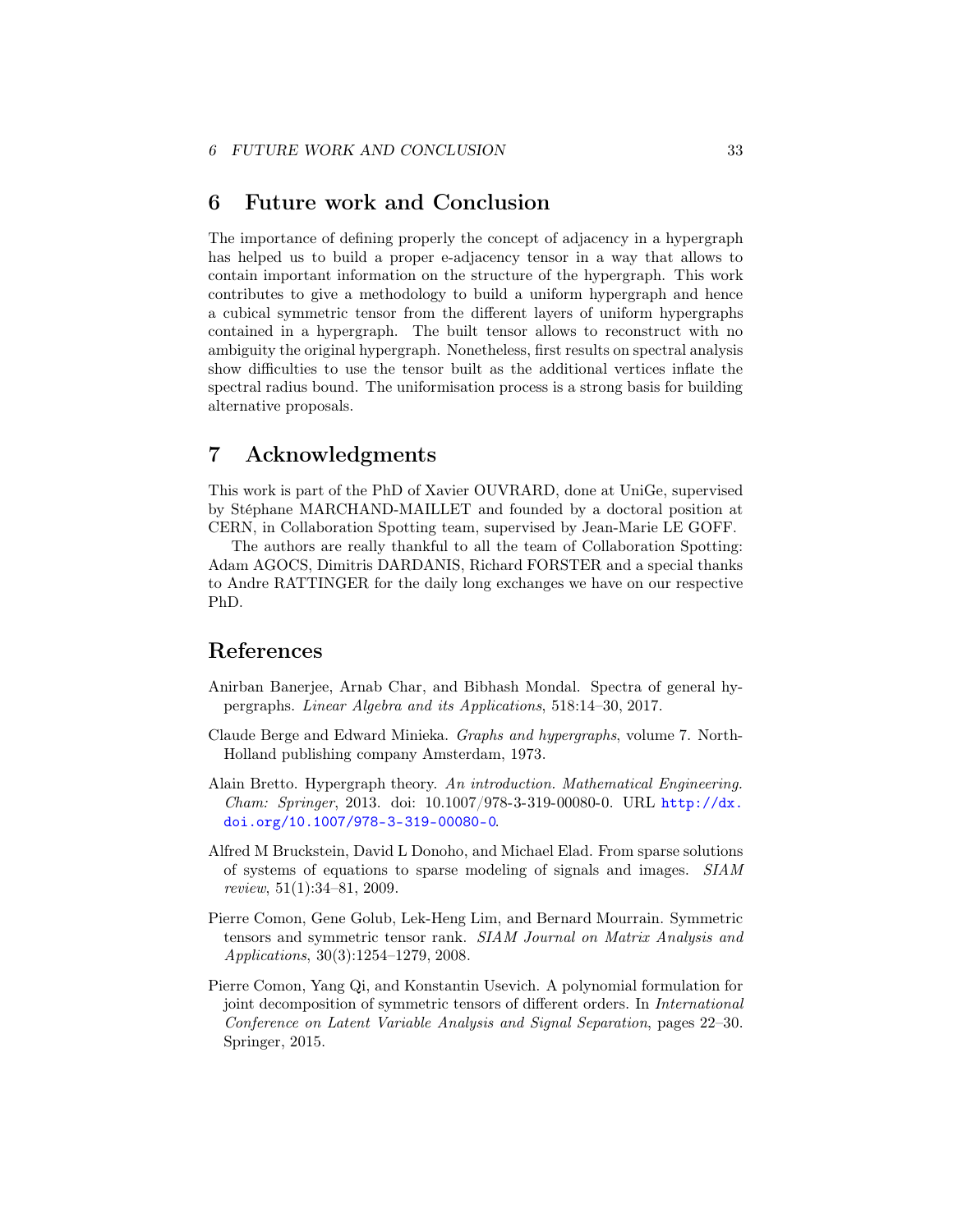- <span id="page-33-6"></span>Joshua Cooper and Aaron Dutle. Spectra of uniform hypergraphs. Linear Algebra and its Applications, 436(9):3268–3292, 2012.
- <span id="page-33-3"></span>Megan Dewar, David Pike, and John Proos. Connectivity in hypergraphs. arXiv preprint arXiv:1611.07087, 2016.
- <span id="page-33-5"></span>Debarghya Ghoshdastidar and Ambedkar Dukkipati. Uniform hypergraph partitioning: Provable tensor methods and sampling techniques. Journal of Machine Learning Research, 18(50):1–41, 2017.
- <span id="page-33-7"></span>Shenglong Hu. Spectral hypergraph theory. PhD thesis, The Hong Kong Polytechnic University, 2013.
- <span id="page-33-11"></span>Lek-Heng Lim. Tensors and hypermatrices. Handbook of Linear Algebra, 2nd Ed., CRC Press, Boca Raton, FL, pages 231–260, 2013.
- <span id="page-33-4"></span>Tom Michoel and Bruno Nachtergaele. Alignment and integration of complex networks by hypergraph-based spectral clustering. Physical Review E, 86(5): 056111, 2012.
- <span id="page-33-10"></span>Mila Nikolova. Local strong homogeneity of a regularized estimator. SIAM Journal on Applied Mathematics, 61(2):633–658, 2000. ISSN 00361399. URL <http://www.jstor.org/stable/3061742>.
- <span id="page-33-1"></span>Xavier Ouvrard and Stéphane Marchand-Maillet. Hypergraphs: a survey. Soon on Arxiv, 2018.
- <span id="page-33-9"></span>Kelly J. Pearson and Tan Zhang. On spectral hypergraph theory of the adjacency tensor. Graphs and Combinatorics, 30(5):1233–1248, Sep 2014. ISSN 1435-5914. doi: 10.1007/s00373-013-1340-x. URL [https://doi.org/10.](https://doi.org/10.1007/s00373-013-1340-x) [1007/s00373-013-1340-x](https://doi.org/10.1007/s00373-013-1340-x).
- <span id="page-33-0"></span>Li Pu. Relational learning with hypergraphs. 2013.
- <span id="page-33-12"></span>L. Qi and Z. Luo. Tensor Analysis. Society for Industrial and Applied Mathematics, 2017. doi: 10.1137/1.9781611974751. URL [http://epubs.siam.](http://epubs.siam.org/doi/abs/10.1137/1.9781611974751) [org/doi/abs/10.1137/1.9781611974751](http://epubs.siam.org/doi/abs/10.1137/1.9781611974751).
- <span id="page-33-8"></span>Jia-Yu Shao. A general product of tensors with applications. Linear Algebra and its applications, 439(8):2350–2366, 2013.
- <span id="page-33-2"></span>Denny Zhou, Jiayuan Huang, and Bernhard Schölkopf. Learning with hypergraphs: Clustering, classification, and embedding. In Advances in neural information processing systems, pages 1601–1608, 2007.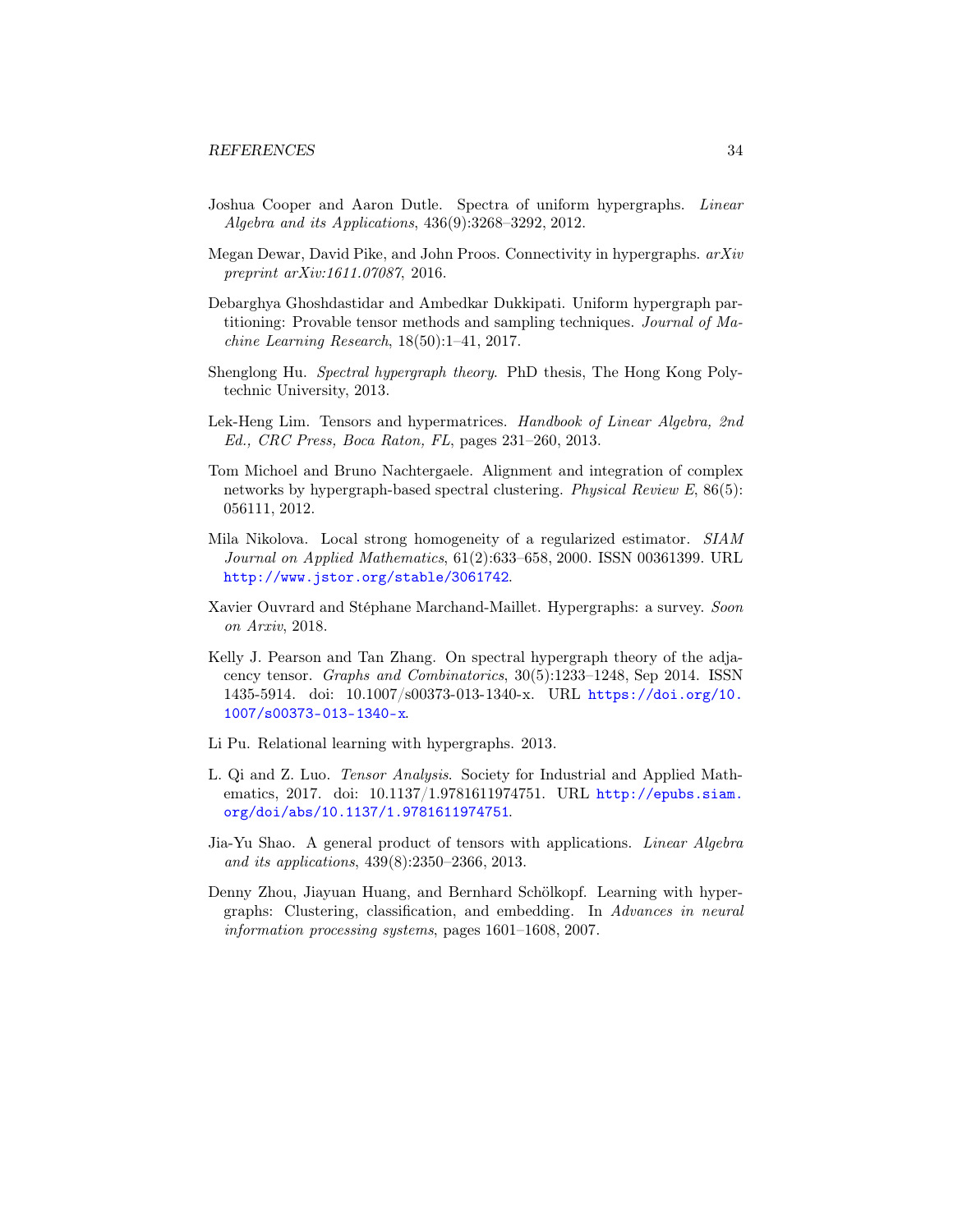## Appendix A

#### Example

Given the following hypergraph:  $\mathcal{H} = (V, E)$  where:  $V = \{v_1, v_2, v_3, v_4, v_5, v_6, v_7\}$ and  $E = \{e_1, e_2, e_3, e_4, e_5, e_6, e_7\}$  with:  $e_1 = \{v_1, v_2, v_3\}, e_2 = \{v_1, v_2, v_7\},\$  $e_3 = \{v_6, v_7\}, e_4 = \{v_5\}, e_5 = \{v_4\}, e_6 = \{v_3, v_4\}$  and  $e_7 = \{v_4, v_7\}.$ 

This hypergraph  $H$  is drawn in Figure [1.](#page-9-0)

The layers of  $H$  are:

•  $\mathcal{H}_1 = (V, \{e_4, e_5\})$  with the associated unnormalized tensor:

 $A_{1\,raw} = \left[\begin{array}{cccccc} 0 & 0 & 0 & 1 & 1 & 0 & 0 \end{array}\right]$ 

and associated homogeneous polynomial:

 $P_1(z_0) = z_4 + z_5.$ 

More generally, the version with a normalized tensor is:

$$
P_1(z_0) = a_{(1)4}z_4 + a_{(1)5}z_5
$$

•  $\mathcal{H}_2 = (V, \{e_3, e_6, e_7\})$  with the associated unnormalized tensor:

$$
\mathcal{A}_{2\,raw} = \left[\begin{array}{cccccc} 0 & 0 & 0 & 0 & 0 & 0 & 0 \\ 0 & 0 & 0 & 0 & 0 & 0 & 0 \\ 0 & 0 & 0 & 1 & 0 & 0 & 0 \\ 0 & 0 & 1 & 0 & 0 & 0 & 1 \\ 0 & 0 & 0 & 0 & 0 & 0 & 0 \\ 0 & 0 & 0 & 0 & 0 & 0 & 1 \\ 0 & 0 & 0 & 1 & 0 & 1 & 0 \end{array}\right]
$$

and associated homogeneous polynomial:

$$
P_2(z_0) = 2z_3z_4 + 2z_6z_7 + 2z_4z_7.
$$

More generally, the version with a normalized tensor is:

$$
P_2(z_0) = 2!a_{(2)34}z_3z_4 + 2!a_{(2)67}z_6z_7 + 2!a_{(2)47}z_4z_7.
$$

•  $\mathcal{H}_3 = (V, \{e_1, e_2\})$  with the associated unnormalized tensor:

|                                        | $[0\ 0\ 0\ 0\ 0\ 0\ 0\ 0\ 0\ 1\ 0\ 0\ 0\ 1\ 0\ 1\ 0\ 1\ 0\ 0\ 0\ 0\ 0]$ |  |  |  |  |  |  |  |  |  |  |                 |  |  |  | 0100000               |
|----------------------------------------|-------------------------------------------------------------------------|--|--|--|--|--|--|--|--|--|--|-----------------|--|--|--|-----------------------|
|                                        |                                                                         |  |  |  |  |  |  |  |  |  |  |                 |  |  |  |                       |
|                                        |                                                                         |  |  |  |  |  |  |  |  |  |  |                 |  |  |  | 0000000               |
|                                        |                                                                         |  |  |  |  |  |  |  |  |  |  | 0 0 0 000000000 |  |  |  |                       |
|                                        |                                                                         |  |  |  |  |  |  |  |  |  |  |                 |  |  |  | $0\ 0\ 0\ 0\ 0\ 0\ 0$ |
|                                        |                                                                         |  |  |  |  |  |  |  |  |  |  |                 |  |  |  |                       |
|                                        |                                                                         |  |  |  |  |  |  |  |  |  |  |                 |  |  |  |                       |
| and associated homogeneous polynomial: |                                                                         |  |  |  |  |  |  |  |  |  |  |                 |  |  |  |                       |

 $P_3(z_0) = 3!z_1z_2z_3 + 3!z_1z_2z_7$ 

More generally, the version with a normalized tensor is:

$$
P_3(z_0) = 3!a_{(3)123}z_1z_2z_3 + 3!a_{(3)127}z_1z_2z_7.
$$